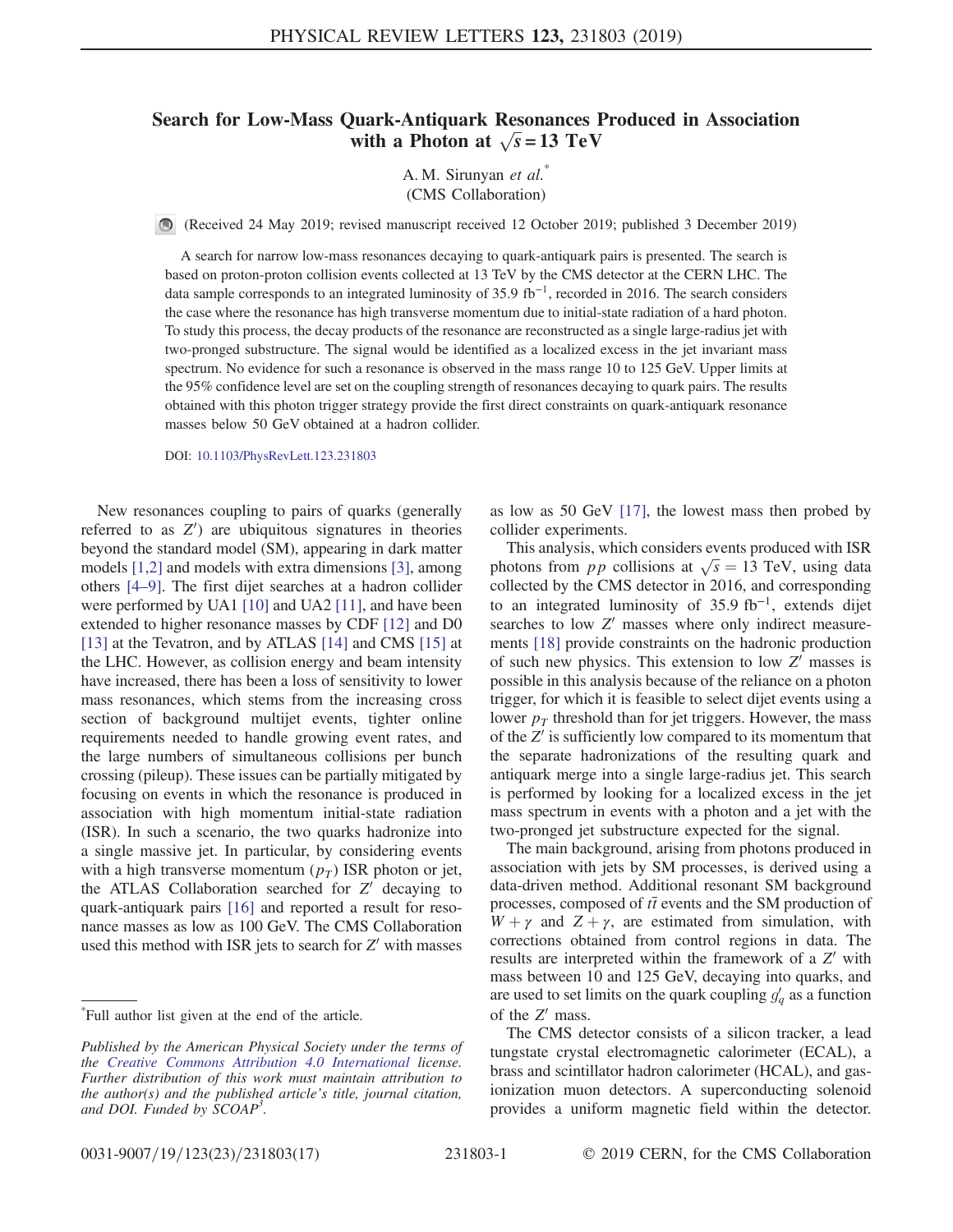Events are sorted by a two-tiered triggering system [\[19\]](#page-4-12) to ensure that only events of potential physics interest are recorded. A more detailed description of the CMS detector, including its angular coordinates  $\eta$  and  $\phi$ , can be found in Ref. [\[20\]](#page-4-13).

Events are reconstructed using the CMS particle-flow (PF) [\[21\]](#page-4-14) algorithm, which combines information from every element of the CMS detector to reconstruct and identify individual particles (called PF candidates). Each particle is classified as either a muon, electron, photon, charged hadron, or neutral hadron. The energy of photons is obtained directly from ECAL measurements. Similar measurements, along with information from the tracker, are used to determine the energy of electrons. Misidentification of particles is possible, so additional isolation and purity requirements on potential photons are imposed [\[22\]](#page-4-15). The momentum of muons is measured from the curvature of their tracks. Neutral and charged hadron energies are measured from their deposits in the ECAL and HCAL, with information from the tracker used to further constrain the energy of the charged hadrons. The missing transverse momentum  $(\vec{p}_{\text{T}}^{\text{miss}})$  is defined as the negative vector  $p_{T}$  sum<br>of all reconstructed particles in an event. The PE candidates of all reconstructed particles in an event. The PF candidates are clustered into jets using FastJet [\[23\]](#page-5-0) with the anti- $k_T$ algorithm [\[24\]](#page-5-1) and a distance parameter of 0.4 and 0.8 for AK4 and AK8 jets, respectively. Particles produced in additional collisions within the same bunch crossing are suppressed by applying a weight to each PF candidate, calculated by the pileup-per-particle identification [\[25\]](#page-5-2) algorithm. Jets are corrected as a function of their  $p_T$ and pseudorapidity  $(\eta)$  to match the observed detector response [\[26\].](#page-5-3) Jets arising from the hadronization of b quarks are identified using the CSVv2 algorithm [\[27\].](#page-5-4)

The signal benchmark model [\[28\]](#page-5-5) used in this analysis and in Refs. [\[16,17\]](#page-4-9) features a vector resonance Z', with the coupling constant to quarks set to  $d' = 1/6$  at which the Z' coupling constant to quarks set to  $g'_q = 1/6$ , at which the Z' width is well below the resolution of the detector. It was simulated to leading order with the MADGRAPH5\_aMC@NLO [\[29\]](#page-5-6) generator, with MLM matching [\[30\]](#page-5-7) between jets from matrix element calculations and the parton showers. Up to 3 additional jets are allowed in the matrix element calculation. The model assumes no interaction between the SM  $Z$  and the  $Z'$ . The same generator is used to model at leading order the quantum chromodynamic production of leading order the quantum chromodynamic production of multijet events, which can include radiated photons, and the  $\gamma$  + jets background, where the photon is part of the hard interaction, as well as to next-to-leading order, the backgrounds  $W + \gamma$  and  $Z + \gamma$ . The multijet and  $\gamma$  + jet components are treated together as a single nonresonant background, with the angle between the leading photon and the nearest jet used to define a phase space for each sample. Events from the multijet sample are removed if they are in the  $\gamma$  + jets phase space. The POWHEG 2.0 [\[31](#page-5-8)– [33\]](#page-5-8) generator is used to model  $t\bar{t}$  events at next-to-leading order. All signal and background generators are interfaced with PYTHIA 8.212 [\[34\]](#page-5-9), with the CUETP8M1 underlying event tune [\[35\]](#page-5-10), to simulate parton showering and hadronization effects. The generated events are processed through a GEANT4 [\[36\]](#page-5-11) simulation of the CMS detector. This simulation includes effects from both in-time and out-of-time pileup. The parton distribution function set NNPDF3.0 [\[37\]](#page-5-12) is used to produce all simulated samples. Where necessary, differences between the reconstruction of simulated and real quantities are corrected by applying scale factors to the simulation, derived from control regions in data [\[26\]](#page-5-3).

The trigger strategy used by this search is to require one photon with  $p_T > 175$  GeV and  $|\eta| < 3.0$ . To ensure a full triggering efficiency for events that satisfy the subsequent selection, offline photons are required to have  $p_T >$ 200 GeV and  $|\eta|$  < 2.4. Events with additional identified photons of  $p_T > 14$  or leptons of  $p_T > 10$  GeV are discarded to avoid overlap with other searches and to reduce backgrounds from electroweak sources. Even leptons in a pair that are sufficiently colinear to be reconstructed as a single jet are generally also tagged as separate leptons and thus excluded. The  $Z' \rightarrow q\bar{q}$  decay is assumed to correspond to the highest momentum AK8 jet in the event. Only events with leading jet  $p_T > 200$  GeV are considered. To reduce the contribution from  $t\bar{t}$ , events with an AK4 jet with  $p_T >$ 30 GeV and satisfying the loose working point [\[27\]](#page-5-4) of the CSVv2 algorithm (excluding AK4 jets within  $\Delta R < 0.6$  of the leading AK8 jet), or with  $p_T^{\text{miss}} > 75 \text{ GeV}$ , are discarded. A separation  $\sqrt{(\Delta \eta)^2 + (\Delta \phi)^2} > 2.2$  is required between the leading AK8 jet and the photon in the event the leading AK8 jet and the photon in the event.

The soft drop mass algorithm (with  $\beta = 0$ ,  $z_{\text{cut}} = 0.1$ ) [\[38,39\]](#page-5-13) is used to remove soft and wide-angle radiation from the jet, and the resulting distribution of "groomed jet mass"  $(m_{SD})$  is inspected for localized excesses. The modeling of  $m_{SD}$  has been tested for masses only down to 10 GeV [\[40\];](#page-5-14) thus 10 GeV is the lowest signal mass considered by this analysis. The highest signal mass considered is 125 GeV, above which there is a low probability of reconstructing the  $Z<sup>t</sup>$  as a single jet. The selected events are divided into signal and control regions based on the  $\eta$  of the photon, with the boundary between the regions chosen to maximize the sensitivity of the analysis. Events with photon  $|\eta| < 2.1$  are considered to be in the signal region. The events with  $|\eta| > 2.1$ , in which the photon is more likely to have been radiated in a multijet process rather than in a hard scattering, define the  $\eta$  control region to perform substructure measurements of jets with kinematic variables similar to those of jets in the signal region. These variables are computed only on jet constituents that have survived the soft drop algorithm.

The variable  $N_2^1$  [\[41,42\]](#page-5-15) is used to further separate signal<br>s with two-proposed substructure from the background jets with two-pronged substructure from the background. This variable is defined using a combination of functions that correlate angles among the constituents of the jet to categorize the substructure. A jet originating from a twopronged decay is more likely to have a low value of  $N_2^1$ . In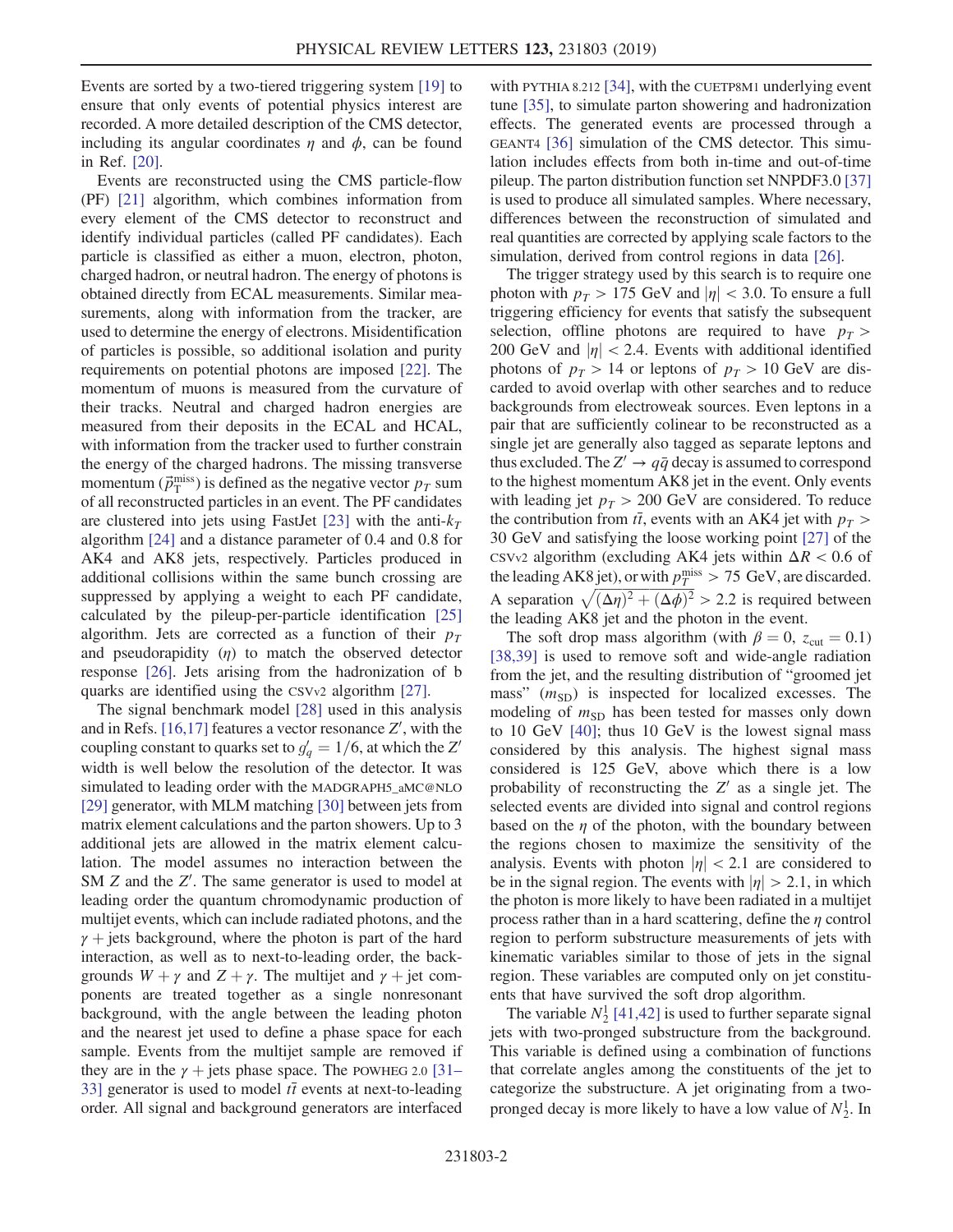<span id="page-2-0"></span>

FIG. 1. The soft drop [\[38,39\]](#page-5-13) jet mass distribution of the signal region after the main background estimation fit is performed. The nonresonant background is indicated by a dashed line, while the total background composed of the sum of this nonresonant background and the resonant backgrounds is shown by the solid line. Representative signals are plotted for comparison. The bottom panel shows the difference between the data and the final background estimate, divided by the statistical uncertainty of the data in each bin. The shaded region represents the total uncertainty in the background estimate in each bin.

addition, we define the dimensionless quantity  $\rho =$  $\ln(m^2/p_T^2)$  [\[43\]](#page-5-16), which, unlike the mass itself, is approx-<br>imately uncorrelated with the jet  $p_T$ imately uncorrelated with the jet  $p_T$ .

While the  $N_2^1$  variable offers a considerable discrimina-<br>n power, the background efficiency for retaining jets tion power, the background efficiency for retaining jets based on a fixed cut on  $N_2^1$  has dependencies on the jet  $\rho$ <br>and  $p_x$ . These lead to distortion of the  $m_{2x}$  distribution and  $p_T$ . These lead to distortion of the  $m_{SD}$  distribution, making a search for a peak difficult. To preserve the shape of the mass distribution, a varying cut on  $N_2^1$  is used to remove 90% of the background. To achieve this remove 90% of the background. To achieve this, a decorrelated variable  $N_{\text{DDT}}^2$  is built, which is similar to the one proposed in Ref [43]. This variable is defined as the one proposed in Ref. [\[43\].](#page-5-16) This variable is defined as

$$
N_{\text{DDT}}^2(\rho^{\text{jet}}, p_T^{\text{jet}}) = N_2^1 - X_{10\%}(\rho^{\text{jet}}, p_T^{\text{jet}}),\tag{1}
$$

where  $X_{10\%}$  is the value of  $N_2^1$  where a cut would retain  $10\%$  of the background. The values for  $X_{10\%}$  in bins of the 10% of the background. The values for  $X_{10\%}$  in bins of the jet  $\rho$  and  $p_T$  are taken from the  $\eta$  control region. A smoothing procedure is applied to the  $X_{10\%}$  distribution to reduce unphysical features where the statistical uncertainty is large. The selection  $N_{\text{DDT}}^2 < 0$  is applied to events in the signal region. By construction, this selection will have a the signal region. By construction, this selection will have a background efficiency of exactly 10% for the sample in which  $N_{\text{DDT}}^2$  was constructed. Signal hypotheses across the entire parameter range of the analysis were injected into entire parameter range of the analysis were injected into simulated background distributions to evaluate potential contamination of the  $\eta$  control region and its effect on the mass distribution of events passing the  $N_{\text{DDT}}^2 < 0$  requirement. The effects were found to be negligible compared to the statistical uncertainty in the mass distribution. Differences in the  $p_T$  and  $\rho$  dependence of  $X_{10\%}$  in the signal and control regions are expected, and are explicitly parametrized as part of the background estimation procedure.

The dominant background is due to nonresonant events in which a light quark or gluon jet passes the  $N_{\text{DDT}}^2$ <br>requirement. The second component consists of events requirement. The second component consists of events with two-pronged jets arising from a mixture of  $Z + \gamma$ ,  $W + \gamma$ , and  $t\bar{t}$  events. Events from  $t\bar{t}$  production enter the signal selection largely through electrons being incorrectly reconstructed as photons. Other sources of background were found to be negligible. The nonresonant background is estimated from a data-driven method described below, with the simulated samples used for validation only. The other backgrounds are taken from simulation and their shapes and normalizations allowed to vary in a final fit of the passing and failing regions, with a correction derived from a  $t\bar{t}$  control region, also described below.

The nonresonant background in the signal region is estimated by considering the events that have passed all selection requirements except  $N_{\text{DDT}}^2 < 0$ . In the  $\eta$  control<br>region, the pass-to-fail ratio of background events for the region, the pass-to-fail ratio of background events for the  $N_{\text{DDT}}^2$  < 0 requirement is one to nine, independent of jet  $p_T$ <br>and a In the signal region, this ratio is taken to be a smooth and  $\rho$ . In the signal region, this ratio is taken to be a smooth function  $\mathcal{F}(p_T, \rho)$  which models the differences between the  $N_{\text{DDT}}^2$  variable in the  $\eta$  control and signal regions. The relationship between passing  $(N_{\text{c}})$  and failing  $(N_{\text{c}})$  events relationship between passing  $(N_P)$  and failing  $(N_F)$  events is then  $N_P = \mathcal{F}(p_T, \rho)N_F$ , for each bin of  $p_T$  and  $\rho$ . The deviation of  $F$  from a flat ratio corresponds to the difference between the signal and control regions. The unknown function  $F$  is expanded into a polynomial series:

$$
\mathcal{F}(p_T,\rho) = \sum_i \sum_j a_{ij} p_T^j \rho^i,\tag{2}
$$

where the unknown coefficients  $a_{ij}$  are determined by a simultaneous likelihood fit of the passing and failing events, in which the signal and resonant backgrounds are allowed to float. The number of coefficients in the fit is determined by performing the Fisher  $F$  tests [\[44\]](#page-5-17) on progressively higher order polynomial combinations of  $p_T$ and  $\rho$ . The optimal polynomial form is found to be third order in both  $p_T$  and  $\rho$ .

While this fit to data ensures that differences in the nonresonant background modeling of the  $N_{\text{DDT}}^2$  variable are<br>accounted for consistent behavior in data and simulation accounted for, consistent behavior in data and simulation for resonances is not assured. A dedicated  $t\bar{t}$  control region is defined, built from events containing a high- $p<sub>T</sub>$  muon, with the selection optimized to be dominated by  $t\bar{t}$  production. The efficiency of the  $N_{\text{DDT}}^2 < 0$  requirement is measured by fitting the W-mass neak (where the hadronization products fitting the W-mass peak (where the hadronization products from both quarks merge into one jet) in the passing and failing jet mass distributions of this control region, for both data and simulated samples. This efficiency, an explicit parameter of the fit, is used to correct relative yields for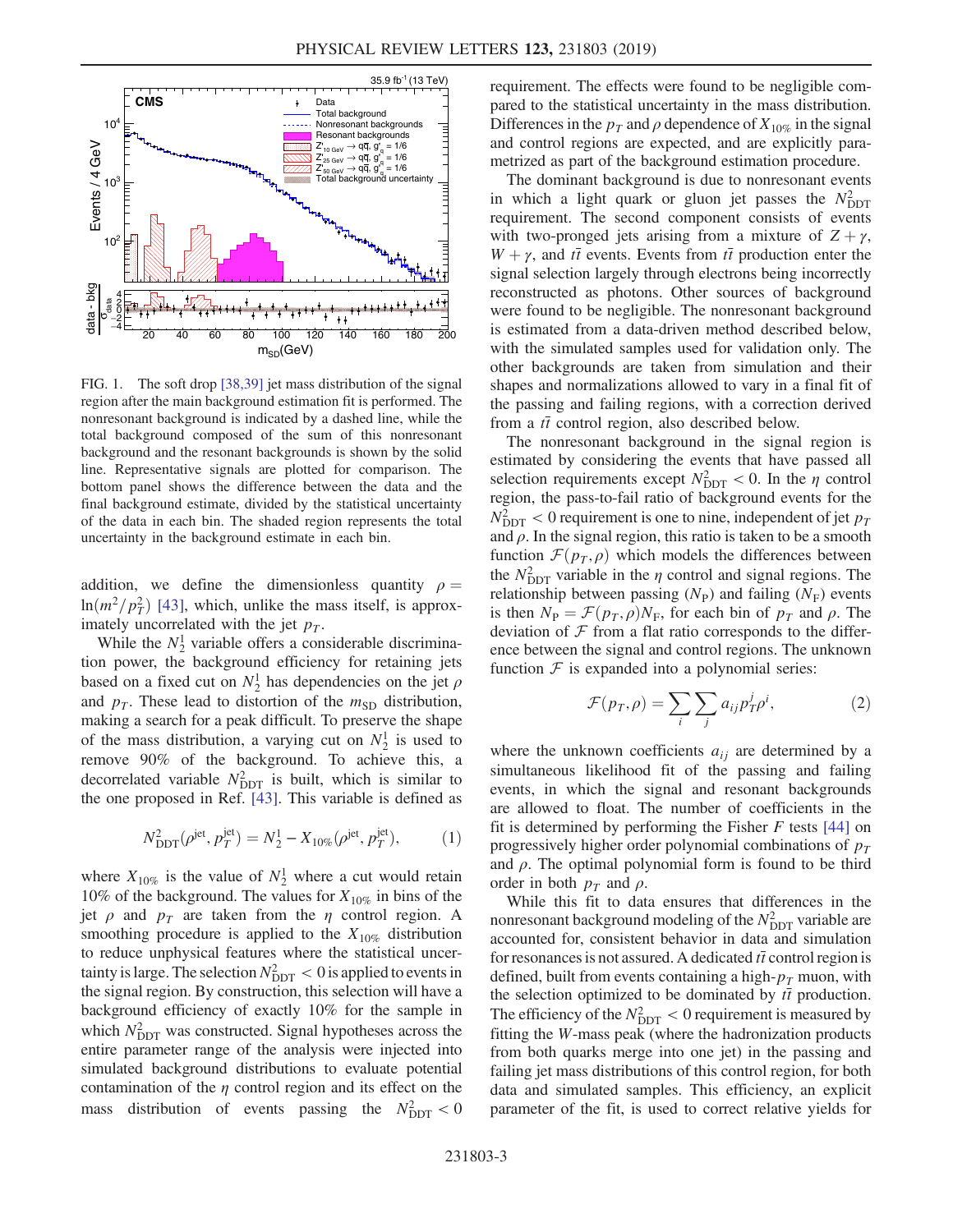resonant  $t\bar{t}$  events and the  $W + \gamma$  and  $Z + \gamma$  backgrounds obtained from simulation in the passing and failing regions. The data-to-simulation efficiency scale factor is found to be  $0.909 \pm 0.046$  (stat  $+$  syst), and is applied to all the resonant backgrounds, as well as to the signal.

To model the  $m_{SD}$  distribution in the signal region, a binned 2D maximum likelihood fit is performed on the events passing and failing the  $N_{\text{DDT}}^2 < 0$  requirement, in all  $(n_{\text{max}} - \rho)$  bins of the signal region [17]. In the fit all SM  $(p_T, \rho)$  bins of the signal region [\[17\]](#page-4-10). In the fit, all SM processes and the signal are allowed to float simultaneously. Signal shapes are taken from simulation. The fit is performed for the background-only (null) hypothesis and for signal hypotheses for each simulated signal mass (10, 25, 50, 75, 100, and 125 GeV), as well as for interpolated mass shapes derived by vertical template morphing [\[45\]](#page-5-18) these simulated event distributions to cover a signal hypothesis in steps of 5 GeV from 10 to 125 GeV. To ensure proper modeling of the high mass tail, the fit is performed on events with masses up to 201 GeV. The  $m_{SD}$ distribution of the signal region, summed over all  $p_T$  and  $\rho$ bins, is shown in Fig. [1.](#page-2-0) The contributions from resonant backgrounds are evaluated as part of the likelihood, with their shapes and normalizations allowed to vary within the systematic uncertainties in the initial estimates (see Table [I\)](#page-3-0). The average value of the nonresonant background efficiency in the signal region determined by the fit is 9%.

The uncertainty in the nonresonant background originates from the systematic uncertainty in the fit and the statistical uncertainty from the number of events in the region failing the  $N_{\text{DDT}}^2 < 0$  requirement. The signal,  $t\bar{t}$ ,  $W + \gamma$  and  $Z + \gamma$  backgrounds are affected by correlated  $W + \gamma$ , and  $Z + \gamma$  backgrounds are affected by correlated shape and normalization uncertainties. We constrain the efficiency of the selection based on  $N_{\text{DDT}}^2$  in the  $t\bar{t}$  control<br>region, with the scale factor uncertainty applied to the region, with the scale factor uncertainty applied to the yields of signal and the resonant backgrounds in the final fit to the signal region. The jet mass scale and resolution uncertainties are considered as uncertainties in the shape of the signal and the resonant background components in the fit. Finally, uncertainties associated with the jet energy corrections [\[26\]](#page-5-3), trigger efficiency, lepton veto efficiency, resonant background normalizations and the integrated luminosity determination [\[46\]](#page-5-19) are applied to the expected yields of the signal and the resonance backgrounds. These are summarized in Table [I](#page-3-0). To validate the robustness of the fit, a goodness-of-fit test and bias tests are performed using simulated data with a variety of simulated signals injected. No significant bias is observed for any  $Z'$  mass.

The results of the fit are used to set 95% confidence level (C.L.) upper limits on  $g'_q$ . Upper limits are computed under<br>a modified frequentist approach using the CI criterion a modified frequentist approach, using the CL<sub>s</sub> criterion [\[47,48\]](#page-5-20). A profile likelihood ratio is used as the test statistic and its distribution under the null and alternate hypotheses are determined with asymptotic approximations [\[49\]](#page-5-21). Limits are shown in Fig. [2](#page-3-1) as a function of the resonance mass. Coupling values above the solid curves are excluded

<span id="page-3-0"></span>TABLE I. The systematic uncertainties included in the computation of the limit on the coupling strength of  $Z'$  to quarks. Parameters denoted by the  $\star$  symbol affect both the shape and normalization of the affected processes; otherwise only the normalization is modified. The parameters affecting normalizations have log-normal priors, and those affecting the shape have Gaussian priors, unless marked with the † symbol, which denotes that this parameter was floating and constrained by the final simultaneous fit of the passing and failing distributions.

| Systematic effect                       | Affected processes         | Uncertainty $(\%)$ |
|-----------------------------------------|----------------------------|--------------------|
| Polynomial fit <sup>†*</sup>            | Nonresonant                | $1 - 5$            |
| Electron veto                           | $t\overline{t}$ , W, Z, Z' | 0.5                |
| Muon veto                               | $t\overline{t}$ , W, Z, Z' | 0.5                |
| Jet mass smear <sup>†*</sup>            | $t\overline{t}$ , W, Z, Z' | 0.7                |
| Jet energy corrections                  | $t\overline{t}$ , W, Z, Z' | 2                  |
| Luminosity                              | $t\overline{t}$ , W, Z, Z' | 2.5                |
| Trigger <sup>*</sup>                    | $t\overline{t}$ , W, Z, Z' | 3                  |
| $N_{\text{DDT}}^2$ efficiency           | $t\overline{t}$ , W, Z, Z' | 5                  |
| Photon ID                               | $t\overline{t}$ , W, Z, Z' | 6                  |
| Jet mass scale <sup>†*</sup>            | $t\overline{t}$ , W, Z, Z' | 6                  |
| $W + \gamma$ normalization <sup>†</sup> | W                          | 11                 |
| $Z + \gamma$ normalization <sup>†</sup> | Z                          | 45                 |
| $t\bar{t}$ normalization <sup>†</sup>   | $t\overline{t}$            | 54                 |

at 95% C.L. Systematic uncertainties are treated as nuisance parameters, which are modeled with log-normal priors and profiled in the limit calculations. Values of  $q_a$ greater than 0.3 are excluded at 95% CL for the entire mass range. For most of the mass range below 50 GeV, made accessible by the trigger strategy, the exclusion from this analysis is more stringent than the indirect limits set by measurements of the Z boson and  $\Upsilon$  meson decay widths [\[18\].](#page-4-11)

<span id="page-3-1"></span>

FIG. 2. Upper limits at 95% C.L. on the coupling strength  $g'_q$  of  $Z' \rightarrow a\bar{a}$ . The observed limit is shown as a solid black line, while  $Z' \rightarrow q\bar{q}$ . The observed limit is shown as a solid black line, while the expected limit is dashed. The green (dark) and yellow (light) bands represent 1 and 2 standard deviation intervals. Limits from other searches and the indirect constraint from measurements of the  $\Upsilon$  and Z boson decay widths [\[18\]](#page-4-11) are also shown.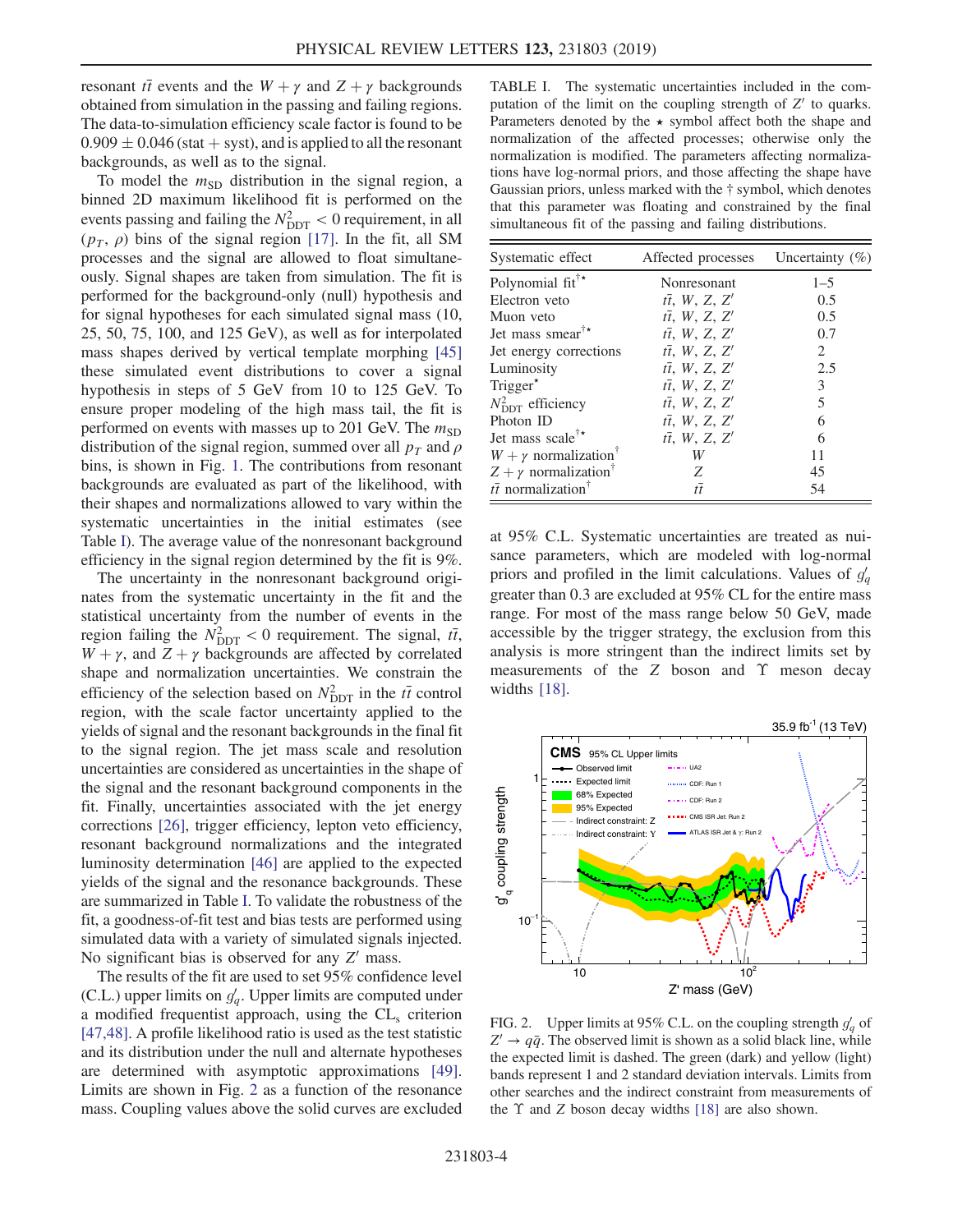In summary, a search for a low mass  $Z'$  resonance decaying to  $q\bar{q}$  pairs has been presented, using data from proton-proton collisions at the LHC with a center-of-mass energy of 13 TeV. Jet substructure and decorrelation techniques are implemented to search for narrow resonances over a smoothly falling background of the jet groomed mass. No significant excess is observed above the standard model expectation. Upper limits are placed on the quark coupling strength  $g'_q$  of Z' bosons with masses between 10<br>and 125 GeV. Below 50 GeV, the results obtained with this and 125 GeV. Below 50 GeV, the results obtained with this trigger strategy probe the lowest diquark resonance masses reached by a hadron collider.

We congratulate our colleagues in the CERN accelerator departments for the excellent performance of the LHC and thank the technical and administrative staffs at CERN and at other CMS institutes for their contributions to the success of the CMS effort. In addition, we gratefully acknowledge the computing centers and personnel of the Worldwide LHC Computing Grid for delivering so effectively the computing infrastructure essential to our analyses. Finally, we acknowledge the enduring support for the construction and operation of the LHC and the CMS detector provided by the following funding agencies: BMBWF and FWF (Austria); FNRS and FWO (Belgium); CNPq, CAPES, FAPERJ, FAPERGS, and FAPESP (Brazil); MES (Bulgaria); CERN; CAS, MoST, and NSFC (China); COLCIENCIAS (Colombia); MSES and CSF (Croatia); RPF (Cyprus); SENESCYT (Ecuador); MoER, ERC IUT, PUT, and ERDF (Estonia); Academy of Finland, MEC, and HIP (Finland); CEA and CNRS/IN2P3 (France); BMBF, DFG, and HGF (Germany); GSRT (Greece); NKFIA (Hungary); DAE and DST (India); IPM (Iran); SFI (Ireland); INFN (Italy); MSIP and NRF (Republic of Korea); MES (Latvia); LAS (Lithuania); MOE and UM (Malaysia); BUAP, CINVESTAV, CONACYT, LNS, SEP, and UASLP-FAI (Mexico); MOS (Montenegro); MBIE (New Zealand); PAEC (Pakistan); MSHE and NSC (Poland); FCT (Portugal); JINR (Dubna); MON, RosAtom, RAS, RFBR, and NRC KI (Russia); MESTD (Serbia); SEIDI, CPAN, PCTI, and FEDER (Spain); MOSTR (Sri Lanka); Swiss Funding Agencies (Switzerland); MST (Taipei); ThEPCenter, IPST, STAR, and NSTDA (Thailand); TUBITAK and TAEK (Turkey); NASU and SFFR (Ukraine); STFC (United Kingdom); DOE and NSF (USA).

- <span id="page-4-0"></span>[1] D. Abercrombie et al., Dark matter benchmark models for early LHC Run-2 searches: Report of the ATLAS/CMS dark matter forum, [Phys. Dark Universe](https://doi.org/10.1016/j.dark.2019.100371) 26, 100371 (2019).
- [2] G. Busoni et al., Recommendations on presenting LHC searches for missing transverse energy signals using simplified s-channel models of dark matter, [arXiv:1603.04156.](https://arXiv.org/abs/1603.04156)
- <span id="page-4-1"></span>[3] L. Randall and R. Sundrum, An Alternative to Compactification, [Phys. Rev. Lett.](https://doi.org/10.1103/PhysRevLett.83.4690) 83, 4690 (1999).
- <span id="page-4-2"></span>[4] L. A. Anchordoqui, H. Goldberg, D. Lüst, S. Nawata, S. Stieberger, and T. R. Taylor, Dijet Signals for Low Mass Strings at the Large Hadron Collider, [Phys. Rev. Lett.](https://doi.org/10.1103/PhysRevLett.101.241803) 101, [241803 \(2008\).](https://doi.org/10.1103/PhysRevLett.101.241803)
- [5] S. Cullen, M. Perelstein, and M. E. Peskin, TeV strings and collider probes of large extra dimensions, [Phys. Rev. D](https://doi.org/10.1103/PhysRevD.62.055012) 62, [055012 \(2000\).](https://doi.org/10.1103/PhysRevD.62.055012)
- [6] P. H. Frampton and S. L. Glashow, Chiral color: An alternative to the standard model, Phys. Lett. 190B[, 157 \(1987\).](https://doi.org/10.1016/0370-2693(87)90859-8)
- [7] R. S. Chivukula, A. Farzinnia, E. H. Simmons, and R. Foadi, Production of massive color-octet vector bosons at next-to-leading order, Phys. Rev. D 85[, 054005 \(2012\)](https://doi.org/10.1103/PhysRevD.85.054005).
- [8] E. H. Simmons, Coloron phenomenology, [Phys. Rev. D](https://doi.org/10.1103/PhysRevD.55.1678) 55, [1678 \(1997\)](https://doi.org/10.1103/PhysRevD.55.1678).
- [9] U. Baur, M. Spira, and P. M. Zerwas, Excited quark and lepton production at hadron colliders, [Phys. Rev. D](https://doi.org/10.1103/PhysRevD.42.815) 42, 815 [\(1990\).](https://doi.org/10.1103/PhysRevD.42.815)
- <span id="page-4-3"></span>[10] C. Albajar et al. (UA1 Collaboration), Two jet mass distributions at the CERN proton—anti-proton collider, [Phys. Lett. B](https://doi.org/10.1016/0370-2693(88)91843-6) 209, 127 (1988).
- <span id="page-4-4"></span>[11] J. Alitti et al. (UA2 Collaboration), A search for new intermediate vector mesons and excited quarks decaying to two jets at the CERN  $\bar{p}p$  collider, [Nucl. Phys.](https://doi.org/10.1016/0550-3213(93)90395-6) **B400**, 3 [\(1993\).](https://doi.org/10.1016/0550-3213(93)90395-6)
- <span id="page-4-5"></span>[12] T. Aaltonen et al. (CDF Collaboration), Search for new particles decaying into dijets in proton-antiproton collisions at  $\sqrt{s} = 1.96$  TeV, Phys. Rev. D 79[, 112002 \(2009\)](https://doi.org/10.1103/PhysRevD.79.112002).<br>V Abazov et al. (D0 Collaboration). Search for
- <span id="page-4-6"></span>[13] V. Abazov et al. (D0 Collaboration), Search for new particles in the two jet decay channel with the D0 detector, Phys. Rev. D 69[, 111101 \(2004\)](https://doi.org/10.1103/PhysRevD.69.111101).
- <span id="page-4-7"></span>[14] ATLAS Collaboration, Search for new phenomena in dijet events using 37 fb<sup>-1</sup> of *pp* collision data collected at  $\sqrt{s}$  = 13 TeV with the ATI AS detector Phys. Bey D 96 052004 13 TeV with the ATLAS detector, [Phys. Rev. D](https://doi.org/10.1103/PhysRevD.96.052004) 96, 052004 [\(2017\).](https://doi.org/10.1103/PhysRevD.96.052004)
- <span id="page-4-8"></span>[15] CMS Collaboration, Search for narrow and broad dijet resonances in proton-proton collisions at  $\sqrt{s} = 13$  TeV and<br>constraints on dark matter mediators and other new parconstraints on dark matter mediators and other new particles, [J. High Energy Phys. 08 \(2018\) 130.](https://doi.org/10.1007/JHEP08(2018)130)
- <span id="page-4-9"></span>[16] ATLAS Collaboration, Search for low-mass resonances decaying into two jets and produced in association with a photon using pp collisions at  $\sqrt{s} = 13$  TeV with the ATI AS detector Phys Lett B 788 316 (2019) ATLAS detector, [Phys. Lett. B](https://doi.org/10.1016/j.physletb.2018.09.062) 788, 316 (2019).
- <span id="page-4-10"></span>[17] CMS Collaboration, Search for low mass vector resonances decaying into quark-antiquark pairs in proton-proton collisions at  $\sqrt{s}$  = 13 TeV, [J. High Energy Phys. 01 \(2018\)](https://doi.org/10.1007/JHEP01(2018)097)<br>097 [097.](https://doi.org/10.1007/JHEP01(2018)097)
- <span id="page-4-12"></span><span id="page-4-11"></span>[18] B. A. Dobrescu and C. Frugiuele, Hidden GeV-Scale Interactions of Quarks, Phys. Rev. Lett. 113[, 061801 \(2014\).](https://doi.org/10.1103/PhysRevLett.113.061801)
- <span id="page-4-13"></span>[19] CMS Collaboration, The CMS trigger system, [J. Instrum.](https://doi.org/10.1088/1748-0221/12/01/P01020) 12[, P01020 \(2017\)](https://doi.org/10.1088/1748-0221/12/01/P01020).
- <span id="page-4-14"></span>[20] CMS Collaboration, The CMS experiment at the CERN LHC, J. Instrum. 3[, S08004 \(2008\).](https://doi.org/10.1088/1748-0221/3/08/S08004)
- [21] CMS Collaboration, Particle-flow reconstruction and global event description with the CMS detector, [J. Instrum.](https://doi.org/10.1088/1748-0221/12/10/P10003) 12, [P10003 \(2017\)](https://doi.org/10.1088/1748-0221/12/10/P10003).
- <span id="page-4-15"></span>[22] CMS Collaboration, Performance of photon reconstruction and identification with the CMS detector in proton-proton collisions at  $\sqrt{s} = 8$  TeV, J. Instrum. 10[, P08010 \(2015\)](https://doi.org/10.1088/1748-0221/10/08/P08010).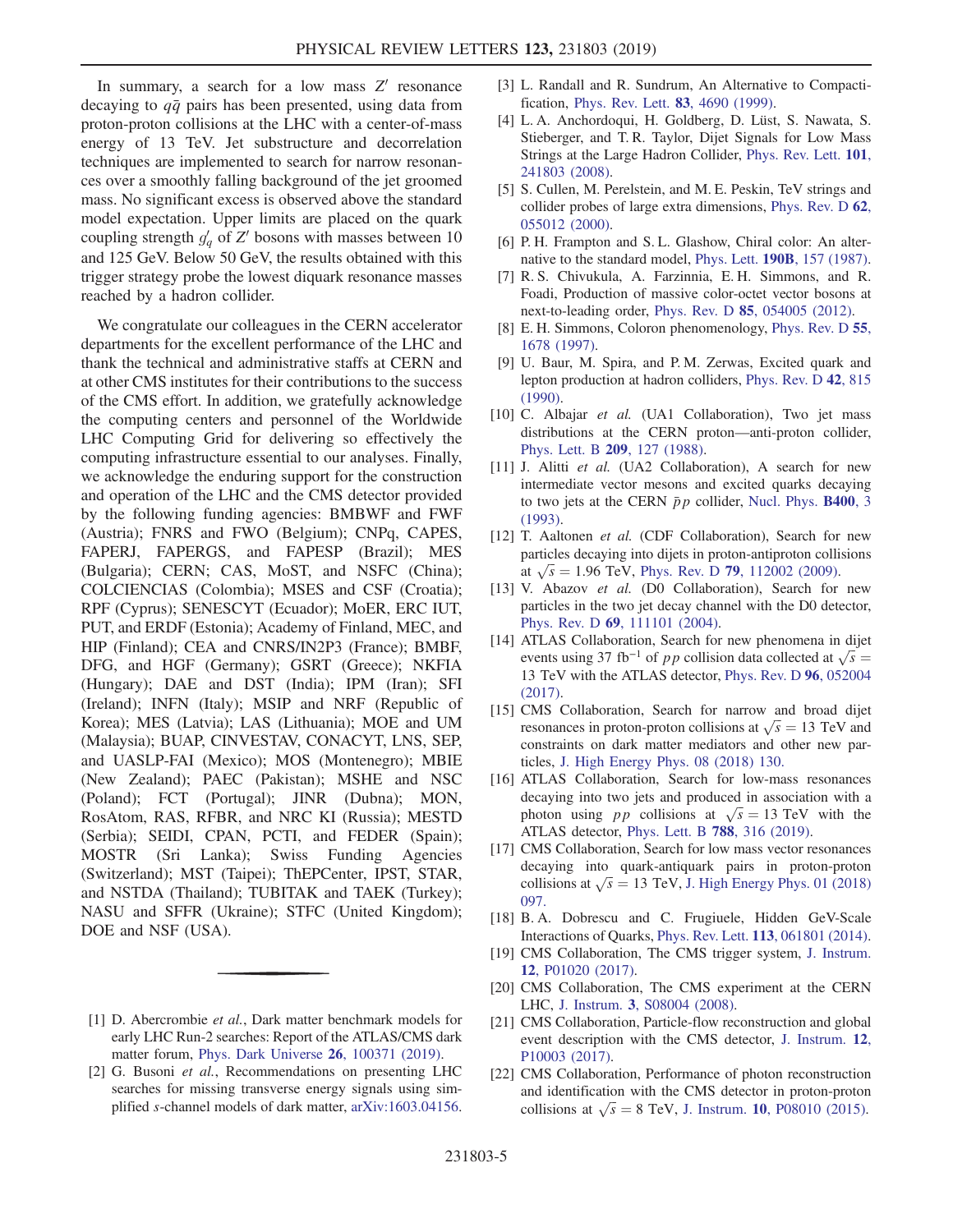- <span id="page-5-0"></span>[23] M. Cacciari, G. P. Salam, and G. Soyez, FastJet user manual, [Eur. Phys. J. C](https://doi.org/10.1140/epjc/s10052-012-1896-2) 72, 1896 (2012).
- <span id="page-5-1"></span>[24] M. Cacciari, G. P. Salam, and G. Soyez, The anti- $k_T$ clustering algorithm, [J. High Energy Phys. 04 \(2008\) 063.](https://doi.org/10.1088/1126-6708/2008/04/063)
- <span id="page-5-2"></span>[25] D. Bertolini, P. Harris, M. Low, and N. Tran, Pileup per particle identification, [J. High Energy Phys. 10 \(2014\) 059.](https://doi.org/10.1007/JHEP10(2014)059)
- <span id="page-5-3"></span>[26] CMS Collaboration, Determination of jet energy calibration and transverse momentum resolution in CMS, [J. Instrum.](https://doi.org/10.1088/1748-0221/6/11/P11002) 6, [11002 \(2011\).](https://doi.org/10.1088/1748-0221/6/11/P11002)
- <span id="page-5-4"></span>[27] CMS Collaboration, Identification of heavy-flavour jets with the CMS detector in pp collisions at 13 TeV, [J. Instrum.](https://doi.org/10.1088/1748-0221/13/05/P05011) [13](https://doi.org/10.1088/1748-0221/13/05/P05011)[, P05011 \(2018\)](https://doi.org/10.1088/1748-0221/13/05/P05011).
- <span id="page-5-5"></span>[28] B. A. Dobrescu and F. Yu, Coupling-mass mapping of dijet peak searches, Phys. Rev. D 88[, 035021 \(2013\);](https://doi.org/10.1103/PhysRevD.88.035021) Erratum, Phys. Rev. D 90[, 079901 \(2014\)](https://doi.org/10.1103/PhysRevD.90.079901).
- <span id="page-5-6"></span>[29] J. Alwall, R. Frederix, S. Frixione, V. Hirschi, F. Maltoni, O. Mattelaer, H.-S. Shao, T. Stelzer, P. Torrielli, and M. Zaro, The automated computation of tree-level and next-toleading order differential cross sections, and their matching to parton shower simulations, [J. High Energy Phys. 07](https://doi.org/10.1007/JHEP07(2014)079) [\(2014\) 079.](https://doi.org/10.1007/JHEP07(2014)079)
- <span id="page-5-7"></span>[30] J. Alwall, S. Höche, F. Krauss, N. Lavesson, L. Lönnblad, F. Maltoni, M. L. Mangano, M. Moretti, C. G. Papadopoulos, F. Piccinini, S. Schumann, M. Treccani, J. Winter, and M. Worek, Comparative study of various algorithms for the merging of parton showers and matrix elements in hadronic collisions, [Eur. Phys. J. C](https://doi.org/10.1140/epjc/s10052-007-0490-5) 53, 473 (2008).
- <span id="page-5-8"></span>[31] P. Nason, A new method for combining NLO QCD with shower Monte Carlo algorithms, [J. High Energy Phys. 11](https://doi.org/10.1088/1126-6708/2004/11/040) [\(2004\) 040.](https://doi.org/10.1088/1126-6708/2004/11/040)
- [32] S. Frixione, P. Nason, and C. Oleari, Matching NLO QCD computations with parton shower simulations: The POW-HEG method, [J. High Energy Phys. 11 \(2007\) 070.](https://doi.org/10.1088/1126-6708/2007/11/070)
- [33] S. Alioli, P. Nason, C. Oleari, and E. Re, A general framework for implementing NLO calculations in shower Monte Carlo programs: The POWHEG BOX, [J. High](https://doi.org/10.1007/JHEP06(2010)043) [Energy Phys. 06 \(2010\) 043.](https://doi.org/10.1007/JHEP06(2010)043)
- <span id="page-5-9"></span>[34] T. Sjöstrand, S. Ask, J. R. Christiansen, R. Corke, N. Desai, P. Ilten, S. Mrenna, S. Prestel, C. O. Rasmussen, and P. Z. Skands, An introduction to PYTHIA 8.2, [Comput. Phys.](https://doi.org/10.1016/j.cpc.2015.01.024) Commun. 191[, 159 \(2015\)](https://doi.org/10.1016/j.cpc.2015.01.024).
- <span id="page-5-10"></span>[35] CMS Collaboration, Event generator tunes obtained from underlying event and multiparton scattering measurements, [Eur. Phys. J. C](https://doi.org/10.1140/epjc/s10052-016-3988-x) 76, 155 (2016).
- <span id="page-5-11"></span>[36] S. Agostinelli et al. (GEANT4 Collaboration), GEANT4---A simulation toolkit, [Nucl. Instrum. Methods Phys. Res., Sect.](https://doi.org/10.1016/S0168-9002(03)01368-8) A 506[, 250 \(2003\).](https://doi.org/10.1016/S0168-9002(03)01368-8)
- <span id="page-5-12"></span>[37] R. D. Ball et al. (NNPDF Collaboration), Parton distributions for the LHC Run II, [J. High Energy Phys. 04 \(2015\)](https://doi.org/10.1007/JHEP04(2015)040) [040.](https://doi.org/10.1007/JHEP04(2015)040)
- <span id="page-5-13"></span>[38] M. Dasgupta, A. Fregoso, S. Marzani, and G.P. Salam, Towards an understanding of jet substructure, [J. High](https://doi.org/10.1007/JHEP09(2013)029) [Energy Phys. 09 \(2013\) 029.](https://doi.org/10.1007/JHEP09(2013)029)
- [39] A. J. Larkoski, S. Marzani, G. Soyez, and J. Thaler, Soft drop, [J. High Energy Phys. 05 \(2014\) 146.](https://doi.org/10.1007/JHEP05(2014)146)
- <span id="page-5-14"></span>[40] CMS Collaboration, Measurement of the differential jet cross section as a function of the jet mass in dijet events from proton-proton collisions at  $\sqrt{s} = 13$  TeV, [J. High](https://doi.org/10.1007/JHEP11(2018)113)<br>Fineral Phys. 11 (2018) 113 [Energy Phys. 11 \(2018\) 113.](https://doi.org/10.1007/JHEP11(2018)113)
- <span id="page-5-15"></span>[41] A. J. Larkoski, G. P. Salam, and J. Thaler, Energy correlation functions for jet substructure, [J. High Energy Phys. 06](https://doi.org/10.1007/JHEP06(2013)108) [\(2013\) 108.](https://doi.org/10.1007/JHEP06(2013)108)
- [42] I. Moult, L. Necib, and J. Thaler, New angles on energy correlation functions, [J. High Energy Phys. 12 \(2016\)](https://doi.org/10.1007/JHEP12(2016)153) [153.](https://doi.org/10.1007/JHEP12(2016)153)
- <span id="page-5-16"></span>[43] J. Dolen, P. Harris, S. Marzani, S. Rappoccio, and N. Tran, Thinking outside the ROCs: Designing decorrelated taggers (DDT) for jet substructure, [J. High Energy Phys. 05 \(2016\)](https://doi.org/10.1007/JHEP05(2016)156) [156.](https://doi.org/10.1007/JHEP05(2016)156)
- <span id="page-5-17"></span>[44] R. A. Fisher, On the interpretation of  $\chi^2$  from contingency tables, and the calculation of P, [J. R. Stat.](https://doi.org/10.2307/2340521) <sup>85</sup>, 87 [\(1922\).](https://doi.org/10.2307/2340521)
- <span id="page-5-18"></span>[45] A.L. Read, Linear interpolation of histograms, [Nucl.](https://doi.org/10.1016/S0168-9002(98)01347-3) [Instrum. Methods Phys. Res., Sect. A](https://doi.org/10.1016/S0168-9002(98)01347-3) 425, 357 (1999).
- <span id="page-5-19"></span>[46] CMS Collaboration, CMS luminosity measurements for the 2016 data taking period, CMS Physics Analysis Summary Report No. CMS-PAS-LUM-17-001, 2017, [https://cds.cern](https://cds.cern.ch/record/2257069) [.ch/record/2257069](https://cds.cern.ch/record/2257069).
- <span id="page-5-20"></span>[47] A. L. Read, Presentation of search results: The  $CL<sub>s</sub>$  technique, J. Phys. G 28[, 2693 \(2002\).](https://doi.org/10.1088/0954-3899/28/10/313)
- [48] T. Junk, Confidence level computation for combining searches with small statistics, [Nucl. Instrum. Methods Phys.](https://doi.org/10.1016/S0168-9002(99)00498-2) [Res., Sect. A](https://doi.org/10.1016/S0168-9002(99)00498-2) 434, 435 (1999).
- <span id="page-5-21"></span>[49] G. Cowan, K. Cranmer, E. Gross, and O. Vitells, Asymptotic formulae for likelihood-based tests of new physics, [Eur. Phys. J. C](https://doi.org/10.1140/epjc/s10052-011-1554-0) 71, 1554 (2011); Erratum, [Eur. Phys. J. C](https://doi.org/10.1140/epjc/s10052-013-2501-z) 73, [2501 \(2013\)](https://doi.org/10.1140/epjc/s10052-013-2501-z).

<span id="page-5-22"></span>A. M. Sirunyan,<sup>1[,a](#page-15-0)</sup> A. Tumasyan,<sup>1</sup> W. Adam,<sup>2</sup> F. Ambrogi,<sup>2</sup> T. Bergauer,<sup>2</sup> J. Brandstetter,<sup>2</sup> M. Dragicevic,<sup>2</sup> J. Erö,<sup>2</sup>

A. Escalante Del Valle,<sup>2</sup> M. Flechl,<sup>2</sup> R. Frühwirth,<sup>[2,b](#page-15-1)</sup> M. Jeitler,<sup>2,b</sup> N. Krammer,<sup>2</sup> I. Krätschmer,<sup>2</sup> D. Liko,<sup>2</sup> T. Madlener,<sup>2</sup> I. Mikulec,<sup>2</sup> N. Rad,<sup>2</sup> J. Schieck,<sup>[2,b](#page-15-1)</sup> R. Schöfbeck,<sup>2</sup> M. Spanring,<sup>2</sup> D. Spitzbart,<sup>2</sup> W. Waltenberger,<sup>2</sup> J. Wittmann,<sup>2</sup>

<span id="page-5-23"></span>C.-E. Wulz,<sup>[2,b](#page-15-1)</sup> M. Zarucki,<sup>2</sup> V. Drugakov,<sup>3</sup> V. Mossolov,<sup>3</sup> J. Suarez Gonzalez,<sup>3</sup> M. R. Darwish,<sup>4</sup> E. A. De Wolf,<sup>4</sup>

D. Di Croce,<sup>4</sup> X. Janssen,<sup>4</sup> J. Lauwers,<sup>4</sup> A. Lelek,<sup>4</sup> M. Pieters,<sup>4</sup> H. Van Haevermaet,<sup>4</sup> P. Van Mechelen,<sup>4</sup> S. Van Putte,<sup>4</sup>

N. Van Remortel,<sup>4</sup> F. Blekman,<sup>5</sup> E. S. Bols,<sup>5</sup> S. S. Chhibra,<sup>5</sup> J. D'Hondt,<sup>5</sup> J. De Clercq,<sup>5</sup> G. Flouris,<sup>5</sup> D. Lontkovskyi,<sup>5</sup> S. Lowette,<sup>5</sup> I. Marchesini,<sup>5</sup> S. Moortgat,<sup>5</sup> L. Moreels,<sup>5</sup> Q. Python,<sup>5</sup> K. Skovpen,<sup>5</sup> S. Tavernier,<sup>5</sup> W. Van Doninck,<sup>5</sup> P. Van Mulders,<sup>5</sup> I. Van Parijs,<sup>5</sup> D. Beghin,<sup>6</sup> B. Bilin,<sup>6</sup> H. Brun,<sup>6</sup> B. Clerbaux,<sup>6</sup> G. De Lentdecker,<sup>6</sup> H. Delannoy,<sup>6</sup> B. Dorney, <sup>6</sup> L. Favart, <sup>6</sup> A. Grebenyuk, <sup>6</sup> A. K. Kalsi, <sup>6</sup> J. Luetic, <sup>6</sup> A. Popov, <sup>6</sup> N. Postiau, <sup>6</sup> E. Starling, <sup>6</sup> L. Thomas, <sup>6</sup>

<span id="page-5-24"></span>C. Vander Velde, <sup>6</sup> P. Vanlaer, <sup>6</sup> D. Vannerom, <sup>6</sup> Q. Wang, <sup>6</sup> T. Cornelis, <sup>7</sup> D. Dobur, <sup>7</sup> I. Khvastunov, <sup>7, c</sup> C. Roskas, <sup>7</sup> D. Trocino, <sup>7</sup>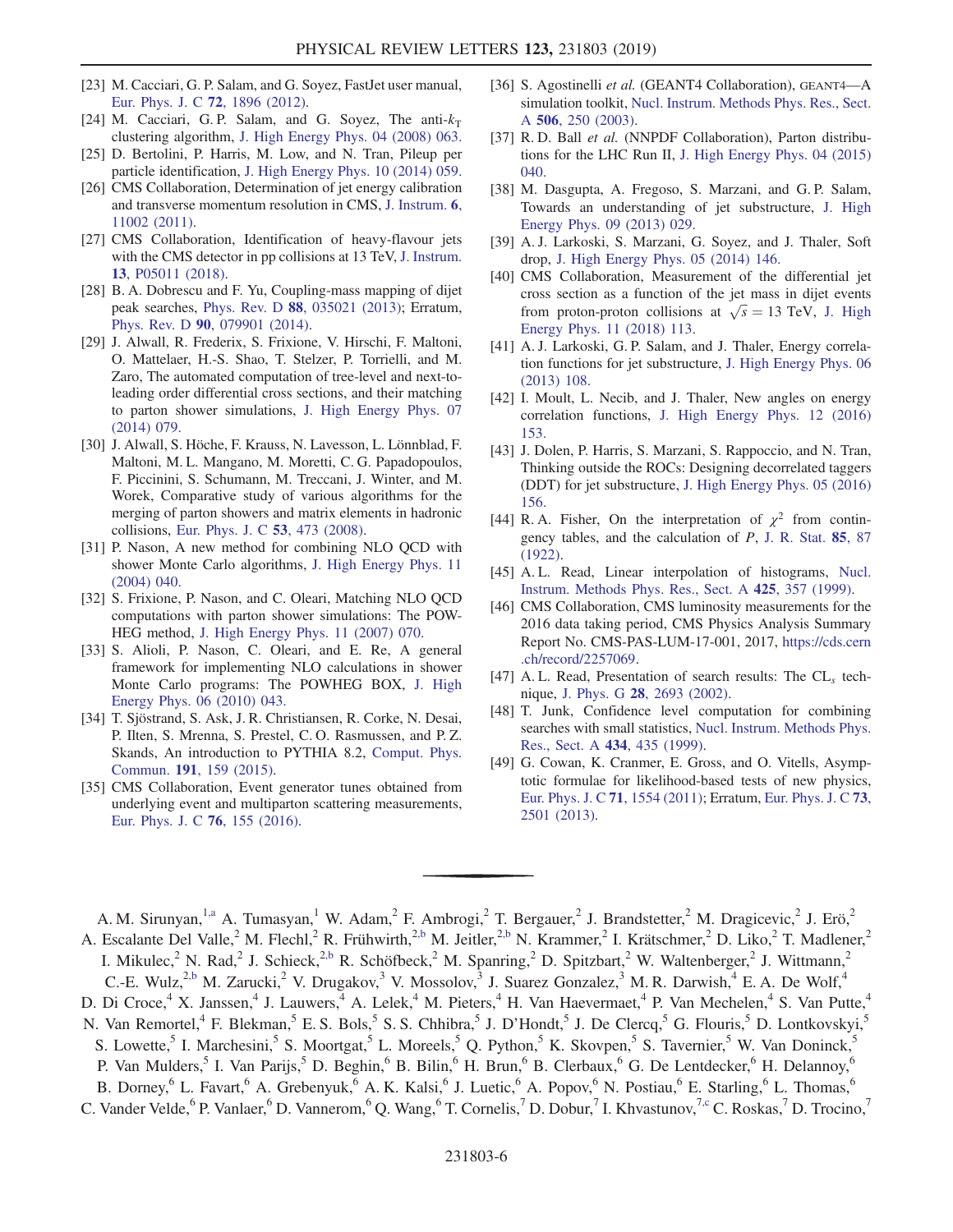<span id="page-6-13"></span><span id="page-6-12"></span><span id="page-6-11"></span><span id="page-6-10"></span><span id="page-6-9"></span><span id="page-6-8"></span><span id="page-6-7"></span><span id="page-6-6"></span><span id="page-6-5"></span><span id="page-6-4"></span><span id="page-6-3"></span><span id="page-6-2"></span><span id="page-6-1"></span><span id="page-6-0"></span>M. Tytgat,<sup>7</sup> W. Verbeke,<sup>7</sup> B. Vermassen,<sup>7</sup> M. Vit,<sup>7</sup> N. Zaganidis,<sup>7</sup> O. Bondu,<sup>8</sup> G. Bruno,<sup>8</sup> C. Caputo,<sup>8</sup> P. David,<sup>8</sup> C. Delaere,<sup>8</sup> M. Delcourt,<sup>8</sup> A. Giammanco,<sup>8</sup> G. Krintiras,<sup>8</sup> V. Lemaitre,<sup>8</sup> A. Magitteri,<sup>8</sup> K. Piotrzkowski,<sup>8</sup> J. Prisciandaro,<sup>8</sup> A. Saggio,<sup>8</sup> M. Vidal Marono, <sup>8</sup> P. Vischia, <sup>8</sup> J. Zobec, <sup>8</sup> F. L. Alves, <sup>9</sup> G. A. Alves, <sup>9</sup> G. Correia Silva, <sup>9</sup> C. Hensel, <sup>9</sup> A. Moraes, <sup>9</sup> P. Rebello Teles,<sup>9</sup> E. Belchior Batista Das Chagas,<sup>10</sup> W. Carvalho,<sup>10</sup> J. Chinellato,<sup>10[,d](#page-15-3)</sup> E. Coelho,<sup>10</sup> E. M. Da Costa,<sup>10</sup> G. G. Da Silveira, <sup>10[,e](#page-15-4)</sup> D. De Jesus Damiao, <sup>10</sup> C. De Oliveira Martins, <sup>10</sup> S. Fonseca De Souza, <sup>10</sup> L. M. Huertas Guativa, <sup>10</sup> H. Malbouisson,<sup>10</sup> J. Martins,<sup>10</sup> D. Matos Figueiredo,<sup>10</sup> M. Medina Jaime,<sup>1[0,f](#page-15-5)</sup> M. Melo De Almeida,<sup>10</sup> C. Mora Herrera,<sup>10</sup> L. Mundim,<sup>10</sup> H. Nogima,<sup>10</sup> W. L. Prado Da Silva,<sup>10</sup> L. J. Sanchez Rosas,<sup>10</sup> A. Santoro,<sup>10</sup> A. Sznajder,<sup>10</sup> M. Thiel,<sup>10</sup> E. J. Tonelli Manganote,<sup>10[,d](#page-15-3)</sup> F. Torres Da Silva De Araujo,<sup>10</sup> A. Vilela Pereira,<sup>10</sup> S. Ahuja,<sup>11a</sup> C. A. Bernardes,<sup>11a</sup> L. Calligaris,<sup>11a</sup> D. De Souza Lemos,<sup>11a</sup> T. R. Fernandez Perez Tomei,<sup>11a</sup> E. M. Gregores,<sup>11a,11b</sup> P. G. Mercadante,<sup>11a,11b</sup> S. F. Novaes,<sup>11a</sup> Sandra S. Padula,<sup>11a</sup> A. Aleksandrov,<sup>12</sup> G. Antchev,<sup>12</sup> R. Hadjiiska,<sup>12</sup> P. Iaydjiev,<sup>12</sup> A. Marinov,<sup>12</sup> M. Misheva, <sup>12</sup> M. Rodozov, <sup>12</sup> M. Shopova, <sup>12</sup> G. Sultanov, <sup>12</sup> A. Dimitrov, <sup>13</sup> L. Litov, <sup>13</sup> B. Pavlov, <sup>13</sup> P. Petkov, <sup>13</sup> W. Fang, <sup>14[,g](#page-15-6)</sup> X. Gao,  $^{14, g}$  L. Yuan,  $^{14}$  M. Ahmad,  $^{15}$  G. M. Chen,  $^{15}$  H. S. Chen,  $^{15}$  M. Chen,  $^{15}$  C. H. Jiang,  $^{15}$  D. Leggat,  $^{15}$  H. Liao,  $^{15}$  Z. Liu,  $^{15}$ S. M. Shaheen,<sup>1[5,h](#page-15-7)</sup> A. Spiezia,<sup>15</sup> J. Tao,<sup>15</sup> E. Yazgan,<sup>15</sup> H. Zhang,<sup>15</sup> S. Zhang,<sup>15[,h](#page-15-7)</sup> J. Zhao,<sup>15</sup> A. Agapitos,<sup>16</sup> Y. Ban,<sup>16</sup> G. Chen, <sup>16</sup> A. Levin, <sup>16</sup> J. Li, <sup>16</sup> L. Li, <sup>16</sup> Q. Li, <sup>16</sup> Y. Mao, <sup>16</sup> S. J. Qian, <sup>16</sup> D. Wang, <sup>16</sup> Y. Wang, <sup>17</sup> C. Avila, <sup>18</sup> A. Cabrera, <sup>18</sup> L. F. Chaparro Sierra,<sup>18</sup> C. Florez,<sup>18</sup> C. F. González Hernández,<sup>18</sup> M. A. Segura Delgado,<sup>18</sup> J. D. Ruiz Alvarez,<sup>19</sup> D. Giljanović,<sup>20</sup> N. Godinovic,<sup>20</sup> D. Lelas,<sup>20</sup> I. Puljak,<sup>20</sup> T. Sculac,<sup>20</sup> Z. Antunovic,<sup>21</sup> M. Kovac,<sup>21</sup> V. Brigljevic,<sup>22</sup> S. Ceci,<sup>22</sup> D. Ferencek,<sup>22</sup> K. Kadija,<sup>22</sup> B. Mesic,<sup>22</sup> M. Roguljic,<sup>22</sup> A. Starodumov,<sup>2[2,i](#page-15-8)</sup> T. Susa,<sup>22</sup> M. W. Ather,<sup>23</sup> A. Attikis,<sup>23</sup> E. Erodotou,<sup>23</sup> A. Ioannou,<sup>23</sup> M. Kolosova,<sup>23</sup> S. Konstantinou,<sup>23</sup> G. Mavromanolakis,<sup>23</sup> J. Mousa,<sup>23</sup> C. Nicolaou,<sup>23</sup> F. Ptochos,<sup>23</sup> P. A. Razis,<sup>23</sup> H. Rykaczewski,<sup>23</sup> D. Tsiakkouri,<sup>23</sup> M. Finger,<sup>2[4,j](#page-15-9)</sup> M. Finger Jr.,<sup>24[,j](#page-15-9)</sup> A. Kveton,<sup>24</sup> J. Tomsa,<sup>24</sup> E. Ayala,<sup>25</sup> E. Carrera Jarrin,<sup>26</sup> Y. Assran,<sup>27[,k,l](#page-15-10)</sup> S. Elgammal,<sup>27[,k](#page-15-10)</sup> S. Bhowmik,<sup>28</sup> A. Carvalho Antunes De Oliveira,<sup>28</sup> R. K. Dewanjee,<sup>28</sup> K. Ehataht,<sup>28</sup> M. Kadastik,<sup>28</sup> M. Raidal,<sup>28</sup> C. Veelken,<sup>28</sup> P. Eerola,<sup>29</sup> L. Forthomme,<sup>29</sup> H. Kirschenmann,<sup>29</sup> K. Osterberg,<sup>29</sup> J. Pekkanen,<sup>29</sup> M. Voutilainen,<sup>29</sup> F. Garcia,<sup>30</sup> J. Havukainen,<sup>30</sup> J. K. Heikkilä,<sup>30</sup> T. Järvinen,<sup>30</sup> V. Karimäki,<sup>30</sup> R. Kinnunen,<sup>30</sup> T. Lampén,<sup>30</sup> K. Lassila-Perini,<sup>30</sup> S. Laurila,<sup>30</sup> S. Lehti,<sup>30</sup> T. Lindén,<sup>30</sup> P. Luukka,<sup>30</sup> T. Mäenpää,<sup>30</sup> H. Siikonen,<sup>30</sup> E. Tuominen,<sup>30</sup> J. Tuominiemi,<sup>30</sup> T. Tuuva,<sup>31</sup> M. Besancon,<sup>32</sup> F. Couderc,<sup>32</sup> M. Dejardin,<sup>32</sup> D. Denegri,<sup>32</sup> B. Fabbro,<sup>32</sup> J. L. Faure,<sup>32</sup> F. Ferri,<sup>32</sup> S. Ganjour,<sup>32</sup> A. Givernaud,<sup>32</sup> P. Gras,<sup>32</sup> G. Hamel de Monchenault,<sup>32</sup> P. Jarry,<sup>32</sup> C. Leloup,<sup>32</sup> E. Locci,<sup>32</sup> J. Malcles,<sup>32</sup> J. Rander,<sup>32</sup> A. Rosowsky,<sup>32</sup> M. Ö. Sahin,<sup>32</sup> A. Savoy-Navarro,<sup>32[,m](#page-15-11)</sup> M. Titov,<sup>32</sup> C. Amendola,  $33$  F. Beaudette,  $33$  P. Busson,  $33$  C. Charlot,  $33$  B. Diab,  $33$  R. Granier de Cassagnac,  $33$  I. Kucher,  $33$  A. Lobanov,  $33$ C. Martin Perez,  $33$  M. Nguyen,  $33$  C. Ochando,  $33$  P. Paganini,  $33$  J. Rembser,  $33$  R. Salerno,  $33$  J. B. Sauvan,  $33$  Y. Sirois,  $33$ A. Zabi,<sup>33</sup> A. Zghiche,<sup>33</sup> J.-L. Agram,<sup>34[,n](#page-15-12)</sup> J. Andrea,<sup>34</sup> D. Bloch,<sup>34</sup> G. Bourgatte,<sup>34</sup> J.-M. Brom,<sup>34</sup> E. C. Chabert,<sup>34</sup> C. Collard,  $34$  E. Conte,  $34, n$  J.-C. Fontaine,  $34, n$  D. Gelé,  $34$  U. Goerlach,  $34$  M. Jansová,  $34$  A.-C. Le Bihan,  $34$  N. Tonon,  $34$ P. Van Hove,<sup>34</sup> S. Gadrat,<sup>35</sup> S. Beauceron,<sup>36</sup> C. Bernet,<sup>36</sup> G. Boudoul,<sup>36</sup> C. Camen,<sup>36</sup> N. Chanon,<sup>36</sup> R. Chierici,<sup>36</sup> D. Contardo,<sup>36</sup> P. Depasse,<sup>36</sup> H. El Mamouni,<sup>36</sup> J. Fay,<sup>36</sup> S. Gascon,<sup>36</sup> M. Gouzevitch,<sup>36</sup> B. Ille,<sup>36</sup> Sa. Jain,<sup>36</sup> F. Lagarde,<sup>36</sup> I. B. Laktineh,  $36$  H. Lattaud,  $36$  M. Lethuillier,  $36$  L. Mirabito,  $36$  S. Perries,  $36$  V. Sordini,  $36$  G. Touquet,  $36$  M. Vander Donckt,  $36$ S. Viret,<sup>36</sup> T. Toriashvili,<sup>37[,o](#page-15-13)</sup> Z. Tsamalaidze,<sup>38[,j](#page-15-9)</sup> C. Autermann,<sup>39</sup> L. Feld,<sup>39</sup> M. K. Kiesel,<sup>39</sup> K. Klein,<sup>39</sup> M. Lipinski,<sup>39</sup> D. Meuser,<sup>39</sup> A. Pauls,<sup>39</sup> M. Preuten,<sup>39</sup> M. P. Rauch,<sup>39</sup> C. Schomakers,<sup>39</sup> J. Schulz,<sup>39</sup> M. Teroerde,<sup>39</sup> B. Wittmer,<sup>39</sup> A. Albert,<sup>40</sup> M. Erdmann,<sup>40</sup> S. Erdweg,<sup>40</sup> T. Esch,<sup>40</sup> B. Fischer,<sup>40</sup> R. Fischer,<sup>40</sup> S. Ghosh,<sup>40</sup> T. Hebbeker,<sup>40</sup> K. Hoepfner,<sup>40</sup> H. Keller,<sup>40</sup> L. Mastrolorenzo,<sup>40</sup> M. Merschmeyer,<sup>40</sup> A. Meyer,<sup>40</sup> P. Millet,<sup>40</sup> G. Mocellin,<sup>40</sup> S. Mondal,<sup>40</sup> S. Mukherjee,<sup>40</sup> D. Noll,<sup>40</sup> A. Novak,<sup>40</sup> T. Pook,<sup>40</sup> A. Pozdnyakov,<sup>40</sup> T. Quast,<sup>40</sup> M. Radziej,<sup>40</sup> Y. Rath,<sup>40</sup> H. Reithler,<sup>40</sup> M. Rieger,<sup>40</sup> A. Schmidt,<sup>40</sup> S. C. Schuler,<sup>40</sup> A. Sharma,<sup>40</sup> S. Thüer,<sup>40</sup> S. Wiedenbeck,<sup>40</sup> G. Flügge,<sup>41</sup> O. Hlushchenko,<sup>41</sup> T. Kress,<sup>41</sup> T. Müller,<sup>41</sup> A. Nehrkorn,<sup>41</sup> A. Nowack,<sup>41</sup> C. Pistone,<sup>41</sup> O. Pooth,<sup>41</sup> D. Roy,<sup>41</sup> H. Sert,<sup>41</sup> A. Stahl,<sup>41[,p](#page-15-14)</sup> M. Aldaya Martin,<sup>42</sup> C. Asawatangtrakuldee,<sup>42</sup> P. Asmuss,<sup>42</sup> I. Babounikau,<sup>42</sup> H. Bakhshiansohi,<sup>42</sup> K. Beernaert,<sup>42</sup> O. Behnke,<sup>42</sup> U. Behrens,<sup>42</sup> A. Bermúdez Martínez,<sup>42</sup> D. Bertsche,<sup>42</sup> A. A. Bin Anuar,<sup>42</sup> K. Borras,<sup>42[,q](#page-15-15)</sup> V. Botta,<sup>42</sup> A. Campbell,<sup>42</sup> A. Cardini,<sup>42</sup> P. Connor,<sup>42</sup> S. Consuegra Rodríguez,<sup>42</sup> C. Contreras-Campana,<sup>42</sup> V. Danilov,<sup>42</sup> A. De Wit,<sup>42</sup> M. M. Defranchis,<sup>42</sup> C. Diez Pardos,<sup>42</sup> D. Domínguez Damiani,<sup>42</sup> G. Eckerlin,<sup>42</sup> D. Eckstein,<sup>42</sup> T. Eichhorn,<sup>42</sup> A. Elwood,<sup>42</sup> E. Eren,<sup>42</sup> E. Gallo,<sup>4[2,r](#page-15-16)</sup> A. Geiser,<sup>42</sup> J. M. Grados Luyando,<sup>42</sup> A. Grohsjean,<sup>42</sup> M. Guthoff,<sup>42</sup> M. Haranko,<sup>42</sup> A. Harb,<sup>42</sup> N. Z. Jomhari,<sup>42</sup> H. Jung,<sup>42</sup> A. Kasem,<sup>42[,q](#page-15-15)</sup> M. Kasemann,<sup>42</sup> J. Keaveney,<sup>42</sup> C. Kleinwort,<sup>42</sup> J. Knolle,<sup>42</sup> D. Krücker,<sup>42</sup> W. Lange,<sup>42</sup> T. Lenz,<sup>42</sup> J. Leonard,<sup>42</sup> J. Lidrych,<sup>42</sup> K. Lipka,<sup>42</sup> W. Lohmann,<sup>42[,s](#page-15-17)</sup> R. Mankel,<sup>42</sup> I.-A. Melzer-Pellmann,<sup>42</sup> A. B. Meyer,<sup>42</sup> M. Meyer,<sup>42</sup> M. Missiroli,<sup>42</sup> G. Mittag,<sup>42</sup> J. Mnich,<sup>42</sup> A. Mussgiller,<sup>42</sup> V. Myronenko,<sup>42</sup> D. Pérez Adán,<sup>42</sup> S. K. Pflitsch,<sup>42</sup> D. Pitzl,<sup>42</sup> A. Raspereza,  $^{42}$  A. Saibel,  $^{42}$  M. Savitskyi,  $^{42}$  V. Scheurer,  $^{42}$  P. Schütze,  $^{42}$  C. Schwanenberger,  $^{42}$  R. Shevchenko,  $^{42}$  A. Singh,  $^{42}$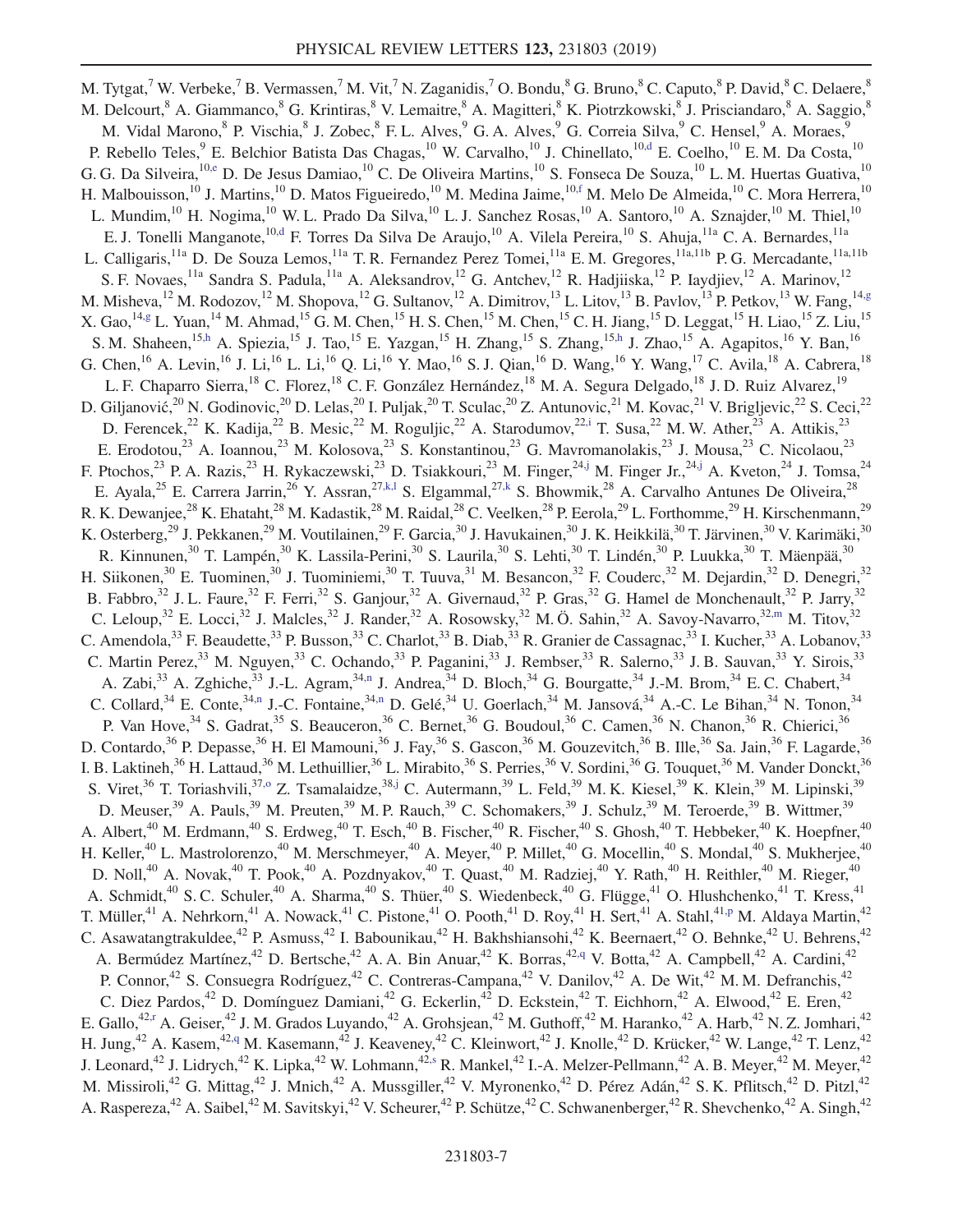<span id="page-7-10"></span><span id="page-7-9"></span><span id="page-7-8"></span><span id="page-7-7"></span><span id="page-7-6"></span><span id="page-7-5"></span><span id="page-7-4"></span><span id="page-7-3"></span><span id="page-7-2"></span><span id="page-7-1"></span><span id="page-7-0"></span>H. Tholen,<sup>42</sup> O. Turkot,<sup>42</sup> A. Vagnerini,<sup>42</sup> M. Van De Klundert,<sup>42</sup> G. P. Van Onsem,<sup>42</sup> R. Walsh,<sup>42</sup> Y. Wen,<sup>42</sup> K. Wichmann,<sup>42</sup> C. Wissing,<sup>42</sup> O. Zenaiev,<sup>42</sup> R. Zlebcik,<sup>42</sup> R. Aggleton,<sup>43</sup> S. Bein,<sup>43</sup> L. Benato,<sup>43</sup> A. Benecke,<sup>43</sup> V. Blobel,<sup>43</sup> T. Dreyer,<sup>43</sup> A. Ebrahimi,<sup>43</sup> A. Fröhlich,<sup>43</sup> C. Garbers,<sup>43</sup> E. Garutti,<sup>43</sup> D. Gonzalez,<sup>43</sup> P. Gunnellini,<sup>43</sup> J. Haller,<sup>43</sup> A. Hinzmann,<sup>43</sup> A. Karavdina,<sup>43</sup> G. Kasieczka,<sup>43</sup> R. Klanner,<sup>43</sup> R. Kogler,<sup>43</sup> N. Kovalchuk,<sup>43</sup> S. Kurz,<sup>43</sup> V. Kutzner,<sup>43</sup> J. Lange,<sup>43</sup> T. Lange,<sup>43</sup> A. Malara,<sup>43</sup> D. Marconi,<sup>43</sup> J. Multhaup,<sup>43</sup> M. Niedziela,<sup>43</sup> C. E. N. Niemeyer,<sup>43</sup> D. Nowatschin,<sup>43</sup> A. Perieanu,<sup>43</sup> A. Reimers,<sup>43</sup> O. Rieger,<sup>43</sup> C. Scharf,<sup>43</sup> P. Schleper,<sup>43</sup> S. Schumann,<sup>43</sup> J. Schwandt,<sup>43</sup> J. Sonneveld,<sup>43</sup> H. Stadie,<sup>43</sup> G. Steinbrück,<sup>43</sup> F. M. Stober,<sup>43</sup> M. Stöver,<sup>43</sup> B. Vormwald,<sup>43</sup> I. Zoi,<sup>43</sup> M. Akbiyik,<sup>44</sup> C. Barth,<sup>44</sup> M. Baselga,<sup>44</sup> S. Baur,<sup>44</sup> T. Berger,<sup>44</sup> E. Butz,<sup>44</sup> R. Caspart,<sup>44</sup> T. Chwalek,<sup>44</sup> W. De Boer,<sup>44</sup> A. Dierlamm,<sup>44</sup> K. El Morabit,<sup>44</sup> N. Faltermann,<sup>44</sup> M. Giffels,<sup>44</sup> P. Goldenzweig,<sup>44</sup> M. A. Harrendorf,<sup>44</sup> F. Hartmann,<sup>44[,p](#page-15-14)</sup> U. Husemann,<sup>44</sup> S. Kudella,<sup>44</sup> S. Mitra,<sup>44</sup> M. U. Mozer,<sup>44</sup> Th. Müller,<sup>44</sup> M. Musich,<sup>44</sup> A. Nürnberg,<sup>44</sup> G. Quast,<sup>44</sup> K. Rabbertz,<sup>44</sup> M. Schröder,<sup>44</sup> I. Shvetsov,<sup>44</sup> H. J. Simonis,<sup>44</sup> R. Ulrich,<sup>44</sup> M. Weber,<sup>44</sup> C. Wöhrmann,<sup>44</sup> R. Wolf,<sup>44</sup> G. Anagnostou,<sup>45</sup> P. Asenov,<sup>45</sup> G. Daskalakis,<sup>45</sup> T. Geralis,<sup>45</sup> A. Kyriakis,<sup>45</sup> D. Loukas,<sup>45</sup> G. Paspalaki,<sup>45</sup> M. Diamantopoulou,<sup>46</sup> G. Karathanasis,<sup>46</sup> P. Kontaxakis,<sup>46</sup> A. Panagiotou,<sup>46</sup> I. Papavergou,<sup>46</sup> N. Saoulidou,<sup>46</sup> A. Stakia,<sup>46</sup> K. Theofilatos,<sup>46</sup> K. Vellidis,<sup>46</sup> G. Bakas,<sup>47</sup> K. Kousouris,<sup>47</sup> I. Papakrivopoulos,<sup>47</sup> G. Tsipolitis,<sup>47</sup> I. Evangelou,<sup>48</sup> C. Foudas,<sup>48</sup> P. Gianneios,<sup>48</sup> P. Katsoulis,<sup>48</sup> P. Kokkas,<sup>48</sup> S. Mallios,<sup>48</sup> K. Manitara,<sup>48</sup> N. Manthos,<sup>48</sup> I. Papadopoulos,<sup>48</sup> E. Paradas,<sup>48</sup> J. Strologas,<sup>48</sup> F. A. Triantis,<sup>48</sup> D. Tsitsonis,<sup>48</sup> M. Bartók,<sup>4[9,t](#page-16-0)</sup> M. Csanad, $^{49}$  P. Major, $^{49}$  K. Mandal, $^{49}$  A. Mehta, $^{49}$  M. I. Nagy, $^{49}$  G. Pasztor, $^{49}$  O. Surányi, $^{49}$  G. I. Veres, $^{49}$  G. Bencze, $^{50}$ C. Hajdu,<sup>50</sup> D. Horvath,<sup>5[0,u](#page-16-1)</sup> Á. Hunyadi,<sup>50</sup> F. Sikler,<sup>50</sup> T. Á. Vámi,<sup>50</sup> V. Veszpremi,<sup>50</sup> G. Vesztergombi,<sup>5[0,a,v](#page-15-0)</sup> N. Beni,<sup>51</sup> S. Czellar,<sup>51</sup> J. Karancsi,<sup>51[,t](#page-16-0)</sup> A. Makovec,<sup>51</sup> J. Molnar,<sup>51</sup> Z. Szillasi,<sup>51</sup> P. Raics,<sup>52</sup> D. Teyssier,<sup>52</sup> Z. L. Trocsanyi,<sup>52</sup> B. Ujvari,<sup>52</sup> T. F. Csorgo,<sup>53</sup> W. J. Metzger,<sup>53</sup> F. Nemes,<sup>53</sup> T. Novak,<sup>53</sup> S. Choudhury,<sup>54</sup> J. R. Komaragiri,<sup>54</sup> P. C. Tiwari,<sup>54</sup> S. Bahinipati,<sup>55[,w](#page-16-2)</sup> C. Kar,<sup>55</sup> P. Mal,<sup>55</sup> V. K. Muraleedharan Nair Bindhu,<sup>55</sup> A. Nayak,<sup>5[5,x](#page-16-3)</sup> S. Roy Chowdhury,<sup>55</sup> D. K. Sahoo,<sup>5[5,w](#page-16-2)</sup> S. K. Swain,<sup>55</sup> S. Bansal,<sup>56</sup> S. B. Beri,<sup>56</sup> V. Bhatnagar,<sup>56</sup> S. Chauhan,<sup>56</sup> R. Chawla,<sup>56</sup> N. Dhingra,<sup>56</sup> R. Gupta,<sup>56</sup> A. Kaur,<sup>56</sup> M. Kaur,<sup>56</sup> S. Kaur,<sup>56</sup> P. Kumari,<sup>56</sup> M. Lohan,<sup>56</sup> M. Meena,<sup>56</sup> K. Sandeep,<sup>56</sup> S. Sharma,<sup>56</sup> J. B. Singh,<sup>56</sup> A. K. Virdi,<sup>56</sup> G. Walia,<sup>56</sup> A. Bhardwaj,<sup>57</sup> B. C. Choudhary,<sup>57</sup> R. B. Garg,<sup>57</sup> M. Gola,<sup>57</sup> S. Keshri,<sup>57</sup> Ashok Kumar,  $^{57}$  S. Malhotra,  $^{57}$  M. Naimuddin,  $^{57}$  P. Priyanka,  $^{57}$  K. Ranjan,  $^{57}$  Aashaq Shah,  $^{57}$  R. Sharma,  $^{57}$  R. Bhardwaj,  $^{58,y}$  $^{58,y}$  $^{58,y}$ M. Bharti,<sup>58[,y](#page-16-4)</sup> R. Bhattacharya,<sup>58</sup> S. Bhattacharya,<sup>58</sup> U. Bhawandeep,<sup>5[8,y](#page-16-4)</sup> D. Bhowmik,<sup>58</sup> S. Dey,<sup>58</sup> S. Dutta,<sup>58</sup> S. Ghosh,<sup>58</sup> M. Maity,<sup>5[8,z](#page-16-5)</sup> K. Mondal,<sup>58</sup> S. Nandan,<sup>58</sup> A. Purohit,<sup>58</sup> P. K. Rout,<sup>58</sup> A. Roy,<sup>58</sup> G. Saha,<sup>58</sup> S. Sarkar,<sup>58</sup> T. Sarkar,<sup>58[,z](#page-16-5)</sup> M. Sharan,<sup>58</sup> B. Singh,<sup>5[8,y](#page-16-4)</sup> S. Thakur,<sup>58[,y](#page-16-4)</sup> P. K. Behera,<sup>59</sup> P. Kalbhor,<sup>59</sup> A. Muhammad,<sup>59</sup> P. R. Pujahari,<sup>59</sup> A. Sharma,<sup>59</sup> A. K. Sikdar,<sup>59</sup> R. Chudasama,<sup>60</sup> D. Dutta,<sup>60</sup> V. Jha,<sup>60</sup> V. Kumar,<sup>60</sup> D. K. Mishra,<sup>60</sup> P. K. Netrakanti,<sup>60</sup> L. M. Pant,<sup>60</sup> P. Shukla,<sup>60</sup> T. Aziz,<sup>61</sup> M. A. Bhat,<sup>61</sup> S. Dugad,<sup>61</sup> G. B. Mohanty,<sup>61</sup> N. Sur,<sup>61</sup> Ravindra Kumar Verma,<sup>61</sup> S. Banerjee,<sup>62</sup> S. Bhattacharya,<sup>62</sup> S. Chatterjee,<sup>62</sup> P. Das,<sup>62</sup> M. Guchait,<sup>62</sup> S. Karmakar,<sup>62</sup> S. Kumar,<sup>62</sup> G. Majumder,<sup>62</sup> K. Mazumdar,<sup>62</sup> N. Sahoo,<sup>62</sup> S. Sawant,<sup>62</sup> S. Chauhan,<sup>63</sup> S. Dube,<sup>63</sup> V. Hegde,<sup>63</sup> A. Kapoor,<sup>63</sup> K. Kothekar,<sup>63</sup> S. Pandey,<sup>63</sup> A. Rane,<sup>63</sup> N. Sahoo,<sup>62</sup> S. Sawant,<sup>62</sup> S. Chauhan,<sup>63</sup> S. Dube,<sup>63</sup> V. Hegde,<sup>63</sup> A. Kapoor,<sup>63</sup> K. A. Rastogi, <sup>63</sup> S. Sharma, <sup>63</sup> S. Chenarani, <sup>64[,aa](#page-16-6)</sup> E. Eskandari Tadavani, <sup>64</sup> S. M. Etesami, <sup>6[4,aa](#page-16-6)</sup> M. Khakzad, <sup>64</sup> M. Mohammadi Najafabadi,<sup>64</sup> M. Naseri,<sup>64</sup> F. Rezaei Hosseinabadi,<sup>64</sup> B. Safarzadeh,<sup>6[4,bb](#page-16-7)</sup> M. Felcini,<sup>65</sup> M. Grunewald,<sup>65</sup> M. Abbrescia, <sup>66a,66b</sup> C. Calabria, <sup>66a,66b</sup> A. Colaleo, <sup>66a</sup> D. Creanza, <sup>66a,66c</sup> L. Cristella, <sup>66a,66b</sup> N. De Filippis, <sup>66a,66c</sup> M. De Palma, <sup>66a,66b</sup> A. Di Florio, <sup>66a,66b</sup> L. Fiore, <sup>66a</sup> A. Gelmi, <sup>66a,66b</sup> G. Iaselli, <sup>66a,66c</sup> M. Ince, <sup>66a,66b</sup> S. Lezki, <sup>66a,66b</sup> G. Maggi,<sup>66a,66c</sup> M. Maggi,<sup>66a</sup> G. Miniello,<sup>66a,66b</sup> S. My,<sup>66a,66b</sup> S. Nuzzo,<sup>66a,66b</sup> A. Pompili,<sup>66a,66b</sup> G. Pugliese,<sup>66a,66c</sup> R. Radogna,<sup>66a</sup> A. Ranieri,<sup>66a</sup> G. Selvaggi,<sup>66a,66b</sup> L. Silvestris,<sup>66a</sup> R. Venditti,<sup>66a</sup> P. Verwilligen,<sup>66a</sup> G. Abbiendi,<sup>67a</sup> C. Battilana, <sup>67a,67b</sup> D. Bonacorsi, <sup>67a,67b</sup> L. Borgonovi, <sup>67a,67b</sup> S. Braibant-Giacomelli, <sup>67a,67b</sup> R. Campanini, <sup>67a,67b</sup> P. Capiluppi,<sup>67a,67b</sup> A. Castro,<sup>67a,67b</sup> F. R. Cavallo,<sup>67a</sup> C. Ciocca,<sup>67a</sup> G. Codispoti,<sup>67a,67b</sup> M. Cuffiani,<sup>67a,67b</sup> G. M. Dallavalle,<sup>67a</sup> F. Fabbri,<sup>67a</sup> A. Fanfani,<sup>67a,67b</sup> E. Fontanesi,<sup>67a</sup> P. Giacomelli,<sup>67a</sup> C. Grandi,<sup>67a</sup> L. Guiducci,<sup>67a,67b</sup> F. Iemmi,<sup>67a,67b</sup> S. Lo Meo, <sup>67a[,cc](#page-16-8)</sup> S. Marcellini, <sup>67a</sup> G. Masetti, <sup>67a</sup> F. L. Navarria, <sup>67a,67b</sup> A. Perrotta, <sup>67a</sup> F. Primavera, <sup>67a,67b</sup> A. M. Rossi, <sup>67a,67b</sup> T. Rovelli,<sup>67a,67b</sup> G. P. Siroli,<sup>67a,67b</sup> N. Tosi,<sup>67a</sup> S. Albergo,<sup>68a,68b[,dd](#page-16-9)</sup> S. Costa,<sup>68a,68b</sup> A. Di Mattia,<sup>68a</sup> R. Potenza,<sup>68a,68b</sup> A. Tricomi,<sup>68a,68[b,dd](#page-16-9)</sup> C. Tuve,<sup>68a,68b</sup> G. Barbagli,<sup>69a</sup> R. Ceccarelli,<sup>69a</sup> K. Chatterjee,<sup>69a,69b</sup> V. Ciulli,<sup>69a,69b</sup> C. Civinini,<sup>69a</sup> R. D'Alessandro,<sup>69a,69b</sup> E. Focardi,<sup>69a,69b</sup> G. Latino,<sup>69a</sup> P. Lenzi,<sup>69a,69b</sup> M. Meschini,<sup>69a</sup> S. Paoletti,<sup>69a</sup> L. Russo,<sup>69a[,ee](#page-16-10)</sup> G. Sguazzoni,<sup>69a</sup> D. Strom,<sup>69a</sup> L. Viliani,<sup>69a</sup> L. Benussi,<sup>70</sup> S. Bianco,<sup>70</sup> F. Fabbri,<sup>70</sup> D. Piccolo,<sup>70</sup> M. Bozzo,<sup>71a,71b</sup> F. Ferro,<sup>71a</sup> R. Mulargia,<sup>71a,71b</sup> E. Robutti,<sup>71a</sup> S. Tosi,<sup>71a,71b</sup> A. Benaglia,<sup>72a</sup> A. Beschi,<sup>72a,72b</sup> F. Brivio,<sup>72a,72b</sup> V. Ciriolo,<sup>72a,72b[,p](#page-15-14)</sup> S. Di Guida,<sup>72a,72[b,p](#page-15-14)</sup> M. E. Dinardo,<sup>72a,72b</sup> P. Dini,<sup>72a</sup> S. Fiorendi,<sup>72a,72b</sup> S. Gennai,<sup>72a</sup> A. Ghezzi,<sup>72a,72b</sup> P. Govoni,<sup>72a,72b</sup> L. Guzzi,<sup>72a,72b</sup> M. Malberti,<sup>72a</sup> S. Malvezzi,<sup>72a</sup> D. Menasce,<sup>72a</sup> F. Monti,<sup>72a,72b</sup> L. Moroni,<sup>72a</sup> G. Ortona,<sup>72a,72b</sup> M. Paganoni,<sup>72a,72b</sup> D. Pedrini,<sup>72a</sup> S. Ragazzi,<sup>72a,72b</sup> T. Tabarelli de Fatis,<sup>72a,72b</sup> D. Zuolo,<sup>72a,72b</sup> S. Buontempo,<sup>73a</sup>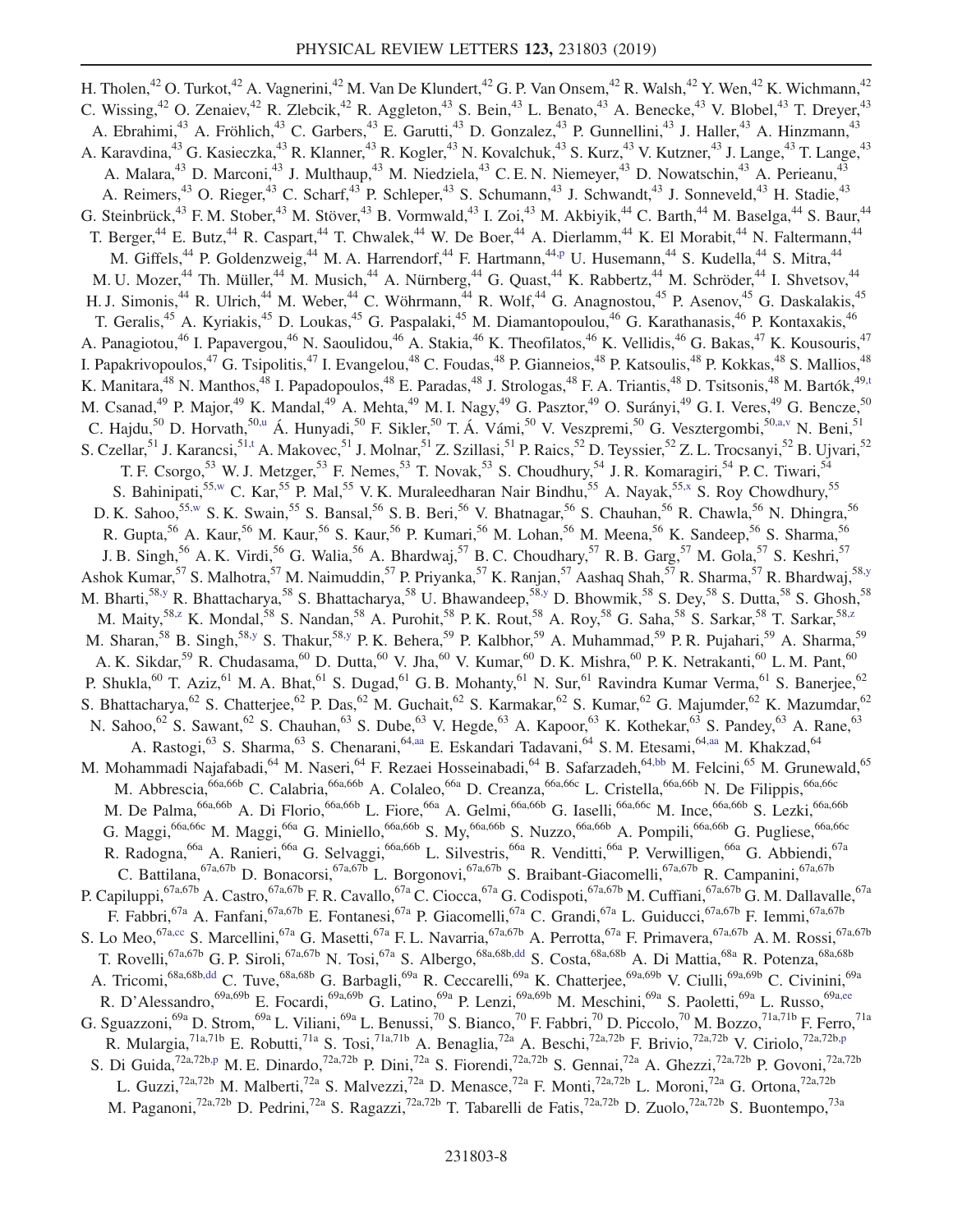<span id="page-8-9"></span><span id="page-8-8"></span><span id="page-8-7"></span><span id="page-8-6"></span><span id="page-8-5"></span><span id="page-8-4"></span><span id="page-8-3"></span><span id="page-8-2"></span><span id="page-8-1"></span><span id="page-8-0"></span>N. Cavallo,<sup>73a,73c</sup> A. De Iorio,<sup>73a,73b</sup> A. Di Crescenzo,<sup>73a,73b</sup> F. Fabozzi,<sup>73a,73c</sup> F. Fienga,<sup>73a</sup> G. Galati,<sup>73a</sup> A. O. M. Iorio,<sup>73a,73b</sup> L. Lista,<sup>73a,73b</sup> S. Meola,<sup>73a,73d[,p](#page-15-14)</sup> P. Paolucci,<sup>73a,p</sup> B. Rossi,<sup>73a</sup> C. Sciacca,<sup>73a,73b</sup> E. Voevodina,<sup>73a,73b</sup> P. Azzi,<sup>74a</sup> N. Bacchetta,<sup>74a</sup> D. Bisello,<sup>74a,74b</sup> A. Boletti,<sup>74a,74b</sup> A. Bragagnolo,<sup>74a</sup> R. Carlin,<sup>74a,74b</sup> P. Checchia,<sup>74a</sup> M. Dall'Osso,<sup>74a,74b</sup> P. De Castro Manzano,<sup>74a</sup> T. Dorigo,<sup>74a</sup> U. Dosselli,<sup>74a</sup> F. Gasparini,<sup>74a,74b</sup> U. Gasparini,<sup>74a,74b</sup> A. Gozzelino,<sup>74a</sup> S. Y. Hoh,<sup>74a</sup> P. Lujan,<sup>74a</sup> M. Margoni,<sup>74a,74b</sup> A. T. Meneguzzo,<sup>74a,74b</sup> J. Pazzini,<sup>74a,74b</sup> M. Presilla,<sup>74a,74b</sup> P. Ronchese,<sup>74a,74b</sup> R. Rossin,<sup>74a,74b</sup> F. Simonetto,<sup>74a,74b</sup> A. Tiko,<sup>74a</sup> M. Tosi,<sup>74a,74b</sup> M. Zanetti,<sup>74a,74b</sup> P. Zotto,<sup>74a,74b</sup> G. Zumerle,<sup>74a,74b</sup> A. Braghieri,<sup>75a</sup> P. Montagna,<sup>75a,75b</sup> S. P. Ratti,<sup>75a,75b</sup> V. Re,<sup>75a</sup> M. Ressegotti,<sup>75a,75b</sup> C. Riccardi,<sup>75a,75b</sup> P. Salvini,<sup>75a</sup> I. Vai,<sup>75a,75b</sup> P. Vitulo,<sup>75a,75b</sup> M. Biasini,<sup>76a,76b</sup> G. M. Bilei,<sup>76a</sup> C. Cecchi,<sup>76a,76b</sup> D. Ciangottini,<sup>76a,76b</sup> L. Fanò,<sup>76a,76b</sup> P. Lariccia,<sup>76a,76b</sup> R. Leonardi,<sup>76a,76b</sup> E. Manoni,<sup>76a</sup> G. Mantovani,<sup>76a,76b</sup> V. Mariani,<sup>76a,76b</sup> M. Menichelli,<sup>76a</sup> A. Rossi,<sup>76a,76b</sup> A. Santocchia,<sup>76a,76b</sup> D. Spiga,<sup>76a</sup> K. Androsov,<sup>77a</sup> P. Azzurri,<sup>77a</sup> G. Bagliesi,<sup>77a</sup> V. Bertacchi,<sup>77a,77c</sup> L. Bianchini,<sup>77a</sup> T. Boccali,<sup>77a</sup> R. Castaldi,<sup>77a</sup> M. A. Ciocci,<sup>77a,77b</sup> R. Dell'Orso,<sup>77a</sup> G. Fedi,<sup>77a</sup> F. Fiori,<sup>77a,77c</sup> L. Giannini,<sup>77a,77c</sup> A. Giassi,<sup>77a</sup> M. T. Grippo,<sup>77a</sup> F. Ligabue,<sup>77a,77c</sup> E. Manca,<sup>77a,77c</sup> G. Mandorli,<sup>77a,77c</sup> A. Messineo,<sup>77a,77b</sup> F. Palla,<sup>77a</sup> A. Rizzi,<sup>77a,77b</sup> G. Rolandi,<sup>77[a,ff](#page-16-11)</sup> A. Scribano,<sup>77a</sup> P. Spagnolo,<sup>77a</sup> R. Tenchini,<sup>77a</sup> G. Tonelli,<sup>77a,77b</sup> N. Turini,<sup>77a</sup> A. Venturi,<sup>77a</sup> P. G. Verdini,<sup>77a</sup> F. Cavallari,<sup>78a</sup> M. Cipriani,<sup>78a,78b</sup> D. Del Re,<sup>78a,78b</sup> E. Di Marco,<sup>78a,78b</sup> M. Diemoz,<sup>78a</sup> S. Gelli,<sup>78a,78b</sup> E. Longo,<sup>78a,78b</sup> B. Marzocchi,<sup>78a,78b</sup> P. Meridiani,<sup>78a</sup> G. Organtini,<sup>78a,78b</sup> F. Pandolfi,<sup>78a</sup> R. Paramatti,<sup>78a,78b</sup> F. Preiato,<sup>78a,78b</sup> C. Quaranta,<sup>78a,78b</sup> S. Rahatlou,<sup>78a,78b</sup> C. Rovelli,<sup>78a</sup> F. Santanastasio,<sup>78a,78b</sup> L. Soffi,<sup>78a,78b</sup> N. Amapane,<sup>79a,79b</sup> R. Arcidiacono,<sup>79a,79c</sup> S. Argiro,<sup>79a,79b</sup> M. Arneodo,<sup>79a,79c</sup> N. Bartosik,<sup>79a</sup> R. Bellan,<sup>79a,79b</sup> C. Biino,<sup>79a</sup> A. Cappati,<sup>79a,79b</sup> N. Cartiglia,<sup>79a</sup> F. Cenna,<sup>79a,79b</sup> S. Cometti,<sup>79a</sup> M. Costa,<sup>79a,79b</sup> R. Covarelli,<sup>79a,79b</sup> N. Demaria,<sup>79a</sup> B. Kiani,<sup>79a,79b</sup> C. Mariotti,<sup>79a</sup> S. Maselli,<sup>79a</sup> E. Migliore,<sup>79a,79b</sup> V. Monaco,<sup>79a,79b</sup> E. Monteil,<sup>79a,79b</sup> M. Monteno,<sup>79a</sup> M. M. Obertino,<sup>79a,79b</sup> L. Pacher,<sup>79a,79b</sup> N. Pastrone,<sup>79a</sup> M. Pelliccioni,<sup>79a</sup> G. L. Pinna Angioni,<sup>79a,79b</sup> A. Romero,<sup>79a,79b</sup> M. Ruspa,<sup>79a,79c</sup> R. Sacchi,<sup>79a,79b</sup> R. Salvatico,<sup>79a,79b</sup> K. Shchelina,<sup>79a,79b</sup> V. Sola,<sup>79a</sup> A. Solano,<sup>79a,79b</sup> D. Soldi,<sup>79a,79b</sup> A. Staiano,<sup>79a</sup> S. Belforte,<sup>80a</sup> V. Candelise,<sup>80a,80b</sup> M. Casarsa, $^{80a}$  F. Cossutti, $^{80a}$  A. Da Rold, $^{80a,80b}$  G. Della Ricca, $^{80a,80b}$  F. Vazzoler, $^{80a,80b}$  A. Zanetti, $^{80a}$  B. Kim, $^{81}$  D. H. Kim, $^{81}$ G. N. Kim, $^{81}$  M. S. Kim, $^{81}$  J. Lee, $^{81}$  S. W. Lee, $^{81}$  C. S. Moon, $^{81}$  Y. D. Oh, $^{81}$  S. I. Pak, $^{81}$  S. Sekmen, $^{81}$  D. C. Son, $^{81}$ Y. C. Yang,  ${}^{81}$  H. Kim,  ${}^{82}$  D. H. Moon,  ${}^{82}$  G. Oh,  ${}^{82}$  B. Francois,  ${}^{83}$  T. J. Kim,  ${}^{83}$  J. Park,  ${}^{83}$  S. Cho,  ${}^{84}$  S. Choi,  ${}^{84}$  Y. Go,  ${}^{84}$  D. Gyun,  ${}^{84}$ S. Ha,  $84$  B. Hong,  $84$  Y. Jo,  $84$  K. Lee,  $84$  K. S. Lee,  $84$  S. Lee,  $84$  J. Lim,  $84$  J. Park,  $84$  S. K. Park,  $84$  Y. Roh,  $84$  J. Goh,  $85$  H. S. Kim,  $86$ J. Almond, $^{87}$  J. H. Bhyun, $^{87}$  J. Choi, $^{87}$  S. Jeon, $^{87}$  J. Kim, $^{87}$  J. S. Kim, $^{87}$  H. Lee, $^{87}$  K. Lee, $^{87}$  S. Lee, $^{87}$  K. Nam, $^{87}$  S. B. Oh, $^{87}$ B. C. Radburn-Smith,  $87$  S. h. Seo,  $87$  U. K. Yang,  $87$  H. D. Yoo,  $87$  I. Yoon,  $87$  G. B. Yu,  $87$  D. Jeon,  $88$  H. Kim,  $88$  J. H. Kim,  $88$ J. S. H. Lee,<sup>88</sup> I. C. Park,<sup>88</sup> I. Watson,<sup>88</sup> Y. Choi,<sup>89</sup> C. Hwang,<sup>89</sup> Y. Jeong,<sup>89</sup> J. Lee,<sup>89</sup> Y. Lee,<sup>89</sup> I. Yu,<sup>89</sup> V. Veckalns,<sup>90[,gg](#page-16-12)</sup> V. Dudenas, <sup>91</sup> A. Juodagalvis, <sup>91</sup> J. Vaitkus, <sup>91</sup> Z. A. Ibrahim, <sup>92</sup> F. Mohamad Idris, <sup>92[,hh](#page-16-13)</sup> W. A. T. Wan Abdullah, <sup>92</sup> M. N. Yusli,<sup>92</sup> Z. Zolkapli,<sup>92</sup> J. F. Benitez,<sup>93</sup> A. Castaneda Hernandez,<sup>93</sup> J. A. Murillo Quijada,<sup>93</sup> L. Valencia Palomo,<sup>93</sup> H. Castilla-Valdez, <sup>94</sup> E. De La Cruz-Burelo, <sup>94</sup> M. C. Duran-Osuna, <sup>94</sup> I. Heredia-De La Cruz, <sup>9[4,ii](#page-16-14)</sup> R. Lopez-Fernandez, <sup>94</sup> R. I. Rabadan-Trejo, <sup>94</sup> G. Ramirez-Sanchez, <sup>94</sup> R. Reyes-Almanza, <sup>94</sup> A. Sanchez-Hernandez, <sup>94</sup> S. Carrillo Moreno, <sup>95</sup> C. Oropeza Barrera,<sup>95</sup> M. Ramirez-Garcia,<sup>95</sup> F. Vazquez Valencia,<sup>95</sup> J. Eysermans,<sup>96</sup> I. Pedraza,<sup>96</sup> H. A. Salazar Ibarguen,<sup>96</sup> C. Uribe Estrada,  $96$  A. Morelos Pineda,  $97$  N. Raicevic,  $98$  D. Krofcheck,  $99$  S. Bheesette,  $100$  P. H. Butler,  $100$  A. Ahmad,  $101$ M. Ahmad,<sup>101</sup> Q. Hassan,<sup>101</sup> H. R. Hoorani,<sup>101</sup> W. A. Khan,<sup>101</sup> M. A. Shah,<sup>101</sup> M. Shoaib,<sup>101</sup> M. Waqas,<sup>101</sup> V. Avati,<sup>102</sup> L. Grzanka, <sup>102</sup> M. Malawski, <sup>102</sup> H. Bialkowska, <sup>103</sup> M. Bluj, <sup>103</sup> B. Boimska, <sup>103</sup> M. Górski, <sup>103</sup> M. Kazana, <sup>103</sup> M. Szleper, <sup>103</sup> P. Zalewski,<sup>103</sup> K. Bunkowski,<sup>104</sup> A. Byszuk,<sup>104[,jj](#page-16-15)</sup> K. Doroba,<sup>104</sup> A. Kalinowski,<sup>104</sup> M. Konecki,<sup>104</sup> J. Krolikowski,<sup>104</sup> M. Misiura, <sup>104</sup> M. Olszewski, <sup>104</sup> A. Pyskir, <sup>104</sup> M. Walczak, <sup>104</sup> M. Araujo, <sup>105</sup> P. Bargassa, <sup>105</sup> D. Bastos, <sup>105</sup> A. Di Francesco,<sup>105</sup> P. Faccioli,<sup>105</sup> B. Galinhas,<sup>105</sup> M. Gallinaro,<sup>105</sup> J. Hollar,<sup>105</sup> N. Leonardo,<sup>105</sup> J. Seixas,<sup>105</sup> G. Strong,<sup>105</sup> O. Toldaiev,  $^{105}$  J. Varela,  $^{105}$  S. Afanasiev,  $^{106}$  P. Bunin,  $^{106}$  M. Gavrilenko,  $^{106}$  I. Golutvin,  $^{106}$  I. Gorbunov,  $^{106}$  A. Kamenev,  $^{106}$ V. Karjavine,<sup>106</sup> A. Lanev,<sup>106</sup> A. Malakhov,<sup>106</sup> V. Matveev,<sup>106[,kk,ll](#page-16-16)</sup> P. Moisenz,<sup>106</sup> V. Palichik,<sup>106</sup> V. Perelygin,<sup>106</sup> M. Savina,<sup>106</sup> S. Shmatov,<sup>106</sup> S. Shulha,<sup>106</sup> N. Skatchkov,<sup>106</sup> V. Smirnov,<sup>106</sup> N. Voytishin,<sup>106</sup> A. Zarubin,<sup>106</sup> L. Chtchipounov,<sup>107</sup> V. Golovtsov,<sup>107</sup> Y. Ivanov,<sup>107</sup> V. Kim,<sup>10[7,mm](#page-16-17)</sup> E. Kuznetsova,<sup>10[7,nn](#page-16-18)</sup> P. Levchenko,<sup>107</sup> V. Murzin,<sup>107</sup> V. Oreshkin,<sup>107</sup> I. Smirnov,<sup>107</sup> D. Sosnov,<sup>107</sup> V. Sulimov,<sup>107</sup> L. Uvarov,<sup>107</sup> A. Vorobyev,<sup>107</sup> Yu. Andreev,<sup>108</sup> A. Dermenev,<sup>108</sup> S. Gninenko,<sup>108</sup> N. Golubev,<sup>108</sup> A. Karneyeu,<sup>108</sup> M. Kirsanov,<sup>108</sup> N. Krasnikov,<sup>108</sup> A. Pashenkov,<sup>108</sup> D. Tlisov,<sup>108</sup> A. Toropin,<sup>108</sup> V. Epshteyn,<sup>109</sup> V. Gavrilov,<sup>109</sup> N. Lychkovskaya,<sup>109</sup> A. Nikitenko,<sup>109,00</sup> V. Popov,<sup>109</sup> I. Pozdnyakov,<sup>109</sup> G. Safronov,<sup>109</sup> A. Spiridonov,<sup>109</sup> A. Stepennov,<sup>109</sup> M. Toms,<sup>109</sup> E. Vlasov,<sup>109</sup> A. Zhokin,<sup>109</sup> T. Aushev,<sup>110</sup> M. Chadeeva,<sup>111[,pp](#page-16-20)</sup> S. Polikarpov,<sup>11[1,pp](#page-16-20)</sup> E. Popova,<sup>111</sup> V. Rusinov,<sup>111</sup> V. Andreev,<sup>112</sup> M. Azarkin,<sup>112</sup> I. Dremin,<sup>112,11</sup> M. Kirakosyan,<sup>112</sup> A. Terkulov,<sup>112</sup> A. Baskakov,<sup>113</sup> A. Belyaev,<sup>113</sup> E. Boos,<sup>113</sup> V. Bunichev,<sup>113</sup> M. Dubinin,<sup>113[,qq](#page-16-22)</sup> L. Dudko,<sup>113</sup> A. Ershov,<sup>113</sup>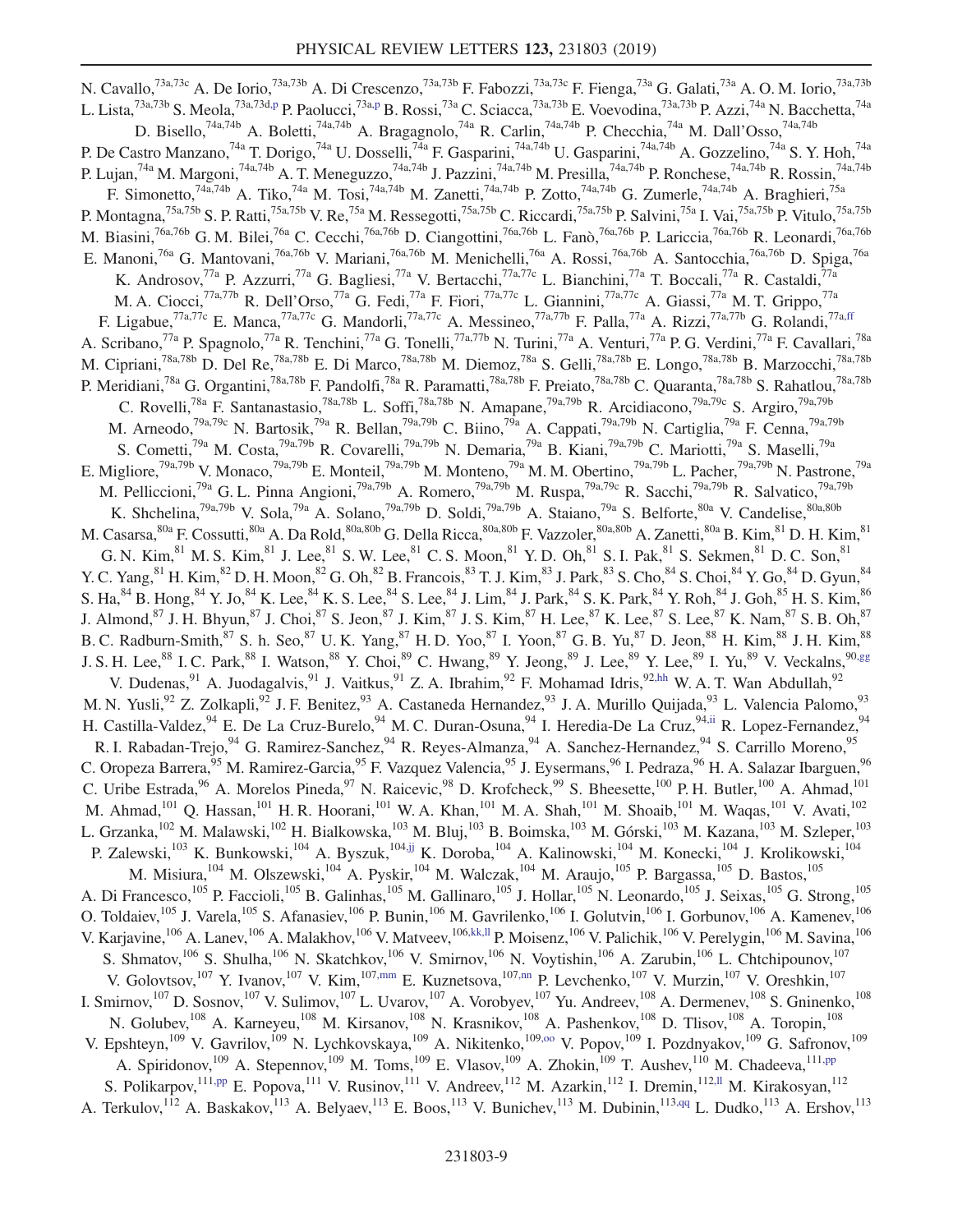<span id="page-9-12"></span><span id="page-9-11"></span><span id="page-9-10"></span><span id="page-9-9"></span><span id="page-9-8"></span><span id="page-9-7"></span><span id="page-9-6"></span><span id="page-9-5"></span><span id="page-9-4"></span><span id="page-9-3"></span><span id="page-9-2"></span><span id="page-9-1"></span><span id="page-9-0"></span>A. Gribushin,<sup>113</sup> V. Klyukhin,<sup>113</sup> O. Kodolova,<sup>113</sup> I. Lokhtin,<sup>113</sup> S. Obraztsov,<sup>113</sup> V. Savrin,<sup>113</sup> A. Barnyakov,<sup>11[4,rr](#page-16-23)</sup> V. Blinov, <sup>114, rr</sup> T. Dimova, <sup>114, rr</sup> L. Kardapoltsev, <sup>114, rr</sup> Y. Skovpen, <sup>114, rr</sup> I. Azhgirey, <sup>115</sup> I. Bayshev, <sup>115</sup> S. Bitioukov, <sup>115</sup> V. Kachanov,<sup>115</sup> D. Konstantinov,<sup>115</sup> P. Mandrik,<sup>115</sup> V. Petrov,<sup>115</sup> R. Ryutin,<sup>115</sup> S. Slabospitskii,<sup>115</sup> A. Sobol,<sup>115</sup> S. Troshin,<sup>115</sup> N. Tyurin,<sup>115</sup> A. Uzunian,<sup>115</sup> A. Volkov,<sup>115</sup> A. Babaev,<sup>116</sup> A. Iuzhakov,<sup>116</sup> V. Okhotnikov,<sup>116</sup> V. Borchsh,<sup>117</sup> V. Ivanchenko,<sup>117</sup> E. Tcherniaev, <sup>117</sup> P. Adzic, <sup>11[8,ss](#page-16-24)</sup> P. Cirkovic, <sup>118</sup> D. Devetak, <sup>118</sup> M. Dordevic, <sup>118</sup> P. Milenovic, <sup>11[8,tt](#page-16-25)</sup> J. Milosevic, <sup>118</sup> M. Stojanovic,<sup>118</sup> M. Aguilar-Benitez,<sup>119</sup> J. Alcaraz Maestre,<sup>119</sup> A. Álvarez Fernández,<sup>119</sup> I. Bachiller,<sup>119</sup> M. Barrio Luna,<sup>119</sup> J. A. Brochero Cifuentes,<sup>119</sup> C. A. Carrillo Montoya,<sup>119</sup> M. Cepeda,<sup>119</sup> M. Cerrada,<sup>119</sup> N. Colino,<sup>119</sup> B. De La Cruz,<sup>119</sup> A. Delgado Peris,<sup>119</sup> C. Fernandez Bedoya,<sup>119</sup> J. P. Fernández Ramos,<sup>119</sup> J. Flix,<sup>119</sup> M. C. Fouz,<sup>119</sup> O. Gonzalez Lopez,<sup>119</sup> S. Goy Lopez,<sup>119</sup> J. M. Hernandez,<sup>119</sup> M. I. Josa,<sup>119</sup> D. Moran,<sup>119</sup> Á. Navarro Tobar,<sup>119</sup> A. Pérez-Calero Yzquierdo,<sup>119</sup> J. Puerta Pelayo,<sup>119</sup> I. Redondo,<sup>119</sup> L. Romero,<sup>119</sup> S. Sánchez Navas,<sup>119</sup> M. S. Soares,<sup>119</sup> A. Triossi,<sup>119</sup> C. Willmott,<sup>119</sup> C. Albajar,<sup>120</sup> J. F. de Trocóniz,<sup>120</sup> J. Cuevas,<sup>121</sup> C. Erice,<sup>121</sup> J. Fernandez Menendez,<sup>121</sup> S. Folgueras,<sup>121</sup> I. Gonzalez Caballero,<sup>121</sup> J. R. González Fernández,<sup>121</sup> E. Palencia Cortezon,<sup>121</sup> V. Rodríguez Bouza,<sup>121</sup> S. Sanchez Cruz,<sup>121</sup> J. M. Vizan Garcia,<sup>121</sup> I. J. Cabrillo,<sup>122</sup> A. Calderon,<sup>122</sup> B. Chazin Quero,<sup>122</sup> J. Duarte Campderros,<sup>122</sup> M. Fernandez,<sup>122</sup> P. J. Fernández Manteca,<sup>122</sup> A. García Alonso,<sup>122</sup> G. Gomez,<sup>122</sup> C. Martinez Rivero,<sup>122</sup> P. Martinez Ruiz del Arbol,<sup>122</sup> F. Matorras,<sup>122</sup> J. Piedra Gomez,<sup>122</sup> C. Prieels,<sup>122</sup> T. Rodrigo,<sup>122</sup> A. Ruiz-Jimeno,<sup>122</sup> L. Scodellaro,<sup>122</sup> N. Trevisani,<sup>122</sup> I. Vila,<sup>122</sup> K. Malagalage,<sup>123</sup> W. G. D. Dharmaratna,<sup>124</sup> N. Wickramage,<sup>124</sup> D. Abbaneo,<sup>125</sup> B. Akgun,<sup>125</sup> E. Auffray,<sup>125</sup> G. Auzinger,<sup>125</sup> J. Baechler,<sup>125</sup> P. Baillon,<sup>125</sup> A. H. Ball,<sup>125</sup> D. Barney,<sup>125</sup> J. Bendavid,<sup>125</sup> M. Bianco,<sup>125</sup> A. Bocci,<sup>125</sup> E. Bossini,<sup>125</sup> C. Botta,<sup>125</sup> E. Brondolin,<sup>125</sup> T. Camporesi,<sup>125</sup> A. Caratelli,<sup>125</sup> G. Cerminara,<sup>125</sup> E. Chapon,<sup>125</sup> G. Cucciati,<sup>125</sup> D. d'Enterria,<sup>125</sup> A. Dabrowski,<sup>125</sup> N. Daci,<sup>125</sup> V. Daponte,<sup>125</sup> A. David,<sup>125</sup> A. De Roeck,<sup>125</sup> N. Deelen,<sup>125</sup> M. Deile,<sup>125</sup> M. Dobson,<sup>125</sup> M. Dünser,<sup>125</sup> N. Dupont,<sup>125</sup> A. Elliott-Peisert,<sup>125</sup> F. Fallavollita,<sup>12[5,uu](#page-16-26)</sup> D. Fasanella,<sup>125</sup> G. Franzoni,<sup>125</sup> J. Fulcher,<sup>125</sup> W. Funk,<sup>125</sup> S. Giani,<sup>125</sup> D. Gigi,<sup>125</sup> A. Gilbert,<sup>125</sup> K. Gill,<sup>125</sup> F. Glege,<sup>125</sup> M. Gruchala,<sup>125</sup> M. Guilbaud,<sup>125</sup> D. Gulhan,<sup>125</sup> J. Hegeman,<sup>125</sup> C. Heidegger,<sup>125</sup> Y. Iiyama,<sup>125</sup> V. Innocente,<sup>125</sup> A. Jafari,<sup>125</sup> P. Janot,<sup>125</sup> O. Karacheban,<sup>125[,s](#page-15-17)</sup> J. Kaspar,<sup>125</sup> J. Kieseler,<sup>125</sup> M. Krammer,<sup>12[5,b](#page-15-1)</sup> C. Lange,<sup>125</sup> P. Lecoq,<sup>125</sup> C. Lourenço,<sup>125</sup> L. Malgeri,<sup>125</sup> M. Mannelli,<sup>125</sup> A. Massironi,<sup>125</sup> F. Meijers,<sup>125</sup> J. A. Merlin,<sup>125</sup> S. Mersi,<sup>125</sup> E. Meschi,<sup>125</sup> F. Moortgat,<sup>125</sup> M. Mulders,<sup>125</sup> J. Ngadiuba,<sup>125</sup> S. Nourbakhsh,<sup>125</sup> S. Orfanelli,<sup>125</sup> L. Orsini,<sup>125</sup> F. Pantaleo,<sup>12[5,p](#page-15-14)</sup> L. Pape,<sup>125</sup> E. Perez,<sup>125</sup> M. Peruzzi,<sup>125</sup> A. Petrilli,<sup>125</sup> G. Petrucciani,<sup>125</sup> A. Pfeiffer,<sup>125</sup> M. Pierini,<sup>125</sup> F. M. Pitters,<sup>125</sup> M. Quinto,<sup>125</sup> D. Rabady,<sup>125</sup> A. Racz,<sup>125</sup> M. Rovere,<sup>125</sup> H. Sakulin,<sup>125</sup> C. Schäfer,<sup>125</sup> C. Schwick,<sup>125</sup> M. Selvaggi,<sup>125</sup> A. Sharma,<sup>125</sup> P. Silva,<sup>125</sup> W. Snoeys,<sup>125</sup> P. Sphicas,<sup>125,<sub>vv</sub>,</sup> J. Steggemann,<sup>125</sup> V. R. Tavolaro,<sup>125</sup> D. Treille,<sup>125</sup> A. Tsirou,<sup>125</sup> A. Vartak,<sup>125</sup> M. Verzetti,<sup>125</sup> W. D. Zeuner,<sup>125</sup> L. Caminada,<sup>12[6,ww](#page-16-28)</sup> K. Deiters,<sup>126</sup> W. Erdmann,<sup>126</sup> R. Horisberger,<sup>126</sup> Q. Ingram,<sup>126</sup> H. C. Kaestli,<sup>126</sup> D. Kotlinski,<sup>126</sup> U. Langenegger,<sup>126</sup> T. Rohe,<sup>126</sup> S. A. Wiederkehr,<sup>126</sup> M. Backhaus,<sup>127</sup> P. Berger,<sup>127</sup> N. Chernyavskaya,<sup>127</sup> G. Dissertori,<sup>127</sup> M. Dittmar, <sup>127</sup> M. Donegà, <sup>127</sup> C. Dorfer, <sup>127</sup> T. A. Gómez Espinosa, <sup>127</sup> C. Grab, <sup>127</sup> D. Hits, <sup>127</sup> T. Klijnsma, <sup>127</sup> W. Lustermann,<sup>127</sup> R. A. Manzoni,<sup>127</sup> M. Marionneau,<sup>127</sup> M. T. Meinhard,<sup>127</sup> F. Micheli,<sup>127</sup> P. Musella,<sup>127</sup> F. Nessi-Tedaldi,<sup>127</sup> F. Pauss,<sup>127</sup> G. Perrin,<sup>127</sup> L. Perrozzi,<sup>127</sup> S. Pigazzini,<sup>127</sup> M. Reichmann,<sup>127</sup> C. Reissel,<sup>127</sup> T. Reitenspiess,<sup>127</sup> D. Ruini,<sup>127</sup> D. A. Sanz Becerra,<sup>127</sup> M. Schönenberger,<sup>127</sup> L. Shchutska,<sup>127</sup> M. L. Vesterbacka Olsson,<sup>127</sup> R. Wallny,<sup>127</sup> D. H. Zhu,<sup>127</sup> T. K. Aarrestad,<sup>128</sup> C. Amsler,<sup>12[8,xx](#page-16-29)</sup> D. Brzhechko,<sup>128</sup> M. F. Canelli,<sup>128</sup> A. De Cosa,<sup>128</sup> R. Del Burgo,<sup>128</sup> S. Donato,<sup>128</sup> C. Galloni,<sup>128</sup> B. Kilminster,<sup>128</sup> S. Leontsinis,<sup>128</sup> V. M. Mikuni,<sup>128</sup> I. Neutelings,<sup>128</sup> G. Rauco,<sup>128</sup> P. Robmann,<sup>128</sup> D. Salerno,<sup>128</sup> K. Schweiger,<sup>128</sup> C. Seitz,<sup>128</sup> Y. Takahashi,<sup>128</sup> S. Wertz,<sup>128</sup> A. Zucchetta,<sup>128</sup> T. H. Doan,<sup>129</sup> C. M. Kuo,<sup>129</sup> W. Lin,<sup>129</sup> S. S. Yu,<sup>129</sup> P. Chang,<sup>130</sup> Y. Chao,<sup>130</sup> K. F. Chen,<sup>130</sup> P. H. Chen,<sup>130</sup> W.-S. Hou,<sup>130</sup> Y. y. Li,<sup>130</sup> R.-S. Lu,<sup>130</sup> E. Paganis,<sup>130</sup> A. Psallidas,<sup>130</sup> A. Steen,<sup>130</sup> B. Asavapibhop,<sup>131</sup> N. Srimanobhas,<sup>131</sup> N. Suwonjandee,<sup>131</sup> A. Bat,<sup>132</sup> F. Boran,<sup>132</sup> S. Cerci,<sup>13[2,yy](#page-16-30)</sup> S. Damarseckin,<sup>132[,zz](#page-16-31)</sup> Z. S. Demiroglu,<sup>132</sup> F. Dolek,<sup>132</sup> C. Dozen,<sup>132</sup> I. Dumanoglu,<sup>132</sup> G. Gokbulut,<sup>132</sup> Emine Gurpinar Guler,<sup>132[,aaa](#page-16-32)</sup> Y. Guler,<sup>132</sup> I. Hos,<sup>132[,bbb](#page-16-33)</sup> C. Isik,<sup>132</sup> E. E. Kangal,<sup>132[,ccc](#page-16-34)</sup> O. Kara, <sup>132</sup> A. Kayis Topaksu, <sup>132</sup> U. Kiminsu, <sup>132</sup> M. Oglakci, <sup>132</sup> G. Onengut, <sup>132</sup> K. Ozdemir, <sup>132, ddd</sup> S. Ozturk, <sup>132, eee</sup> A. E. Simsek,<sup>132</sup> D. Sunar Cerci,<sup>132[,yy](#page-16-30)</sup> U. G. Tok,<sup>132</sup> S. Turkcapar,<sup>132</sup> I. S. Zorbakir,<sup>132</sup> C. Zorbilmez,<sup>132</sup> B. Isildak,<sup>13[3,fff](#page-16-37)</sup> G. Karapinar, <sup>13[3,ggg](#page-16-38)</sup> M. Yalvac, <sup>133</sup> I. O. Atakisi, <sup>134</sup> E. Gülmez, <sup>134</sup> M. Kaya, <sup>134[,hhh](#page-16-39)</sup> O. Kaya, <sup>13[4,iii](#page-16-40)</sup> B. Kaynak, <sup>134</sup> Ö. Özçelik, <sup>134</sup> S. Ozkorucuklu,<sup>134[,jjj](#page-16-41)</sup> S. Tekten,<sup>134</sup> E. A. Yetkin,<sup>13[4,kkk](#page-16-42)</sup> A. Cakir,<sup>135</sup> Y. Komurcu,<sup>135</sup> S. Sen,<sup>135,|||</sup> B. Grynyov,<sup>136</sup> L. Levchuk,<sup>137</sup> F. Ball,<sup>138</sup> E. Bhal,<sup>138</sup> S. Bologna,<sup>138</sup> J. J. Brooke,<sup>138</sup> D. Burns,<sup>138</sup> E. Clement,<sup>138</sup> D. Cussans,<sup>138</sup> O. Davignon,<sup>138</sup> H. Flacher,<sup>138</sup> J. Goldstein,<sup>138</sup> G. P. Heath,<sup>138</sup> H. F. Heath,<sup>138</sup> L. Kreczko,<sup>138</sup> S. Paramesvaran,<sup>138</sup> B. Penning,<sup>138</sup> T. Sakuma,<sup>138</sup> S. Seif El Nasr-Storey,<sup>138</sup> D. Smith,<sup>138</sup> V. J. Smith,<sup>138</sup> J. Taylor,<sup>138</sup> A. Titterton,<sup>138</sup> K. W. Bell,<sup>139</sup> A. Belyaev,<sup>139[,mmm](#page-16-44)</sup> C. Brew,<sup>139</sup> R. M. Brown,<sup>139</sup> D. Cieri,<sup>139</sup> D. J. A. Cockerill,<sup>139</sup> J. A. Coughlan,<sup>139</sup> K. Harder,<sup>139</sup>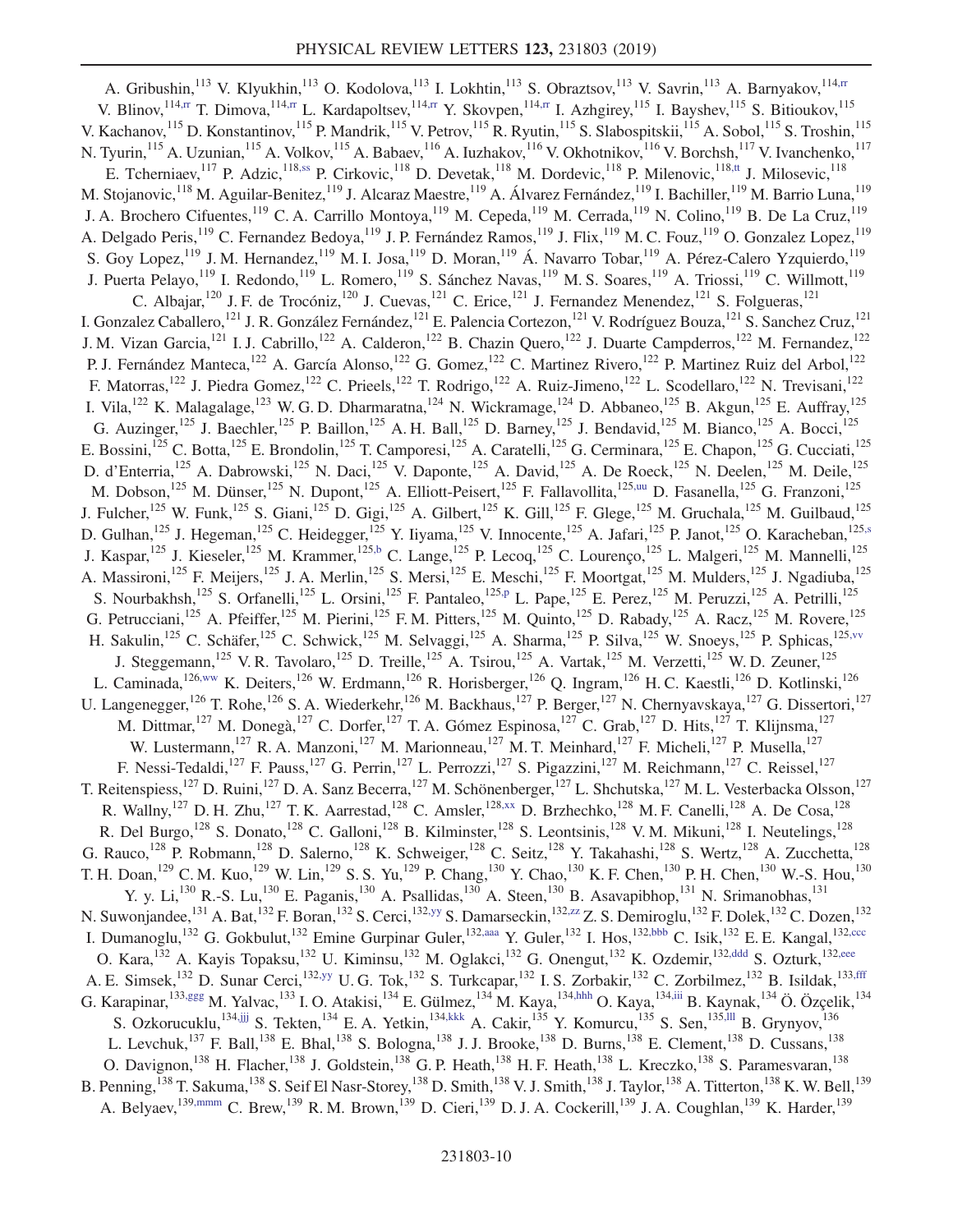<span id="page-10-3"></span><span id="page-10-2"></span><span id="page-10-1"></span><span id="page-10-0"></span>S. Harper,<sup>139</sup> J. Linacre,<sup>139</sup> K. Manolopoulos,<sup>139</sup> D. M. Newbold,<sup>139</sup> E. Olaiya,<sup>139</sup> D. Petyt,<sup>139</sup> T. Reis,<sup>139</sup> T. Schuh,<sup>139</sup> C. H. Shepherd-Themistocleous,<sup>139</sup> A. Thea,<sup>139</sup> I. R. Tomalin,<sup>139</sup> T. Williams,<sup>139</sup> W. J. Womersley,<sup>139</sup> R. Bainbridge,<sup>140</sup> P. Bloch,<sup>140</sup> J. Borg,<sup>140</sup> S. Breeze,<sup>140</sup> O. Buchmuller,<sup>140</sup> A. Bundock,<sup>140</sup> Gurpreet Singh Chahal,<sup>140[,nnn](#page-16-45)</sup> D. Colling,<sup>140</sup> P. Dauncey, <sup>140</sup> G. Davies, <sup>140</sup> M. Della Negra, <sup>140</sup> R. Di Maria, <sup>140</sup> P. Everaerts, <sup>140</sup> G. Hall, <sup>140</sup> G. Iles, <sup>140</sup> T. James, <sup>140</sup> M. Komm,<sup>140</sup> C. Laner,<sup>140</sup> L. Lyons,<sup>140</sup> A.-M. Magnan,<sup>140</sup> S. Malik,<sup>140</sup> A. Martelli,<sup>140</sup> V. Milosevic,<sup>140</sup> J. Nash,<sup>140,000</sup> V. Palladino,<sup>140</sup> M. Pesaresi,<sup>140</sup> D. M. Raymond,<sup>140</sup> A. Richards,<sup>140</sup> A. Rose,<sup>140</sup> E. Scott,<sup>140</sup> C. Seez,<sup>140</sup> A. Shtipliyski,<sup>140</sup> M. Stoye,<sup>140</sup> T. Strebler,<sup>140</sup> S. Summers,<sup>140</sup> A. Tapper,<sup>140</sup> K. Uchida,<sup>140</sup> T. Virdee,<sup>140[,p](#page-15-14)</sup> N. Wardle,<sup>140</sup> D. Winterbottom,<sup>140</sup> J. Wright,<sup>140</sup> A. G. Zecchinelli,<sup>140</sup> S. C. Zenz,<sup>140</sup> J. E. Cole,<sup>141</sup> P. R. Hobson,<sup>141</sup> A. Khan,<sup>141</sup> P. Kyberd,<sup>141</sup> C. K. Mackay,<sup>141</sup> A. Morton, <sup>141</sup> I. D. Reid, <sup>141</sup> L. Teodorescu, <sup>141</sup> S. Zahid, <sup>141</sup> K. Call, <sup>142</sup> J. Dittmann, <sup>142</sup> K. Hatakeyama, <sup>142</sup> C. Madrid, <sup>142</sup> B. McMaster,<sup>142</sup> N. Pastika,<sup>142</sup> C. Smith,<sup>142</sup> R. Bartek,<sup>143</sup> A. Dominguez,<sup>143</sup> R. Uniyal,<sup>143</sup> A. Buccilli,<sup>144</sup> S. I. Cooper,<sup>144</sup> C. Henderson,<sup>144</sup> P. Rumerio,<sup>144</sup> C. West,<sup>144</sup> D. Arcaro,<sup>145</sup> T. Bose,<sup>145</sup> Z. Demiragli,<sup>145</sup> D. Gastler,<sup>145</sup> S. Girgis,<sup>145</sup> D. Pinna, <sup>145</sup> C. Richardson, <sup>145</sup> J. Rohlf, <sup>145</sup> D. Sperka, <sup>145</sup> I. Suarez, <sup>145</sup> L. Sulak, <sup>145</sup> D. Zou, <sup>145</sup> G. Benelli, <sup>146</sup> B. Burkle, <sup>146</sup> X. Coubez, <sup>146</sup> D. Cutts, <sup>146</sup> M. Hadley, <sup>146</sup> J. Hakala, <sup>146</sup> U. Heintz, <sup>146</sup> J. M. Hogan, <sup>14[6,ppp](#page-16-47)</sup> K. H. M. Kwok, <sup>146</sup> E. Laird, <sup>146</sup> G. Landsberg,  $^{146}$  J. Lee,  $^{146}$  Z. Mao,  $^{146}$  M. Narain,  $^{146}$  S. Sagir,  $^{146,qqq}$  $^{146,qqq}$  $^{146,qqq}$  R. Syarif,  $^{146}$  E. Usai,  $^{146}$  D. Yu,  $^{146}$  R. Band,  $^{147}$ C. Brainerd,<sup>147</sup> R. Breedon,<sup>147</sup> M. Calderon De La Barca Sanchez,<sup>147</sup> M. Chertok,<sup>147</sup> J. Conway,<sup>147</sup> R. Conway,<sup>147</sup> P. T. Cox,  $^{147}$  R. Erbacher,  $^{147}$  C. Flores,  $^{147}$  G. Funk,  $^{147}$  F. Jensen,  $^{147}$  W. Ko,  $^{147}$  O. Kukral,  $^{147}$  R. Lander,  $^{147}$  M. Mulhearn,  $^{147}$ D. Pellett,<sup>147</sup> J. Pilot,<sup>147</sup> M. Shi,<sup>147</sup> D. Stolp,<sup>147</sup> D. Taylor,<sup>147</sup> K. Tos,<sup>147</sup> M. Tripathi,<sup>147</sup> Z. Wang,<sup>147</sup> F. Zhang,<sup>147</sup> M. Bachtis,<sup>148</sup> C. Bravo,<sup>148</sup> R. Cousins,<sup>148</sup> A. Dasgupta,<sup>148</sup> A. Florent,<sup>148</sup> J. Hauser,<sup>148</sup> M. Ignatenko,<sup>148</sup> N. Mccoll,<sup>148</sup> S. Regnard,<sup>148</sup> D. Saltzberg,<sup>148</sup> C. Schnaible,<sup>148</sup> V. Valuev,<sup>148</sup> K. Burt,<sup>149</sup> R. Clare,<sup>149</sup> J. W. Gary,<sup>149</sup> S. M. A. Ghiasi Shirazi,<sup>149</sup> G. Hanson,<sup>149</sup> G. Karapostoli,<sup>149</sup> E. Kennedy,<sup>149</sup> O. R. Long,<sup>149</sup> M. Olmedo Negrete,<sup>149</sup> M. I. Paneva,<sup>149</sup> W. Si,<sup>149</sup> L. Wang,<sup>149</sup> H. Wei,<sup>149</sup> S. Wimpenny,<sup>149</sup> B. R. Yates,<sup>149</sup> Y. Zhang,<sup>149</sup> J. G. Branson,<sup>150</sup> P. Chang,<sup>150</sup> S. Cittolin,<sup>150</sup> M. Derdzinski,<sup>150</sup> R. Gerosa,<sup>150</sup> D. Gilbert,<sup>150</sup> B. Hashemi,<sup>150</sup> D. Klein,<sup>150</sup> V. Krutelyov,<sup>150</sup> J. Letts,<sup>150</sup> M. Masciovecchio,<sup>150</sup> S. May,<sup>150</sup> S. Padhi,<sup>150</sup> M. Pieri,<sup>150</sup> V. Sharma,<sup>150</sup> M. Tadel,<sup>150</sup> F. Würthwein,<sup>150</sup> A. Yagil,<sup>150</sup> G. Zevi Della Porta,<sup>150</sup> N. Amin,<sup>151</sup> R. Bhandari,<sup>151</sup> C. Campagnari,<sup>151</sup> M. Citron,<sup>151</sup> V. Dutta,<sup>151</sup> M. Franco Sevilla,<sup>151</sup> L. Gouskos,<sup>151</sup> J. Incandela,<sup>151</sup> B. Marsh,<sup>151</sup> H. Mei,<sup>151</sup> A. Ovcharova,<sup>151</sup> H. Qu,<sup>151</sup> J. Richman,<sup>151</sup> U. Sarica,<sup>151</sup> D. Stuart,<sup>151</sup> S. Wang,<sup>151</sup> J. Yoo,<sup>151</sup> D. Anderson,<sup>152</sup> A. Bornheim,<sup>152</sup> J. M. Lawhorn,<sup>152</sup> N. Lu,<sup>152</sup> H. B. Newman,<sup>152</sup> T. Q. Nguyen,<sup>152</sup> J. Pata,<sup>152</sup> M. Spiropulu,<sup>152</sup> J. R. Vlimant,<sup>152</sup> S. Xie,<sup>152</sup> Z. Zhang,<sup>152</sup> R. Y. Zhu,<sup>152</sup> M. B. Andrews,<sup>153</sup> T. Ferguson,<sup>153</sup> T. Mudholkar, <sup>153</sup> M. Paulini, <sup>153</sup> M. Sun, <sup>153</sup> I. Vorobiev, <sup>153</sup> M. Weinberg, <sup>153</sup> J. P. Cumalat, <sup>154</sup> W. T. Ford, <sup>154</sup> A. Johnson, <sup>154</sup> E. MacDonald,<sup>154</sup> T. Mulholland,<sup>154</sup> R. Patel,<sup>154</sup> A. Perloff,<sup>154</sup> K. Stenson,<sup>154</sup> K. A. Ulmer,<sup>154</sup> S. R. Wagner,<sup>154</sup> J. Alexander,<sup>155</sup> J. Chaves,<sup>155</sup> Y. Cheng,<sup>155</sup> J. Chu,<sup>155</sup> A. Datta,<sup>155</sup> A. Frankenthal,<sup>155</sup> K. Mcdermott,<sup>155</sup> N. Mirman,<sup>155</sup> J. R. Patterson,<sup>155</sup> D. Quach,<sup>155</sup> A. Rinkevicius,<sup>155</sup> A. Ryd,<sup>155</sup> S. M. Tan,<sup>155</sup> Z. Tao,<sup>155</sup> J. Thom,<sup>155</sup> P. Wittich,<sup>155</sup> M. Zientek,<sup>155</sup> S. Abdullin,<sup>156</sup> M. Albrow,<sup>156</sup> M. Alyari,<sup>156</sup> G. Apollinari,<sup>156</sup> A. Apresyan,<sup>156</sup> A. Apyan,<sup>156</sup> S. Banerjee,<sup>156</sup> L. A. T. Bauerdick,<sup>156</sup> A. Beretvas,<sup>156</sup> J. Berryhill,<sup>156</sup> P. C. Bhat,<sup>156</sup> K. Burkett,<sup>156</sup> J. N. Butler,<sup>156</sup> A. Canepa,<sup>156</sup> G. B. Cerati,<sup>156</sup> H. W. K. Cheung,<sup>156</sup> F. Chlebana,<sup>156</sup> M. Cremonesi,<sup>156</sup> J. Duarte,<sup>156</sup> V. D. Elvira,<sup>156</sup> J. Freeman,<sup>156</sup> Z. Gecse,<sup>156</sup> E. Gottschalk,<sup>156</sup> L. Gray,<sup>156</sup> D. Green,<sup>156</sup> S. Grünendahl,<sup>156</sup> O. Gutsche,<sup>156</sup> Allison Reinsvold Hall,<sup>156</sup> J. Hanlon,<sup>156</sup> R. M. Harris,<sup>156</sup> S. Hasegawa,<sup>156</sup> R. Heller,<sup>156</sup> J. Hirschauer,<sup>156</sup> Z. Hu,<sup>156</sup> B. Jayatilaka,<sup>156</sup> S. Jindariani,<sup>156</sup> M. Johnson,<sup>156</sup> U. Joshi,<sup>156</sup> B. Klima,<sup>156</sup> M. J. Kortelainen,<sup>156</sup> B. Kreis,<sup>156</sup> S. Lammel,<sup>156</sup> J. Lewis,<sup>156</sup> D. Lincoln,<sup>156</sup> R. Lipton,<sup>156</sup> M. Liu,<sup>156</sup> T. Liu,<sup>156</sup> J. Lykken,<sup>156</sup> K. Maeshima,<sup>156</sup> J. M. Marraffino,<sup>156</sup> D. Mason,<sup>156</sup> P. McBride,<sup>156</sup> P. Merkel,<sup>156</sup> S. Mrenna,<sup>156</sup> S. Nahn,<sup>156</sup> V. O'Dell,<sup>156</sup> V. Papadimitriou,<sup>156</sup> K. Pedro,<sup>156</sup> C. Pena,<sup>156</sup> G. Rakness,<sup>156</sup> F. Ravera, <sup>156</sup> L. Ristori, <sup>156</sup> B. Schneider, <sup>156</sup> E. Sexton-Kennedy, <sup>156</sup> N. Smith, <sup>156</sup> A. Soha, <sup>156</sup> W. J. Spalding, <sup>156</sup> L. Spiegel, <sup>156</sup> S. Stoynev,<sup>156</sup> J. Strait,<sup>156</sup> N. Strobbe,<sup>156</sup> L. Taylor,<sup>156</sup> S. Tkaczyk,<sup>156</sup> N. V. Tran,<sup>156</sup> L. Uplegger,<sup>156</sup> E. W. Vaandering,<sup>156</sup> C. Vernieri,<sup>156</sup> M. Verzocchi,<sup>156</sup> R. Vidal,<sup>156</sup> M. Wang,<sup>156</sup> H. A. Weber,<sup>156</sup> D. Acosta,<sup>157</sup> P. Avery,<sup>157</sup> P. Bortignon,<sup>157</sup> D. Bourilkov,<sup>157</sup> A. Brinkerhoff,<sup>157</sup> L. Cadamuro,<sup>157</sup> A. Carnes,<sup>157</sup> V. Cherepanov,<sup>157</sup> D. Curry,<sup>157</sup> F. Errico,<sup>157</sup> R. D. Field,<sup>157</sup> S. V. Gleyzer,<sup>157</sup> B. M. Joshi,<sup>157</sup> M. Kim,<sup>157</sup> J. Konigsberg,<sup>157</sup> A. Korytov,<sup>157</sup> K. H. Lo,<sup>157</sup> P. Ma,<sup>157</sup> K. Matchev,<sup>157</sup> N. Menendez,<sup>157</sup> G. Mitselmakher,<sup>157</sup> D. Rosenzweig,<sup>157</sup> K. Shi,<sup>157</sup> J. Wang,<sup>157</sup> S. Wang,<sup>157</sup> X. Zuo,<sup>157</sup> Y. R. Joshi,<sup>158</sup> S. Linn,<sup>158</sup> T. Adams,<sup>159</sup> A. Askew,<sup>159</sup> S. Hagopian,<sup>159</sup> V. Hagopian,<sup>159</sup> K. F. Johnson,<sup>159</sup> R. Khurana,<sup>159</sup> T. Kolberg,<sup>159</sup> G. Martinez,<sup>159</sup> T. Perry,<sup>159</sup> H. Prosper,<sup>159</sup> C. Schiber,<sup>159</sup> R. Yohay,<sup>159</sup> J. Zhang,<sup>159</sup> M. M. Baarmand,<sup>160</sup> V. Bhopatkar,<sup>160</sup> M. Hohlmann,<sup>160</sup> D. Noonan,<sup>160</sup> M. Rahmani,<sup>160</sup> M. Saunders,<sup>160</sup> F. Yumiceva,<sup>160</sup> M. R. Adams,<sup>161</sup> L. Apanasevich,<sup>161</sup> D. Berry, <sup>161</sup> R. R. Betts, <sup>161</sup> R. Cavanaugh, <sup>161</sup> X. Chen, <sup>161</sup> S. Dittmer, <sup>161</sup> O. Evdokimov, <sup>161</sup> C. E. Gerber, <sup>161</sup> D. A. Hangal, <sup>161</sup>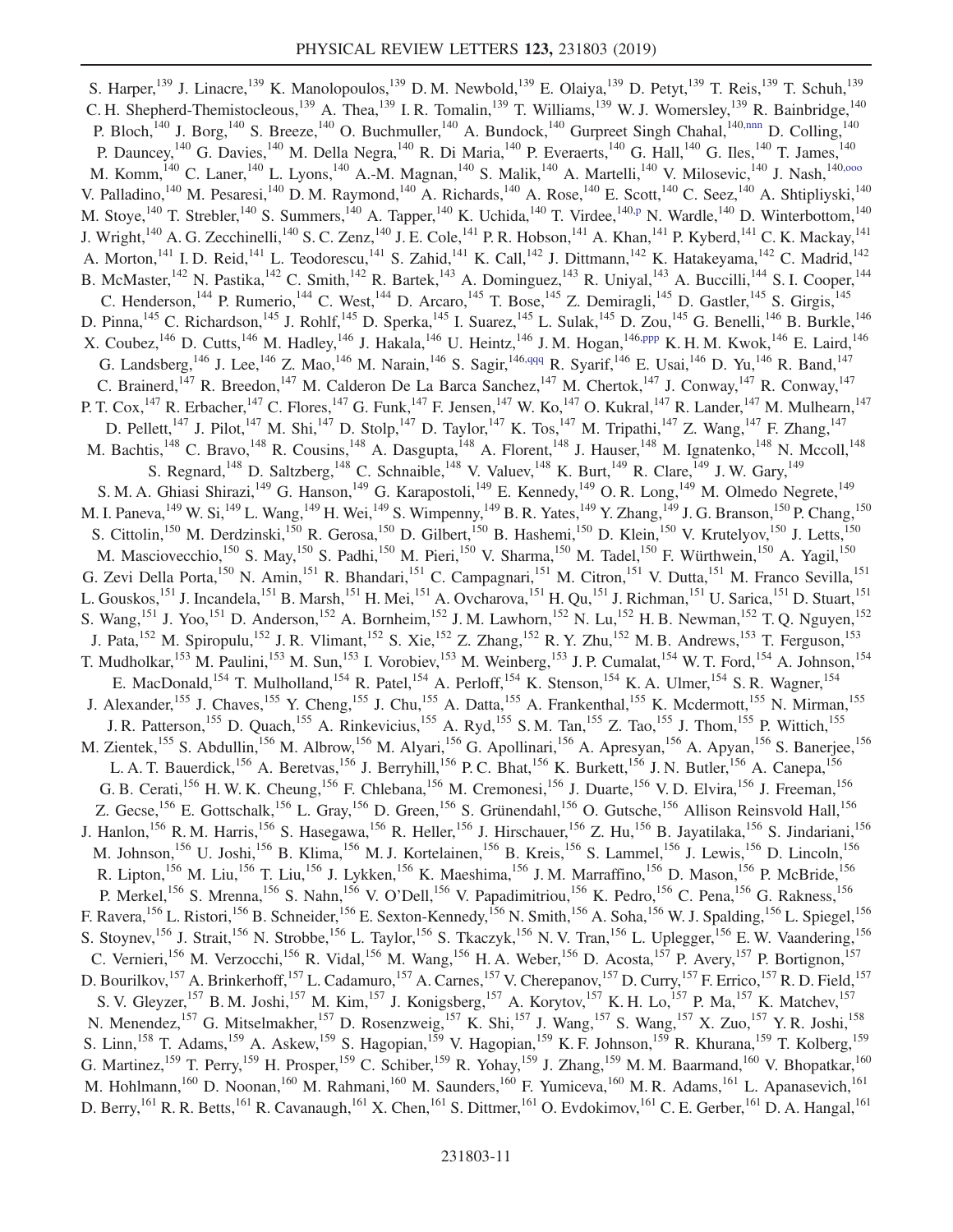<span id="page-11-4"></span><span id="page-11-3"></span><span id="page-11-2"></span><span id="page-11-1"></span><span id="page-11-0"></span>D. J. Hofman,<sup>161</sup> K. Jung,<sup>161</sup> C. Mills,<sup>161</sup> T. Roy,<sup>161</sup> M. B. Tonjes,<sup>161</sup> N. Varelas,<sup>161</sup> H. Wang,<sup>161</sup> X. Wang,<sup>161</sup> Z. Wu,<sup>161</sup> M. Alhusseini,<sup>162</sup> B. Bilki,<sup>162[,aaa](#page-16-32)</sup> W. Clarida,<sup>162</sup> K. Dilsiz,<sup>162[,rrr](#page-16-49)</sup> S. Durgut,<sup>162</sup> R. P. Gandrajula,<sup>162</sup> M. Haytmyradov,<sup>162</sup> V. Khristenko,<sup>162</sup> O. K. Köseyan,<sup>162</sup> J.-P. Merlo,<sup>162</sup> A. Mestvirishvili,<sup>162</sup> A. Moeller,<sup>162</sup> J. Nachtman,<sup>162</sup> H. Ogul,<sup>16[2,sss](#page-16-50)</sup> Y. Onel,<sup>162</sup> F. Ozok,<sup>162[,ttt](#page-16-51)</sup> A. Penzo,<sup>162</sup> C. Snyder,<sup>162</sup> E. Tiras,<sup>162</sup> J. Wetzel,<sup>162</sup> B. Blumenfeld,<sup>163</sup> A. Cocoros,<sup>163</sup> N. Eminizer,<sup>163</sup> D. Fehling,<sup>163</sup> L. Feng,<sup>163</sup> A. V. Gritsan,<sup>163</sup> W. T. Hung,<sup>163</sup> P. Maksimovic,<sup>163</sup> J. Roskes,<sup>163</sup> M. Swartz,<sup>163</sup> M. Xiao, <sup>163</sup> C. Baldenegro Barrera, <sup>164</sup> P. Baringer, <sup>164</sup> A. Bean, <sup>164</sup> S. Boren, <sup>164</sup> J. Bowen, <sup>164</sup> A. Bylinkin, <sup>164</sup> T. Isidori, <sup>164</sup> S. Khalil,<sup>164</sup> J. King,<sup>164</sup> A. Kropivnitskaya,<sup>164</sup> C. Lindsey,<sup>164</sup> D. Majumder,<sup>164</sup> W. Mcbrayer,<sup>164</sup> N. Minafra,<sup>164</sup> M. Murray,<sup>164</sup> C. Rogan,<sup>164</sup> C. Royon,<sup>164</sup> S. Sanders,<sup>164</sup> E. Schmitz,<sup>164</sup> J. D. Tapia Takaki,<sup>164</sup> Q. Wang,<sup>164</sup> J. Williams,<sup>164</sup> S. Duric,<sup>165</sup> A. Ivanov,<sup>165</sup> K. Kaadze,<sup>165</sup> D. Kim,<sup>165</sup> Y. Maravin,<sup>165</sup> D. R. Mendis,<sup>165</sup> T. Mitchell,<sup>165</sup> A. Modak,<sup>165</sup> A. Mohammadi,<sup>165</sup> F. Rebassoo,<sup>166</sup> D. Wright,<sup>166</sup> A. Baden,<sup>167</sup> O. Baron,<sup>167</sup> A. Belloni,<sup>167</sup> S.C. Eno,<sup>167</sup> Y. Feng,<sup>167</sup> C. Ferraioli,<sup>167</sup> N. J. Hadley,<sup>167</sup> S. Jabeen,<sup>167</sup> G. Y. Jeng,<sup>167</sup> R. G. Kellogg,<sup>167</sup> J. Kunkle,<sup>167</sup> A. C. Mignerey,<sup>167</sup> S. Nabili,<sup>167</sup> F. Ricci-Tam,<sup>167</sup> M. Seidel,<sup>167</sup> Y. H. Shin,<sup>167</sup> A. Skuja,<sup>167</sup> S. C. Tonwar,<sup>167</sup> K. Wong,<sup>167</sup> D. Abercrombie,<sup>168</sup> B. Allen,<sup>168</sup> A. Baty,<sup>168</sup> R. Bi,<sup>168</sup> S. Brandt,<sup>168</sup> W. Busza,<sup>168</sup> I. A. Cali,<sup>168</sup> M. D'Alfonso,<sup>168</sup> G. Gomez Ceballos,<sup>168</sup> M. Goncharov,<sup>168</sup> P. Harris,<sup>168</sup> D. Hsu,<sup>168</sup> M. Hu,<sup>168</sup> M. Klute,<sup>168</sup> D. Kovalskyi,<sup>168</sup> Y.-J. Lee,<sup>168</sup> P.D. Luckey,<sup>168</sup> B. Maier,<sup>168</sup> A. C. Marini,<sup>168</sup> C. Mcginn,<sup>168</sup> C. Mironov,<sup>168</sup> S. Narayanan,<sup>168</sup> X. Niu,<sup>168</sup> C. Paus,<sup>168</sup> D. Rankin,<sup>168</sup> C. Roland,<sup>168</sup> G. Roland,<sup>168</sup> Z. Shi,<sup>168</sup> G. S. F. Stephans,<sup>168</sup> K. Sumorok,<sup>168</sup> K. Tatar,<sup>168</sup> D. Velicanu,<sup>168</sup> J. Wang,<sup>168</sup> T. W. Wang,<sup>168</sup> B. Wyslouch,<sup>168</sup> A. C. Benvenuti, 16[9,a](#page-15-0) R. M. Chatterjee, 169 A. Evans, <sup>169</sup> S. Guts, <sup>169</sup> P. Hansen, <sup>169</sup> J. Hiltbrand, <sup>169</sup> S. Kalafut, <sup>169</sup> Y. Kubota, <sup>169</sup> Z. Lesko,<sup>169</sup> J. Mans,<sup>169</sup> R. Rusack,<sup>169</sup> M. A. Wadud,<sup>169</sup> J. G. Acosta,<sup>170</sup> S. Oliveros,<sup>170</sup> E. Avdeeva,<sup>171</sup> K. Bloom,<sup>171</sup> D. R. Claes, <sup>171</sup> C. Fangmeier, <sup>171</sup> L. Finco, <sup>171</sup> F. Golf, <sup>171</sup> R. Gonzalez Suarez, <sup>171</sup> R. Kamalieddin, <sup>171</sup> I. Kravchenko, <sup>171</sup> J. E. Siado,<sup>171</sup> G. R. Snow,<sup>171</sup> B. Stieger,<sup>171</sup> A. Godshalk,<sup>172</sup> C. Harrington,<sup>172</sup> I. Iashvili,<sup>172</sup> A. Kharchilava,<sup>172</sup> C. Mclean,<sup>172</sup> D. Nguyen,<sup>172</sup> A. Parker,<sup>172</sup> S. Rappoccio,<sup>172</sup> B. Roozbahani,<sup>172</sup> G. Alverson,<sup>173</sup> E. Barberis,<sup>173</sup> C. Freer,<sup>173</sup> Y. Haddad,<sup>173</sup> A. Hortiangtham,<sup>173</sup> G. Madigan,<sup>173</sup> D. M. Morse,<sup>173</sup> T. Orimoto,<sup>173</sup> L. Skinnari,<sup>173</sup> A. Tishelman-Charny,<sup>173</sup> T. Wamorkar,<sup>173</sup> B. Wang,<sup>173</sup> A. Wisecarver,<sup>173</sup> D. Wood,<sup>173</sup> S. Bhattacharya,<sup>174</sup> J. Bueghly,<sup>174</sup> T. Gunter,<sup>174</sup> K. A. Hahn,<sup>174</sup> N. Odell,<sup>174</sup> M. H. Schmitt,<sup>174</sup> K. Sung,<sup>174</sup> M. Trovato,<sup>174</sup> M. Velasco,<sup>174</sup> R. Bucci,<sup>175</sup> N. Dev,<sup>175</sup> R. Goldouzian,<sup>175</sup> M. Hildreth,<sup>175</sup> K. Hurtado Anampa,<sup>175</sup> C. Jessop,<sup>175</sup> D. J. Karmgard,<sup>175</sup> K. Lannon,<sup>175</sup> W. Li,<sup>175</sup> N. Loukas,<sup>175</sup> N. Marinelli,<sup>175</sup> I. Mcalister,<sup>175</sup> F. Meng,<sup>175</sup> C. Mueller,<sup>175</sup> Y. Musienko,<sup>175[,kk](#page-16-16)</sup> M. Planer,<sup>175</sup> R. Ruchti,<sup>175</sup> P. Siddireddy,<sup>175</sup> G. Smith,<sup>175</sup> S. Taroni,<sup>175</sup> M. Wayne,<sup>175</sup> A. Wightman,<sup>175</sup> M. Wolf,<sup>175</sup> A. Woodard,<sup>175</sup> J. Alimena,<sup>176</sup> B. Bylsma,<sup>176</sup> L. S. Durkin,<sup>176</sup> S. Flowers,<sup>176</sup> B. Francis,<sup>176</sup> C. Hill,<sup>176</sup> W. Ji,<sup>176</sup> A. Lefeld,<sup>176</sup> T. Y. Ling,<sup>176</sup> B. L. Winer,<sup>176</sup> S. Cooperstein,<sup>177</sup> G. Dezoort,<sup>177</sup> P. Elmer,<sup>177</sup> J. Hardenbrook,<sup>177</sup> N. Haubrich,<sup>177</sup> S. Higginbotham,<sup>177</sup> A. Kalogeropoulos,<sup>177</sup> S. Kwan,<sup>177</sup> D. Lange,<sup>177</sup> M. T. Lucchini,<sup>177</sup> J. Luo,<sup>177</sup> D. Marlow,<sup>177</sup> K. Mei,<sup>177</sup> I. Ojalvo,<sup>177</sup> J. Olsen,<sup>177</sup> C. Palmer,<sup>177</sup> P. Piroué,<sup>177</sup> J. Salfeld-Nebgen,<sup>177</sup> D. Stickland,<sup>177</sup> C. Tully,<sup>177</sup> Z. Wang,<sup>177</sup> S. Malik,<sup>178</sup> S. Norberg,<sup>178</sup> A. Barker,<sup>179</sup> V. E. Barnes,<sup>179</sup> S. Das,<sup>179</sup> L. Gutay,<sup>179</sup> M. Jones,<sup>179</sup> A. W. Jung,<sup>179</sup> A. Khatiwada,<sup>179</sup> B. Mahakud,<sup>179</sup> D. H. Miller,<sup>179</sup> G. Negro,<sup>179</sup> N. Neumeister,<sup>179</sup> C. C. Peng,<sup>179</sup> S. Piperov,<sup>179</sup> H. Qiu,<sup>179</sup> J. F. Schulte,<sup>179</sup> J. Sun,<sup>179</sup> F. Wang,<sup>179</sup> R. Xiao,<sup>179</sup> W. Xie,<sup>179</sup> T. Cheng,<sup>180</sup> J. Dolen,<sup>180</sup> N. Parashar,<sup>180</sup> K. M. Ecklund,<sup>181</sup> S. Freed,<sup>181</sup> F. J. M. Geurts,<sup>181</sup> M. Kilpatrick,<sup>181</sup> Arun Kumar,<sup>181</sup> W. Li,<sup>181</sup> B. P. Padley,<sup>181</sup> R. Redjimi,<sup>181</sup> J. Roberts,<sup>181</sup> J. Rorie,<sup>181</sup> W. Shi,<sup>181</sup> A. G. Stahl Leiton,<sup>181</sup> Z. Tu,<sup>181</sup> A. Zhang,<sup>181</sup> A. Bodek,<sup>182</sup> P. de Barbaro,<sup>182</sup> R. Demina,<sup>182</sup> Y. t. Duh,<sup>182</sup> J. L. Dulemba, <sup>182</sup> C. Fallon, <sup>182</sup> T. Ferbel, <sup>182</sup> M. Galanti, <sup>182</sup> A. Garcia-Bellido, <sup>182</sup> J. Han, <sup>182</sup> O. Hindrichs, <sup>182</sup> A. Khukhunaishvili,<sup>182</sup> E. Ranken,<sup>182</sup> P. Tan,<sup>182</sup> R. Taus,<sup>182</sup> B. Chiarito,<sup>183</sup> J. P. Chou,<sup>183</sup> A. Gandrakota,<sup>183</sup> Y. Gershtein,<sup>183</sup> E. Halkiadakis,<sup>183</sup> A. Hart,<sup>183</sup> M. Heindl,<sup>183</sup> E. Hughes,<sup>183</sup> S. Kaplan,<sup>183</sup> S. Kyriacou,<sup>183</sup> I. Laflotte,<sup>183</sup> A. Lath,<sup>183</sup> R. Montalvo,<sup>183</sup> K. Nash,<sup>183</sup> M. Osherson,<sup>183</sup> H. Saka,<sup>183</sup> S. Salur,<sup>183</sup> S. Schnetzer,<sup>183</sup> D. Sheffield,<sup>183</sup> S. Somalwar,<sup>183</sup> R. Stone,<sup>183</sup> S. Thomas,<sup>183</sup> P. Thomassen,<sup>183</sup> H. Acharya,<sup>184</sup> A. G. Delannoy,<sup>184</sup> J. Heideman,<sup>184</sup> G. Riley,<sup>184</sup> S. Spanier,<sup>184</sup> O. Bouhali, <sup>18[5,uuu](#page-16-52)</sup> A. Celik, <sup>185</sup> M. Dalchenko, <sup>185</sup> M. De Mattia, <sup>185</sup> A. Delgado, <sup>185</sup> S. Dildick, <sup>185</sup> R. Eusebi, <sup>185</sup> J. Gilmore, <sup>185</sup> T. Huang,<sup>185</sup> T. Kamon,<sup>185[,vvv](#page-16-53)</sup> S. Luo,<sup>185</sup> D. Marley,<sup>185</sup> R. Mueller,<sup>185</sup> D. Overton,<sup>185</sup> L. Perniè,<sup>185</sup> D. Rathjens,<sup>185</sup> A. Safonov, <sup>185</sup> N. Akchurin, <sup>186</sup> J. Damgov, <sup>186</sup> F. De Guio, <sup>186</sup> S. Kunori, <sup>186</sup> K. Lamichhane, <sup>186</sup> S. W. Lee, <sup>186</sup> T. Mengke, <sup>186</sup> S. Muthumuni,<sup>186</sup> T. Peltola,<sup>186</sup> S. Undleeb,<sup>186</sup> I. Volobouev,<sup>186</sup> Z. Wang,<sup>186</sup> A. Whitbeck,<sup>186</sup> S. Greene,<sup>187</sup> A. Gurrola,<sup>187</sup> R. Janjam,<sup>187</sup> W. Johns,<sup>187</sup> C. Maguire,<sup>187</sup> A. Melo,<sup>187</sup> H. Ni,<sup>187</sup> K. Padeken,<sup>187</sup> F. Romeo,<sup>187</sup> P. Sheldon,<sup>187</sup> S. Tuo,<sup>187</sup> J. Velkovska,<sup>187</sup> M. Verweij,<sup>187</sup> M. W. Arenton,<sup>188</sup> P. Barria,<sup>188</sup> B. Cox,<sup>188</sup> G. Cummings,<sup>188</sup> R. Hirosky,<sup>188</sup> M. Joyce,<sup>188</sup> A. Ledovskoy,<sup>188</sup> C. Neu,<sup>188</sup> B. Tannenwald,<sup>188</sup> Y. Wang,<sup>188</sup> E. Wolfe,<sup>188</sup> F. Xia,<sup>188</sup> R. Harr,<sup>189</sup> P. E. Karchin,<sup>189</sup> N. Poudyal,<sup>189</sup> J. Sturdy,<sup>189</sup> P. Thapa,<sup>189</sup> S. Zaleski,<sup>189</sup> J. Buchanan,<sup>190</sup> C. Caillol,<sup>190</sup> D. Carlsmith,<sup>190</sup> S. Dasu,<sup>190</sup>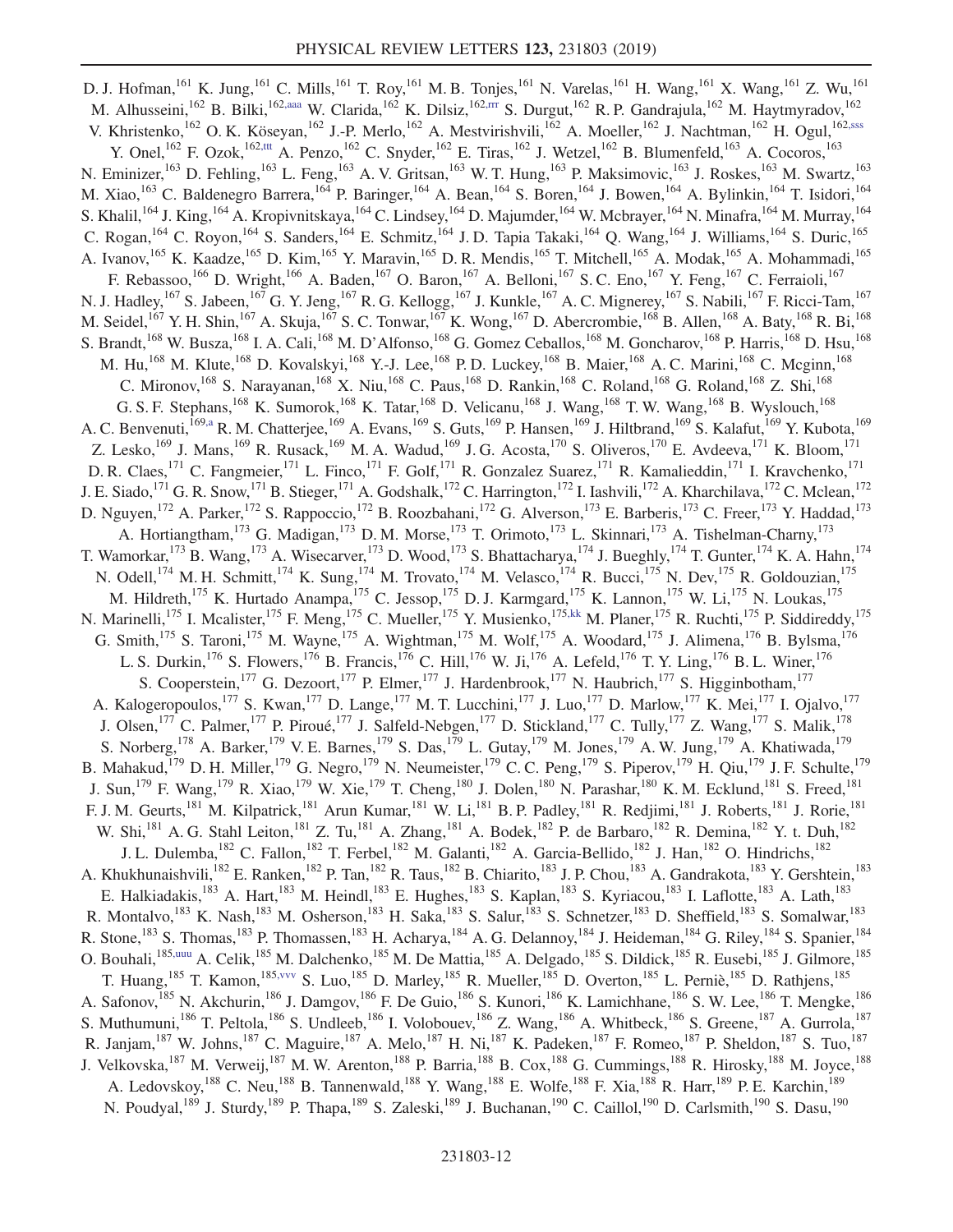<span id="page-12-0"></span>I. De Bruyn,<sup>190</sup> L. Dodd,<sup>190</sup> B. Gomber,<sup>19[0,www](#page-16-54)</sup> M. Grothe,<sup>190</sup> M. Herndon,<sup>190</sup> A. Hervé,<sup>190</sup> U. Hussain,<sup>190</sup> P. Klabbers,<sup>190</sup> A. Lanaro,<sup>190</sup> K. Long,<sup>190</sup> R. Loveless,<sup>190</sup> T. Ruggles,<sup>190</sup> A. Savin,<sup>190</sup> V. Sharma,<sup>190</sup> W. H. Smith,<sup>190</sup> and N. Woods<sup>190</sup>

(CMS Collaboration)

<sup>1</sup>Yerevan Physics Institute, Yerevan, Armenia 2 Institut für Hochenergiephysik, Wien, Austria 3 Institute for Nuclear Problems, Minsk, Belarus <sup>4</sup>Universiteit Antwerpen, Antwerpen, Belgium <sup>5</sup>Vrije Universiteit Brussel, Brussel, Belgium<br><sup>6</sup>Université Libre de Bruxelles, Bruxelles, Belgium <sup>6</sup>Université Libre de Bruxelles, Bruxelles, Belgium  $\frac{7}{7}$ Ghent University, Ghent, Belgium  $'$ Ghent University, Ghent, Belgium<br><sup>8</sup>Université Catholique de Louvain, Louvain la N  $^8$ Université Catholique de Louvain, Louvain-la-Neuve, Belgium  $^9$ Cantre Presileire de Possileire <sup>9</sup>Centro Brasileiro de Pesquisas Fisicas, Rio de Janeiro, Brazil<br><sup>10</sup>Universidade do Estado do Rio de Janeiro, Rio de Janeiro, Brazil<br><sup>11a</sup>Universidade Estadual Paulista, São Paulo, Brazil<br><sup>11b</sup>Universidade Federal do AB <sup>15</sup>Institute of High Energy Physics, Beijing, China<br><sup>16</sup>State Key Laboratory of Nuclear Physics and Technology, Peking University, Beijing, China<br><sup>17</sup>Tsinghua University, Beijing, China<br><sup>18</sup>Universidad de Los Andes, Bogo <sup>24</sup>Charles University, Prague, Czech Republic<br><sup>25</sup>Escuela Politecnica Nacional, Quito, Ecuador<br><sup>26</sup>Universidad San Francisco de Quito, Quito, Ecuador<br><sup>27</sup>Academy of Scientific Research and Technology of the Arab Republic Egyptian Network of High Energy Physics, Cairo, Egypt<br><sup>28</sup>National Institute of Chemical Physics and Biophysics, Tallinn, Estonia<br><sup>29</sup>Department of Physics, University of Helsinki, Helsinki, Finland<br><sup>30</sup>Helsinki Institute  $\begin{array}{r} \begin{array}{r} \begin{array}{r} \begin{array}{r} \begin{array}{r} \begin{array}{r} \begin{array}{r} \begin{array}{r} \begin{array}{r} \begin{array}{r} \begin{array}{r} \begin{array}{r} \begin{array}{r} \begin{array}{r} \begin{array}{r} \begin{array}{r} \begin{array}{r} \end{array}{r} \end{array}_{i} \end{array}_{i} \end{array}_{i} \end{array}_{i} \end{array}_{i} \end{array}_{i} \end{array}_{i} \end{array}_{i} \end{array}_{i} \end{array}_{i} \end{array}_{i} \end{array}_{i} \end{array}_{i} \end{$  $\begin{array}{c} ^{42}Deutsches Elektronen-Synchrotron, Hamburg, Germany \\ \begin{array}{c} ^{43} University \ of Hamburg, Hamburg, Germany \\ ^{44} Karlsruher Institute \ if\ Cechnologie, Karlsruhe, Germany \\ ^{45} Institute \ of Nuclear and Particle Physics (INPP), NCSR Demokritos, Aghia Paraskevi, Greece \\ \begin{array}{c} ^{45} National and Kapodistrian University \ of Athens, Athens, Greece \\ ^{46} National Technical University \ of Athens, Athens, Greece \\ ^{47} University \ of Ioánnina, Ioánnina, Greece \\ ^{48} University \ of Ioánnina, Goánnina, Greece \\ ^{48} University of Ioánnina, Science \\ ^{49} MTA-ELTE Lendület$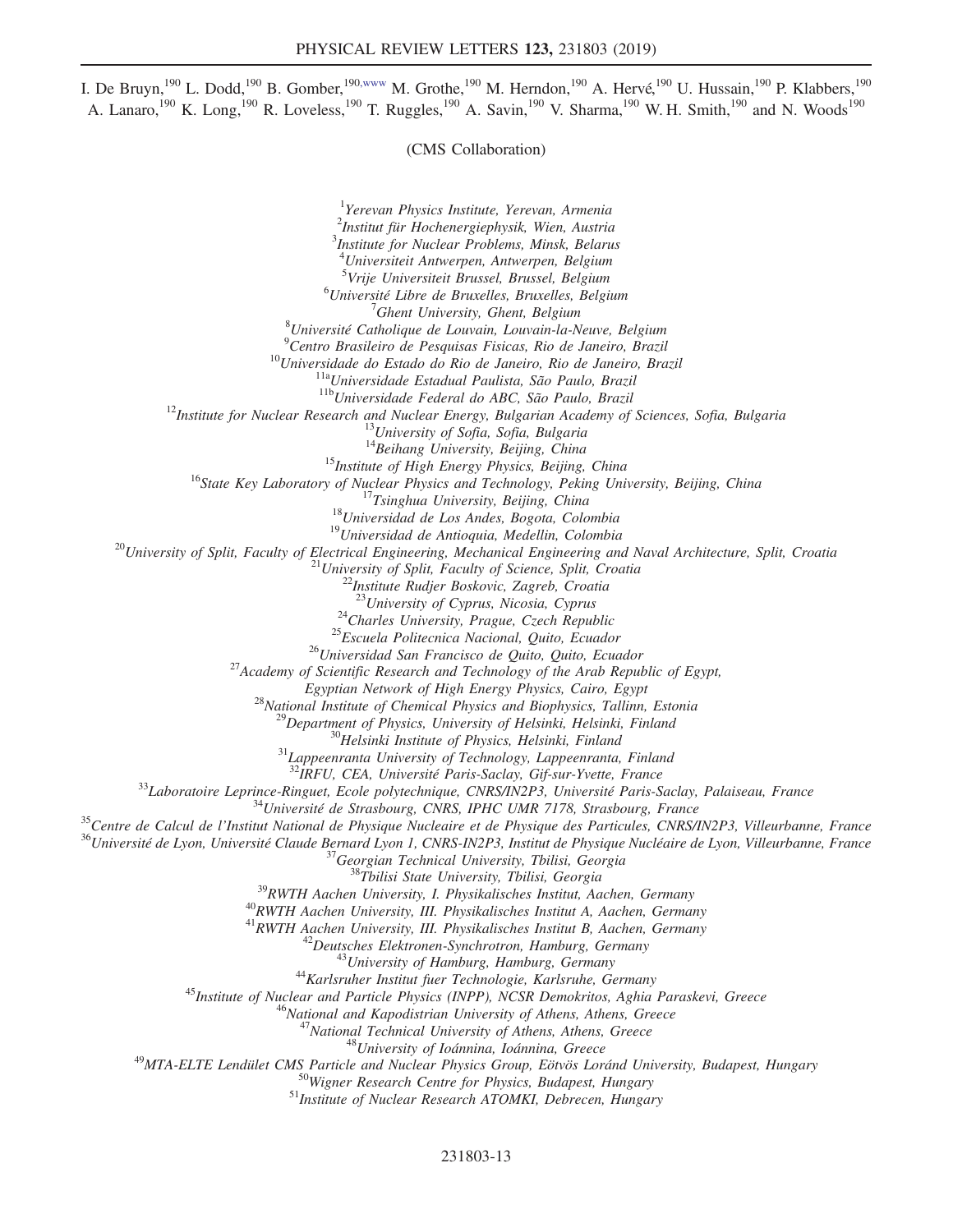<sup>52</sup>Institute of Physics, University of Debrecen, Debrecen, Hungary<br><sup>53</sup>Eszterhazy Karoly University, Karoly Robert Campus, Gyongyos, Hungary<br><sup>54</sup>Indian Institute of Science (IISc), Bangalore, India<br><sup>55</sup>National Institute <sup>58</sup>Saha Institute of Nuclear Physics, HBNI, Kolkata,India <sup>59</sup>Indian Institute of Technology Madras, Madras, India<br><sup>60</sup>Bhabha Atomic Research Centre, Mumbai, India <sup>61</sup>Tata Institute of Fundamental Research-A, Mumbai, India  $^{62}$ Tata Institute of Fundamental Research-B, Mumbai, India  $^{63}$ Indian Institute of Science Education and Research (IISER), Pune, India <sup>4</sup>Institute for Research in Fundamental Sciences (IPM), Tehran, Iran <sup>65</sup>University College Dublin, Dublin, Ireland <sup>66a</sup>INFN Sezione di Bari, Bari, Italy <sup>66b</sup>Università di Bari, Bari, Italy <sup>66c</sup>Politecnico di Bari, Bari, Italy<br><sup>67a</sup>INFN Sezione di Bologna, Bologna, Italy <sup>67b</sup>Università di Bologna, Bologna, Italy <sup>68a</sup>INFN Sezione di Catania, Catania, Italy <sup>68b</sup>Università di Catania, Catania, Italy <sup>69a</sup>INFN Sezione di Firenze, Firenze, Italy<br><sup>69b</sup>Università di Firenze, Firenze, Italy <sup>70</sup>INFN Laboratori Nazionali di Frascati, Frascati, Italy <sup>71a</sup>INFN Sezione di Genova, Genova, Italy <sup>71b</sup>Università di Genova, Genova, Italy <sup>72a</sup>INFN Sezione di Milano-Bicocca, Milano, Italy  $^{72b}$ Università di Milano-Bicocca, Milano, Italy <sup>73a</sup>INFN Sezione di Napoli, Napoli, Italy<br><sup>73b</sup>Università di Napoli 'Federico II', Napoli, Italy<br><sup>73</sup><sup>C</sup>Università della Basilicata, Potenza, Italy<br><sup>734</sup>Università G. Marconi, Roma, Italy<br><sup>74a</sup>INFN Sezione di Padova, Pad <sup>74c</sup>Università di Trento, Trento, Italy<br><sup>75a</sup>INFN Sezione di Pavia<br><sup>75b</sup>Università di Pavia <sup>76a</sup>INFN Sezione di Perugia, Perugia, Italy<br><sup>76b</sup>Università di Perugia, Perugia, Italy  $^{77a}NFN$  Sezione di Pisa, Pisa, Italy  $^{77b}Università$  di Pisa, Pisa, Italy <sup>77c</sup>Scuola Normale Superiore di Pisa, Pisa, Italy <sup>78a</sup>INFN Sezione di Roma, Rome, Italy <sup>78b</sup>Sapienza Università di Roma, Rome, Italy <sup>79a</sup>INFN Sezione di Torino, Torino, Italy <sup>79b</sup>Università di Torino, Torino, Italy <sup>79c</sup>Università del Piemonte Orientale, Novara, Italy  $^{80a}$ INFN Sezione di Trieste, Trieste, Italy  $^{80b}$ Università di Trieste, Trieste, Italy  $^{81}$ Kyungpook National University, Daegu, Korea  $^{82}$ Chonnam National University, Institute for Universe and Elementary Particles, Kwangju, Korea  $^{83}$ Hanyang University, Seoul, Korea 83Hanyang University, Seoul, Kore <sup>85</sup>Kyung Hee University, Department of Physics<br><sup>86</sup>Sejong University, Seoul, Korea <sup>87</sup>Seoul National University, Seoul, Korea <sup>88</sup>University of Seoul, Seoul, Korea <sup>89</sup>Sungkyunkwan University, Suwon, Korea  $^{90}$ Riga Technical University, Riga, Latvia  $91$ Vilnius University, Vilnius, Lithuania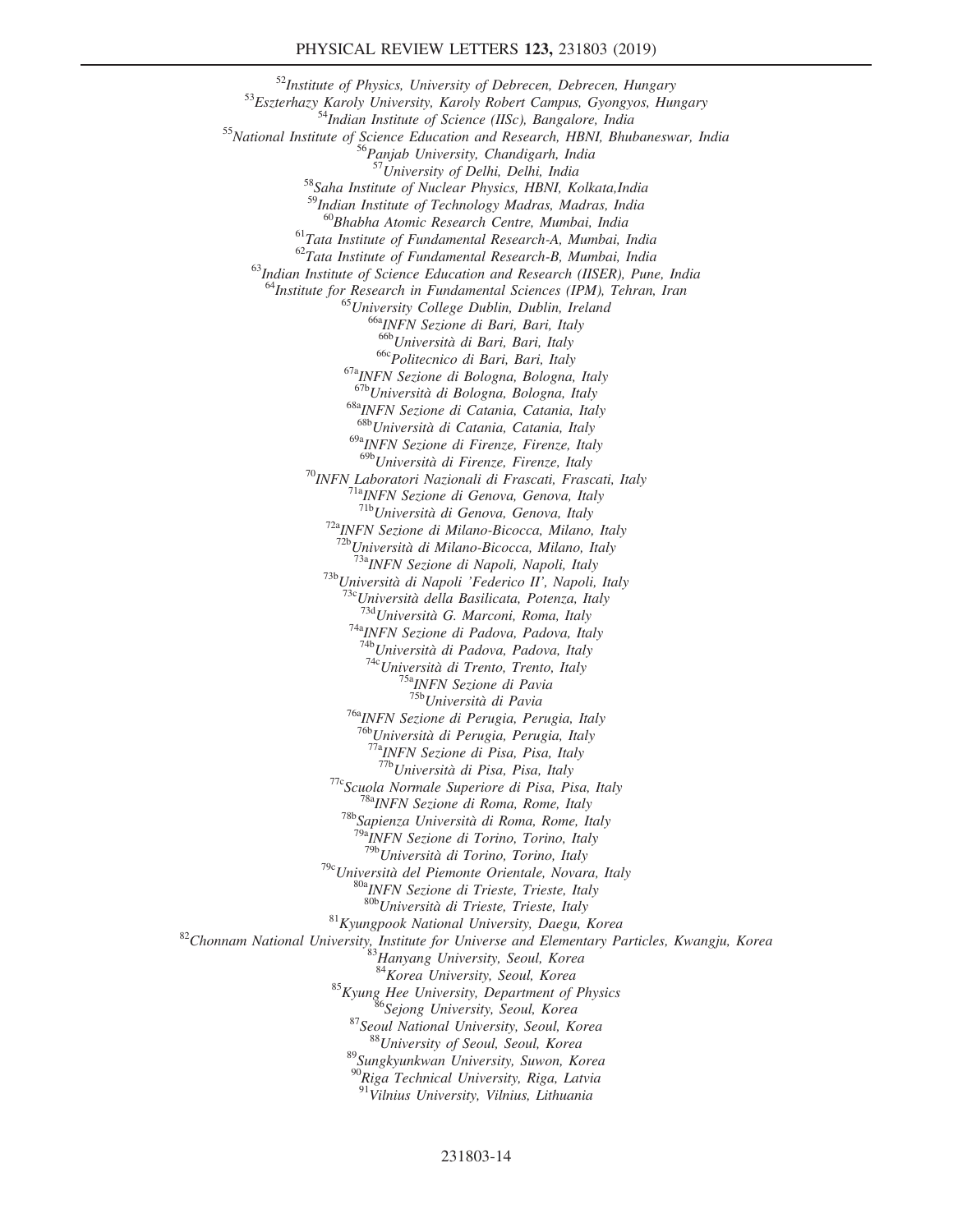<sup>92</sup>National Centre for Particle Physics, Universiti Malaya, Kuala Lumpur, Malaysia<br><sup>93</sup>Universidad de Sonora (UNISON), Hermosillo, Mexico<br><sup>94</sup>Centro de Investigacion y de Estudios Avanzados del IPN, Mexico City, Mexico

<sup>95</sup>Universidad Iberoamericana, Mexico City, Mexico<br><sup>96</sup>Benemerita Universidad Autonoma de Puebla, Puebla, Mexico

<sup>97</sup>Universidad Autónoma de San Luis Potosí, San Luis Potosí, Mexico <sup>98</sup>University of Montenegro, Podgorica, Montenegro<br><sup>99</sup>University of Auckland, Auckland, New Zealand

<sup>100</sup>University of Canterbury, Christchurch, New Zealand<br><sup>101</sup>National Centre for Physics, Quaid-I-Azam University, Islamabad, Pakistan<br><sup>102</sup>AGH University of Science and Technology Faculty of Computer Science, Electronic

 $\begin{array}{c} \text{^{108}Joint Institute for Nuclear Research, Dubna, Russia} \\ \text{^{109}Petersburg Nuclear Physics Institute, Gatchina (St. Petersburg), Russia} \\ \text{^{109} Institute for Theoretical and Experimental Physics named by A.LAlikhanov of NRC «Kusia \\ \text{^{109}Mostational Research Muclear University} \\ \text{^{110}Moscov Institute for Physical University of Physics and Technology, Moscow, Russia} \\ \text{^{111}Mational Research Nuclear University of Physics and Technology, Moscow, Russia} \\ \text{^{112}PN. Lebedev Physics and Technology, Moscow, Russia} \\ \text{^{113}Skobeltsyn Institute of Nuclear University of Association of the Wulera Physics (Lomorsoov) Moscow State University (MSU), Novosibirsk$ 

<sup>122</sup>Instituto de Física de Cantabria (IFCA), CSIC-Universidad de Cantabria, Spain<br><sup>121</sup>Universidad de Oviedo, Oviedo, Spain<br><sup>122</sup>Instituto de Física de Cantabria (IFCA), CSIC-Universidad de Cantabria, Santander, Spain<br><sup>1</sup>

<sup>133</sup>Middle East Technical University, Physics Department, Ankara, Turkey<br><sup>134</sup>Bogazici University, Istanbul, Turkey<br><sup>135</sup>Istanbul Technical University, Istanbul, Turkey<br><sup>136</sup>Institute for Scintillation Materials of Natio

<sup>137</sup>National Scientific Center, Kharkov Institute of Physics and Technology, Kharkov, Ukraine <sup>138</sup>University of Bristol, Bristol, United Kingdom <sup>139</sup>Rutherford Appleton Laboratory, Didcot, United Kingdom <sup>140</sup>Imperial College, London, United Kingdom <sup>141</sup>Brunel University, Uxbridge, United Kingdom <sup>142</sup>Baylor University, Waco, Texas, USA <sup>143</sup>Catholic University of America, Washington, DC, USA <sup>144</sup>The University of Alabama, Tuscaloosa, Alabama, USA

<sup>146</sup>Brown University, Providence, Rhode Island, USA<br><sup>147</sup>University of California, Davis, Davis, California, USA<br><sup>148</sup>University of California, Los Angeles, California, USA<br><sup>149</sup>University of California, Riverside, Rivers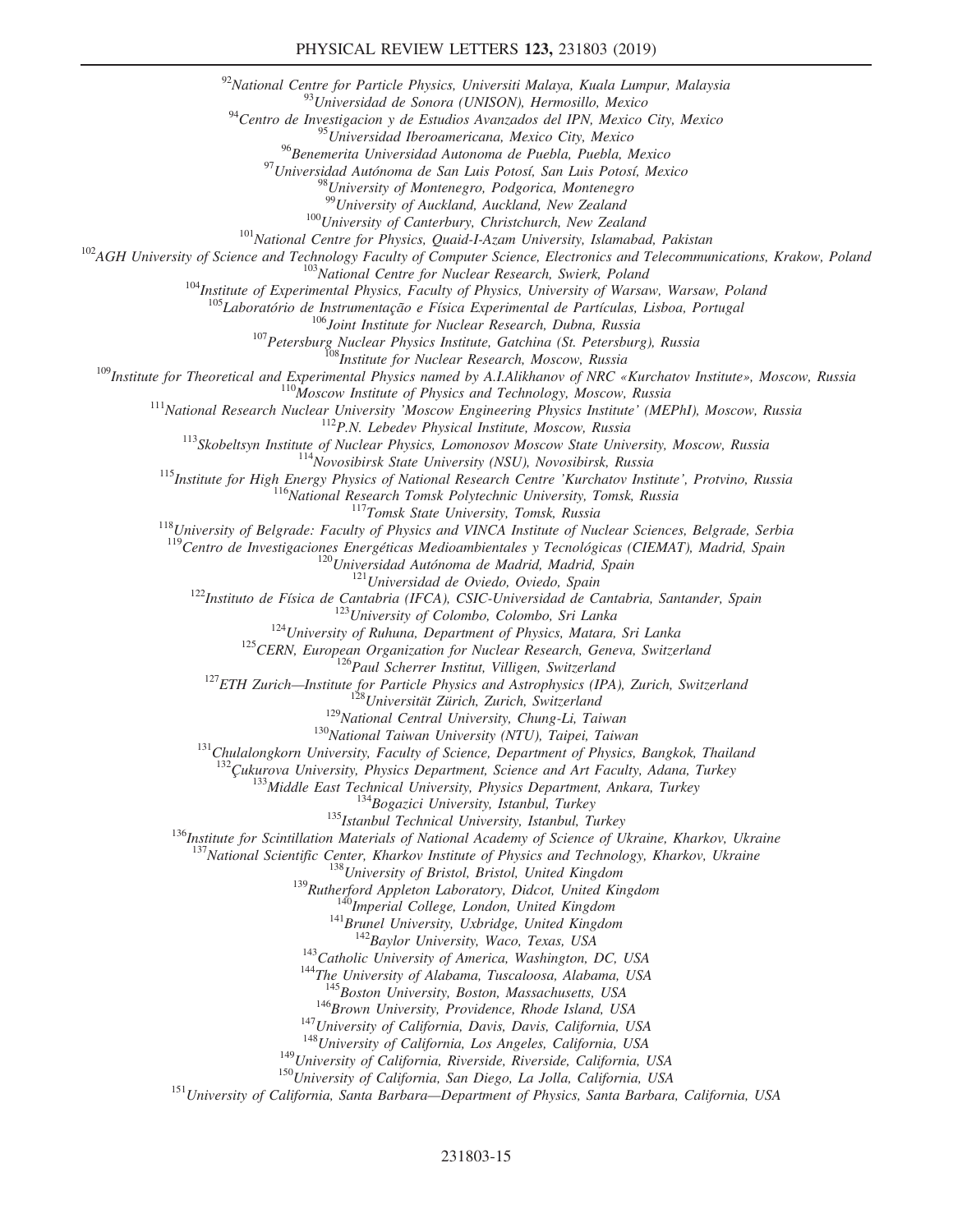<sup>152</sup>California Institute of Technology, Pasadena, California, USA  $^{153}$ Carnegie Mellon University, Pittsburgh, Pennsylvania, USA<br> $^{154}$ University of Colorado Boulder, Boulder, Colorado, USA <sup>155</sup>Cornell University, Ithaca, New York, USA<br><sup>156</sup>Fermi National Accelerator Laboratory, Batavia, Illinois, USA<br><sup>157</sup>University of Florida, Gainesville, Florida, USA<br><sup>158</sup>Florida International University, Miami, Florida <sup>160</sup>Florida Institute of Technology, Melbourne, Florida, USA<br><sup>161</sup>University of Illinois at Chicago (UIC), Chicago, Illinois, USA<br><sup>162</sup>The University of Iowa, Iowa City, Iowa, USA<br><sup>163</sup>Johns Hopkins University, Baltimore <sup>165</sup> Kansas State University, Manhattan, Kansas, USA<br><sup>166</sup> Lawrence Livermore National Laboratory, Livermore, California, USA<br><sup>167</sup> University of Maryland, College Park, Maryland, USA<br><sup>168</sup> Massachusetts Institute of Tec  $^{169}$ University of Minnesota, Minneapolis, Minnesota, USA<br> $^{170}$ University of Mississippi, Oxford, Mississippi, USA  $^{171}$ University of Nebraska-Lincoln, Lincoln, Nebraska, USA<br> $^{172}$ State University of New York at Buffalo, Buffalo, New York, USA<br> $^{173}$ Northeastern University, Boston, Massachusetts, USA <sup>174</sup>Northwestern University, Evanston, Illinois, USA<br><sup>175</sup>University of Notre Dame, Notre Dame, Indiana, USA<br><sup>176</sup>The Ohio State University, Columbus, Ohio, USA <sup>177</sup>Princeton University, Princeton, New Jersey, USA <sup>178</sup>University of Puerto Rico, Mayaguez, Puerto Rico, USA <sup>179</sup>Purdue University, West Lafayette, Indiana, USA <sup>180</sup>Purdue University Northwest, Hammond, Indiana, USA<br><sup>181</sup>Rice University, Houston, Texas, USA<br><sup>182</sup>University of Rochester, Rochester, New York, USA<br><sup>183</sup>Rutgers, The State University of New Jersey, Piscataway, New Je <sup>187</sup>Vanderbilt University, Nashville, Tennessee, USA <sup>188</sup>University of Virginia, Charlottesville, Virginia, USA <sup>189</sup>Wayne State University, Detroit, Michigan, USA

<sup>190</sup>University of Wisconsin—Madison, Madison, Wisconsin, USA

<span id="page-15-0"></span>[a](#page-5-22) Deceased.

<span id="page-15-1"></span><sup>[b](#page-5-23)</sup>Also at Vienna University of Technology, Vienna, Austria.

<span id="page-15-2"></span><sup>[c](#page-5-24)</sup>Also at IRFU, CEA, Université Paris-Saclay, Gif-sur-Yvette, France.

- <span id="page-15-3"></span>Also at Universidade Estadual de Campinas, Campinas, Brazil.
- <span id="page-15-4"></span>[e](#page-6-1) Also at Federal University of Rio Grande do Sul, Porto Alegre, Brazil.
- <span id="page-15-5"></span>[f](#page-6-2) Also at Universidade Federal de Pelotas, Pelotas, Brazil.
- <span id="page-15-6"></span><sup>[g](#page-6-3)</sup> Also at Université Libre de Bruxelles, Bruxelles, Belgium.<br>[h](#page-6-4) Also et University of Chinese Acedemy of Sciences, Beijn
- <span id="page-15-7"></span>h Also at University of Chinese Academy of Sciences, Bejing, China.
- <span id="page-15-8"></span><sup>[i](#page-6-5)</sup>Also at Institute for Theoretical and Experimental Physics named by A.I.Alikhanov of NRC «Kurchatov Institute», Moscow, Russia.
- <span id="page-15-9"></span><sup>[j](#page-6-6)</sup>Also at Joint Institute for Nuclear Research, Dubna, Russia.
- <span id="page-15-10"></span>[k](#page-6-7) Also at British University in Egypt, Cairo, Egypt.
- <sup>1</sup>Also at Suez University, Suez, Egypt.
- <span id="page-15-11"></span>[m](#page-6-8)Also at Purdue University, West Lafayette, Indiana, USA.
- <span id="page-15-12"></span><sup>[n](#page-6-9)</sup> Als[o](#page-6-6) at Université de Haute Alsace, Mulhouse, France.
- <span id="page-15-13"></span><sup>o</sup>Also at Tbilisi State University, Tbilisi, Georgia.
- <span id="page-15-14"></span><su[p](#page-6-10)>p</sup>Also at CERN, European Organization for Nuclear Research, Geneva, Switzerland.
- <span id="page-15-15"></span><sup>[q](#page-6-11)</sup>Also at RWTH Aachen University, III. Physikalisches Institut A, Aachen, Germany.
- <span id="page-15-16"></span><sup>[r](#page-6-12)</sup> Also at University of Hamburg, Hamburg, Germany.
- <span id="page-15-17"></span>[s](#page-6-13) Also at Brandenburg University of Technology, Cottbus, Germany.